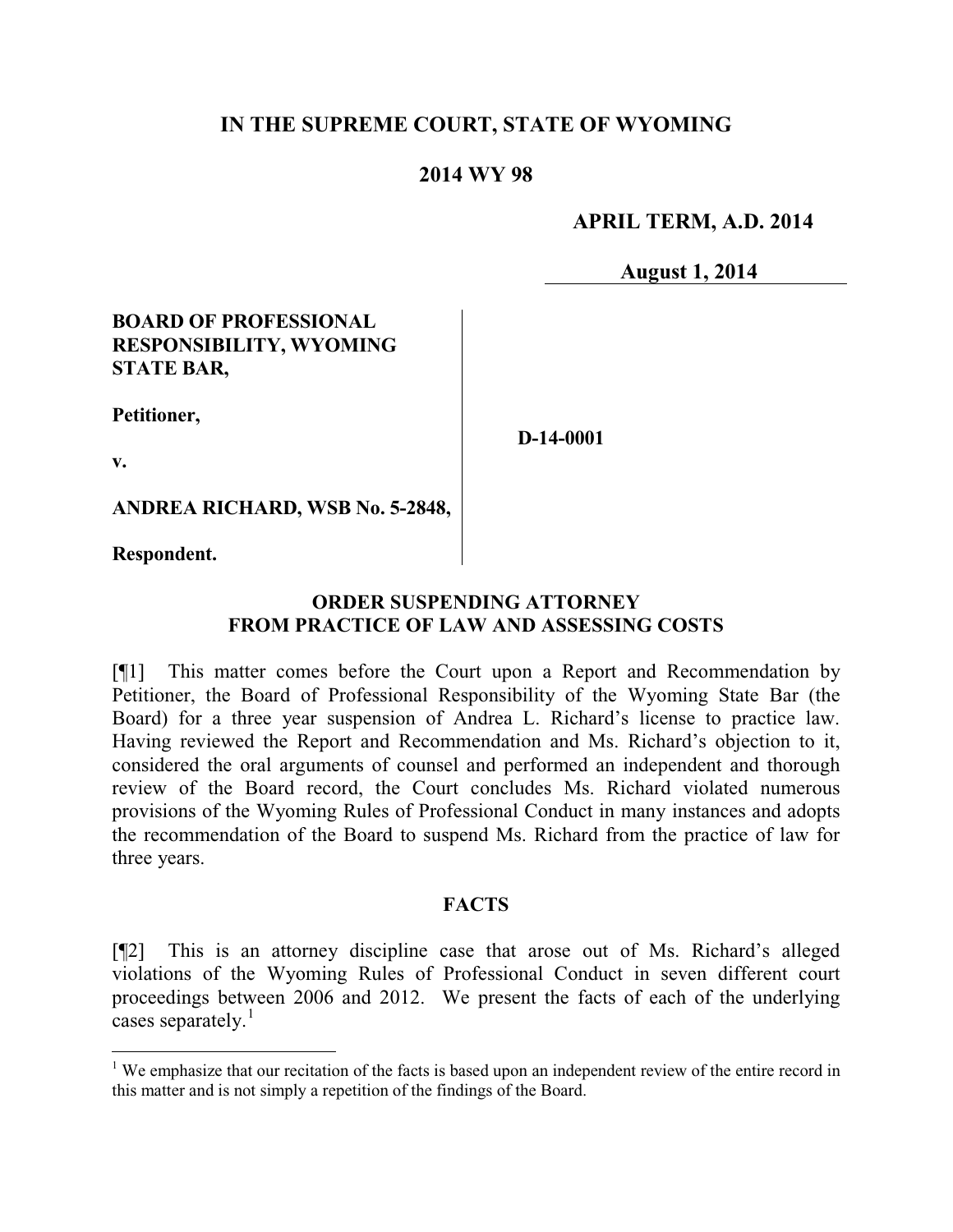# *1. Fields v. Waterhouse*

[¶3] Ms. Richard represented the Fields in this action filed in district court in Teton County, Wyoming, involving interior decorating services the defendants provided for the Fields' condominium in Jackson. The defendants served written discovery requests on the Fields on August 11, 2006. In October 2006, defendants filed a motion to compel and for sanctions. By order entered in November 2006 after a hearing, Judge Guthrie required the Fields to provide specific detailed answers to interrogatories and to produce specified documents to defendants within thirty days. Judge Guthrie also stated: ". . . the matters relating to discovery and the discovery disputes between the parties are complicated, time consuming, and caused significant undue expenditure of time (and therefore expense) by the parties, their counsel, and this Court." "In the interest of judicial economy and to reduce the time required by [the] Court and expense to the parties," Judge Guthrie appointed a special master for discovery. Although she denied the motion for sanctions, Judge Guthrie did so without prejudice, expressly stating that the motion could be renewed if the Fields failed to fully comply with the order.

[¶4] Seven months later, in June 2007, defendants filed a motion for sanction of dismissal, claiming the Fields had violated Judge Guthrie's November 2006 order requiring them to respond to discovery requests. After briefing by the parties and a hearing, Judge Cranfill, to whom the case had been re-assigned, issued a decision letter in September 2007, again ordering the Fields to provide specific detailed answers to the same interrogatories and produce the same documents identified in the earlier order. The September 2007 decision letter also ordered the Fields to produce a document referenced in their complaint and any DVDs relating to the matters alleged in their complaint. Although recognizing that the Fields had continued to ignore the court's orders, Judge Cranfill denied the motion for sanction of dismissal. He stated, however:

> The Court is deeply concerned with the discovery matters that have come to light. It appears that Plaintiffs and Plaintiffs' counsel have formed a pattern regarding discovery that this Court will not tolerate . . . if Plaintiffs' refusal to take part in meaningful discovery continues, Defendants may file another motion. Any and all sanctions will be considered in the future if such a motion is made by Defendants.

[¶5] In November 2007, defendants again moved for dismissal claiming the Fields had violated the two earlier orders requiring them to respond to discovery requests. After a hearing, Judge Cranfill issued a decision letter and order granting the motion and dismissing the case. In his decision letter, Judge Cranfill stated: "Plaintiffs have egregiously failed to follow this Court's orders, and this pattern of behavior has continued after the Court warned that this behavior would result in 'any and *all*' sanctions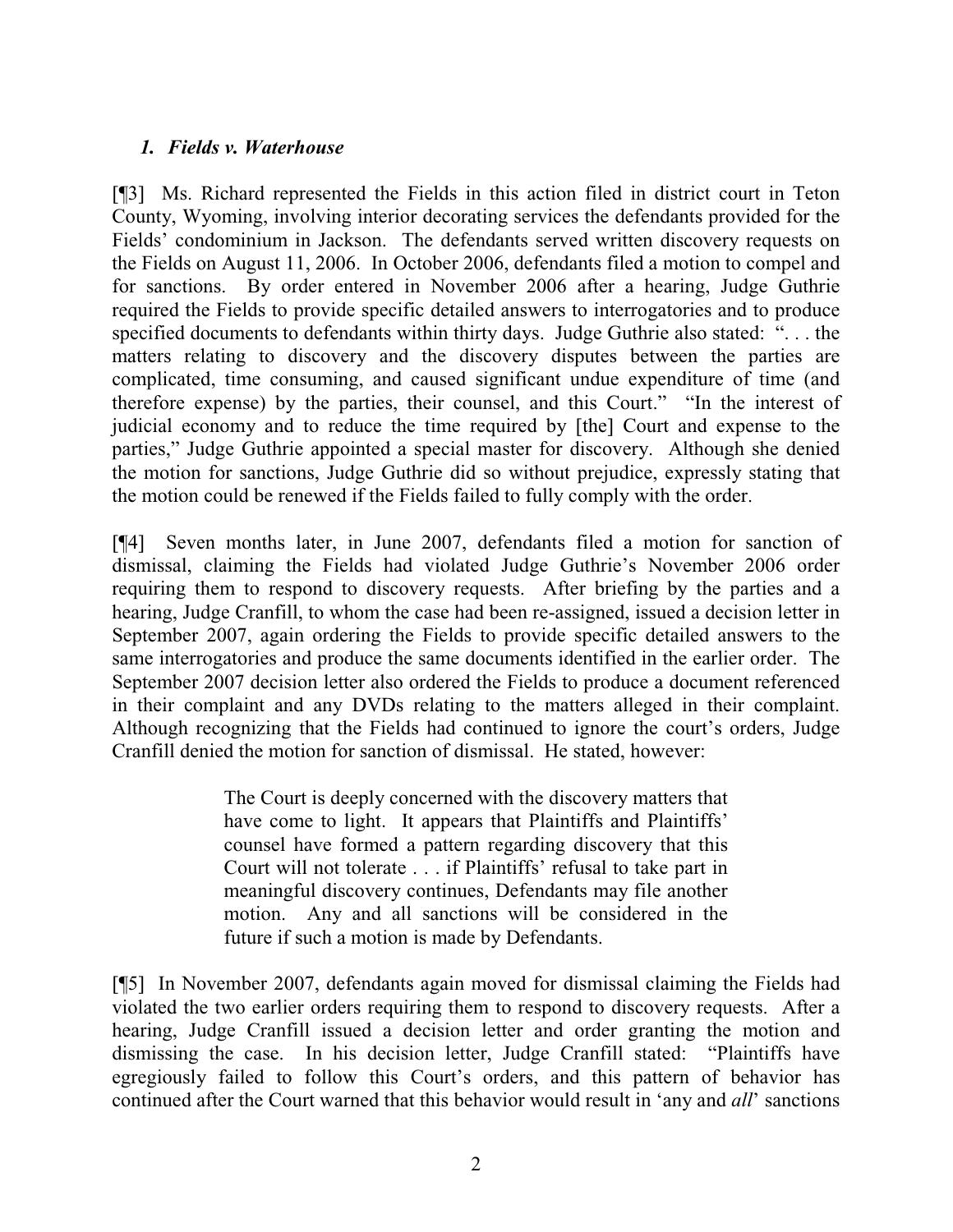being imposed upon them." He concluded the severe sanction of dismissal with prejudice was appropriate, stating further, "Plaintiffs' complete disregard of this Court's orders has been blatant and egregious." For her work on the case, Ms. Richard billed her clients over \$300,000 in fees and costs.

[¶6] As a consequence of Ms. Richard's failure to comply with the discovery requirements of the Wyoming Rules of Civil Procedure and the district court's orders, bar counsel charged her with violating Rules 3.1, 3.2, 3.4 and 8.4(d) of the Rules of Professional Conduct.<sup>[2](#page-2-0)</sup> After a hearing, the Board concluded bar counsel proved by clear

#### **Rule 3.1. Meritorious claims and contentions.**

(a) A lawyer shall not bring or defend a proceeding, or assert or controvert an issue therein, unless there is a basis in law and fact for doing so that is not frivolous, which includes a good faith argument for an extension, modification or reversal of existing law.

. . . . (c) The signature of an attorney constitutes a certificate by him that he has read the pleading, motion, or other court document; that to the best of his knowledge, information, and belief, formed after reasonable inquiry, it is well grounded in fact and is warranted by existing law or a good faith argument for the extension, modification, or reversal of existing law; and that it is not interposed for any improper purpose such as to harass or to cause unnecessary delay or needless increase in the cost of litigation.

#### **Rule 3.2. Expediting litigation.**

A lawyer shall make reasonable efforts to expedite litigation consistent with the interests of the client.

#### **Rule 3.4. Fairness to opposing party and counsel**.

A lawyer shall not:

(a) unlawfully obstruct another party's access to evidence or unlawfully alter, destroy or conceal a document or other material having potential evidentiary value. A lawyer shall not counsel or assist another person to do any such act;

(b) falsify evidence, counsel or assist a witness to testify falsely, or offer an inducement to a witness that is prohibited by law;

(c) knowingly disobey an obligation under the rules of a tribunal except for an open refusal based on an assertion that no valid obligation exists;

(d) in pretrial procedure, make a frivolous discovery request or fail to make reasonably diligent effort to comply with a legally proper discovery request by an opposing party;

#### **Rule 8.4. Misconduct**.

It is professional misconduct for a lawyer to:

. . . .

<span id="page-2-0"></span><sup>2</sup> Those rules provide in relevant part as follows: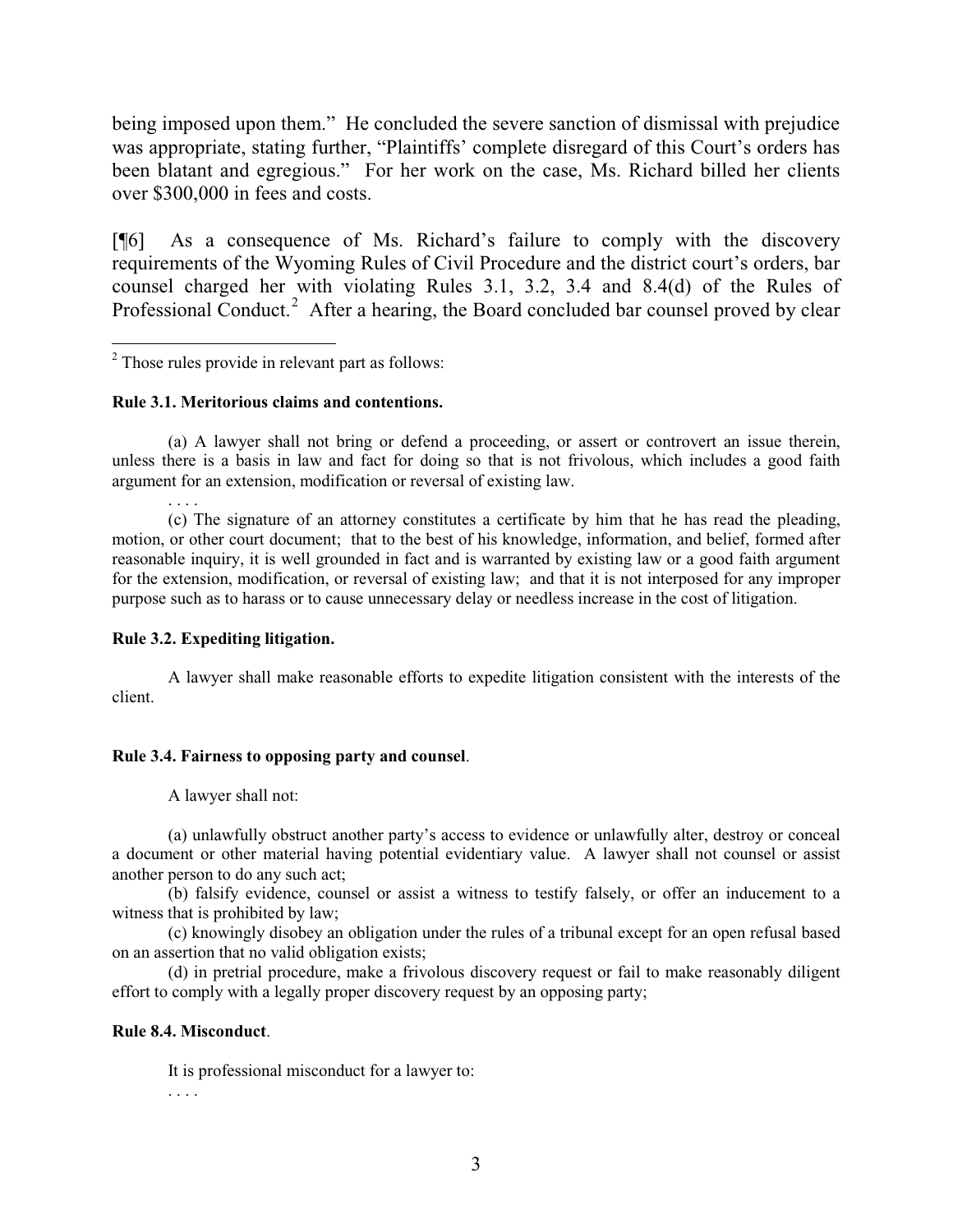and convincing evidence that Ms. Richard violated Rules 3.1, 3.2 and 3.4. The Board concluded bar counsel did not prove by clear and convincing evidence that she violated Rule 8.4(d) and dismissed that charge. The Board further concluded that as a result of Ms. Richard's violations, the parties were exposed to unnecessary expense and delays, and opposing counsel was forced to put in substantial time resulting in higher legal fees in attempting to obtain discovery. The Board also concluded Ms. Richard's clients suffered because their claims were dismissed with prejudice and they incurred substantial attorney fees and costs.

# *2. Centennial v. AECOM*

[¶7] Ms. Richard represented AECOM in this breach of contract action filed in federal district court in 2009. Centennial sought to collect payments allegedly due from AECOM under the contract. It alleged that AECOM had approved extra costs Centennial incurred in performing under the contract. When a change order was submitted after the extra costs had been incurred, the project owner did not approve them. AECOM asserted it did not have to pay Centennial because Centennial did not obtain a change order in advance. Centennial alleged the parties' prior course of dealing demonstrated the practice was to complete the work first and obtain approval for the excess costs later. Ms. Richard filed an answer on behalf of AECOM asserting the exact opposite—the prior course of dealings showed that AECOM required change order approval before excess costs were incurred. Ms. Richard also claimed Centennial had advised AECOM repeatedly that the cost overrun would be around \$50,000.

[¶8] Centennial provided documentation to AECOM showing the parties' prior course of dealing and sought to obtain similar documentation from AECOM. Despite having asserted prior course of dealing in its answer, AECOM refused to produce the documentation on the ground that it was not relevant. AECOM also refused to produce other information Centennial had requested on the ground that it was privileged or prepared in anticipation of litigation. Ms. Richard filed an affidavit supporting the refusal to produce the information, stating that she had reviewed the documentation and it, in fact, fell within the exceptions.

[¶9] In October 2009, Centennial took the deposition of AECOM's program manager. He testified that the \$50,000 cost overrun figure asserted in AECOM's pleadings came from him, not from Centennial. Despite this testimony refuting the assertion, Ms. Richard subsequently included the assertion in her pretrial memorandum and submitted a jury instruction containing the assertion.

<sup>(</sup>d) engage in conduct that is prejudicial to the administration of justice;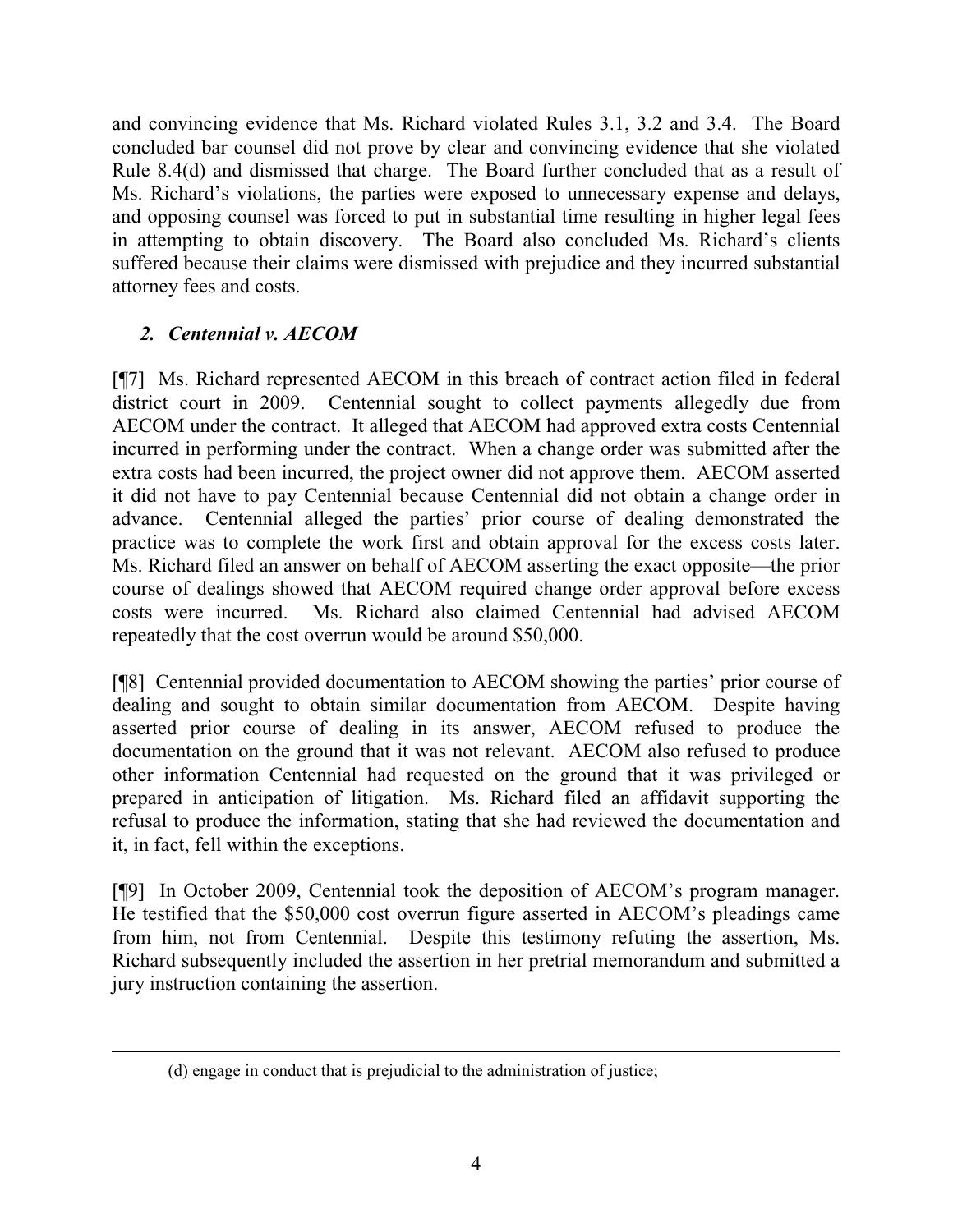[¶10] In January 2010, AECOM filed a brief in opposition to a summary judgment motion filed by Centennial. Although the brief cited to an affidavit and exhibits, no affidavit or exhibits were attached. When the affidavit was later filed, unsigned and after the deadline, it did not contain the statements the brief represented it contained. The same day the unsigned affidavit was filed AECOM also filed a motion for extension of time to file the exhibits missing from the brief. In response, Centennial filed a reply brief in which it identified sixteen misrepresentations of fact made in AECOM's brief.

[¶11] On March 1, 2010, Centennial sought an order compelling production or an *in camera* review of the documentation withheld as privileged or prepared in anticipation of litigation and, on March 29, 2010, Magistrate Beaman ordered AECOM to submit the documentation for his review. On April 12, 2010, the magistrate entered an order finding that none of the documents at issue were prepared in anticipation of litigation and directing AECOM to produce them. With regard to the documents AECOM contended were privileged, the magistrate concluded most of them were in fact privileged but identified a number of them that were not and ordered AECOM to produce those identified as not privileged. The magistrate ordered AECOM to produce the documents by April 16, 2010.

[¶12] Meanwhile, on March 26, 2010, Centennial had filed a motion for sanctions to compel AECOM to produce course of dealing discovery. After a hearing, the magistrate entered an order on the motion. Addressing the parties' discovery history, the magistrate found in relevant part:

> The parties submitted their initial disclosures on July 31, 2009.

> Centennial's initial disclosure named a number of potential witnesses, identified the discoverable information each witness possessed and contained an extensive list of documents, compilations, tangible evidence and its computation of damages.

> AECOM submitted a "barebones" initial disclosure, "which simply provided the names of three individuals and 'identified' general documents it stated it might rely on, such as 'correspondence' and 'invoices'."

> On October 21, 2009, Centennial submitted its responses to AECOM's first discovery request, in which, with the exception of two objections, it fully answered each interrogatory and request for production and identified nine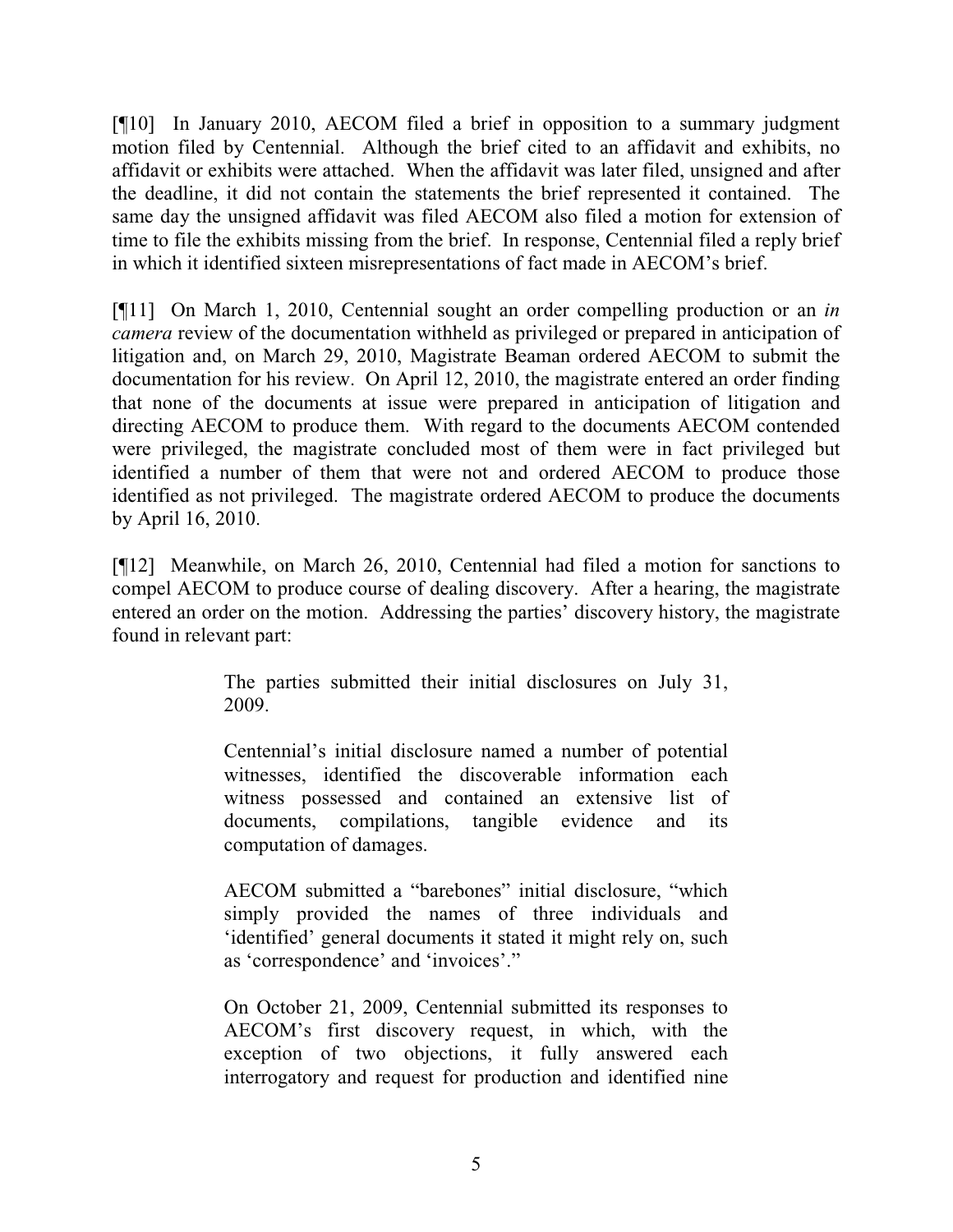projects where AECOM had paid extra costs without advance change orders.

On October 26, 2009, AECOM submitted its responses to Centennial's first discovery request, in which it objected to "every single interrogatory, request for production and request for admission", provided "vague and inexact" responses, pointed to approximately 2000 possible documents where answers might be found and objected to the request for evidence concerning the parties' prior course of dealing.

On November 21, 2009, AECOM submitted its response to Centennial's second discovery request, again failing "to provide any solid answer" to the request concerning prior course of dealing, objecting "in each and every response to written discovery on the specious grounds of relevance", and, in responding to interrogatories concerning prior course of dealing, directing Centennial to the deposition of an AECOM employee who testified he had no firsthand knowledge of the parties' history concerning change orders.

On March 23, 2010, the Court entered an order denying summary judgment in which it stated that evidence of the parties' prior course of dealing would be permitted at trial. AECOM thereafter submitted its second disclosure statement which suffered "from the same defects" as the prior disclosure statements.

After Centennial filed its motion for sanctions to compel discovery, AECOM submitted a third initial disclosure statement which "still does not provide any information regarding course of dealing" and, once again, contains "evasive," "vague and imprecise" responses.

[¶13] The magistrate concluded Centennial had made multiple good faith attempts to get AECOM to adequately respond to its discovery requests and AECOM had "hindered those attempts at every turn," "made the routine discovery process in this case anything but routine" and continued to refuse to provide "any substantive discovery of course of dealing" even though the issue had existed since July 2009. The magistrate further stated:

> The Court finds prejudice is palpable in this matter. The record lays [bare] a pattern of dilatory behavior on the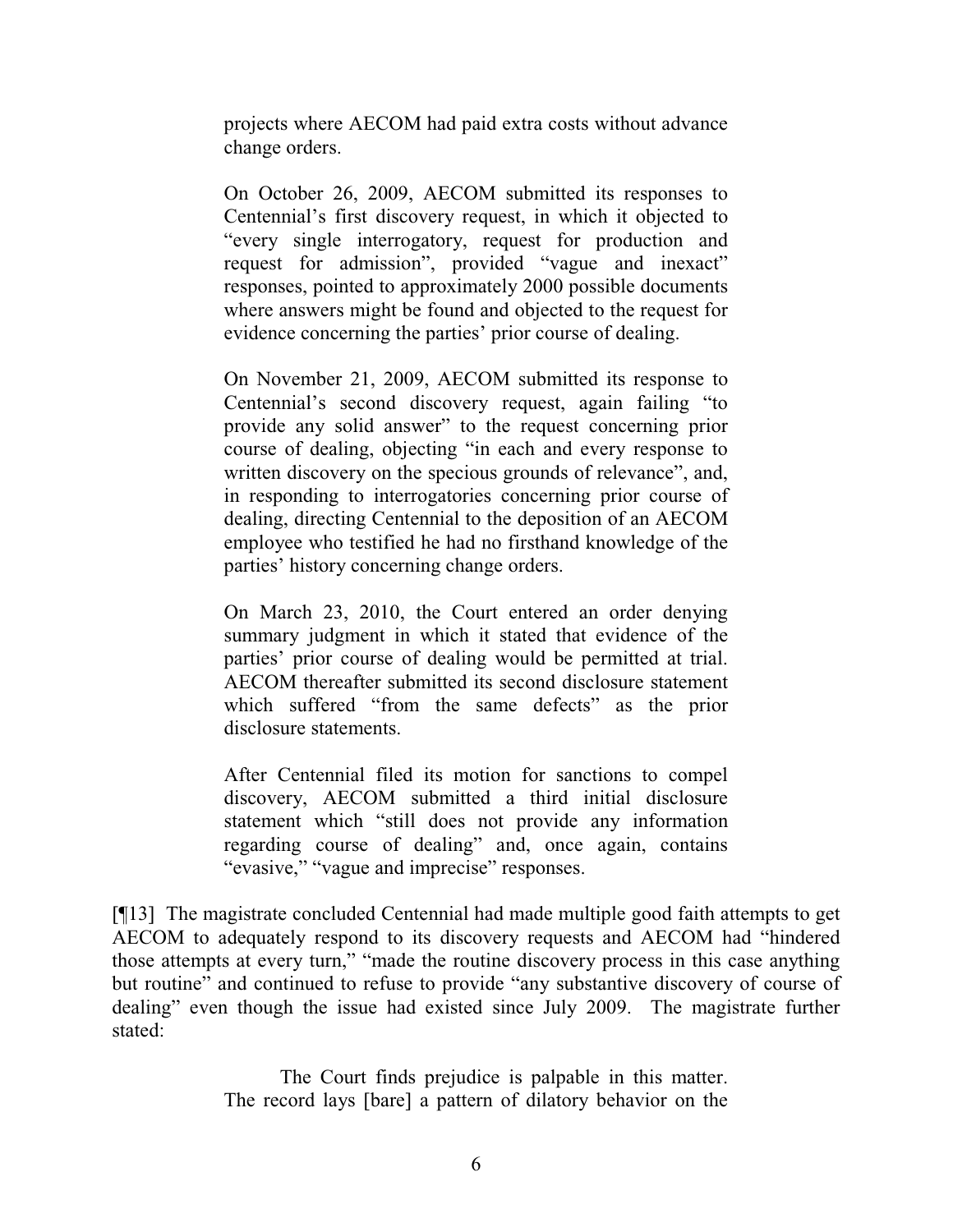part of [AECOM]. The discovery issue at bar was originally generated in July 2009. [AECOM]'s scant . . . initial disclosure set the stage for the course of discovery in this case and, from that time forward, [AECOM] has consistently avoided producing any documentation based on its unilateral and conclusory assertions of lack of relevancy. . . . [AECOM] has thwarted the discovery process at every turn and has done so for months and months. . . .

. . . .

[AECOM]'s actions further create financial burdens on [Centennial] since [Centennial]'s counsel is forced to repeatedly follow up . . . to request information that should have been provided as a part of the ordinary course of discovery. Moreover, the tortured discovery history in this case has made it close to impossible for [Centennial] to effectively prepare its trial strategy. [AECOM] has failed to provide any substantive discovery, therefore, [Centennial] is left to speculate as to defenses that may be presented at trial.

[¶14] Despite these findings, the magistrate denied Centennial's motion for sanctions and gave AECOM another chance to provide proper disclosures. The magistrate ordered AECOM to fully respond by May 11, 2010. Ms. Richard appealed to U.S. District Court Judge William F. Downes, who affirmed the magistrate's order.

[¶15] Meanwhile, after receiving AECOM's responses to some discovery requests on April 16, 2010, Centennial filed a motion for leave to amend its complaint to add four new causes of action it had been unaware of prior to receiving the responses. Finding that the amendment just before trial was attributable to AECOM's late disclosures, the magistrate granted the motion. AECOM again appealed to Judge Downes, who affirmed the order.

[¶16] On June 4, 2010, Centennial filed a motion to compel AECOM to cooperate in depositions and answer written discovery and a motion for sanctions in which it alleged that AECOM was continuing not to cooperate with discovery in violation of the Court's orders. Judge Downes entered an order granting the motion to compel but did not award sanctions at that time.

[¶17] AECOM filed a motion to continue the trial which was scheduled to commence on June 22, 2010. Judge Downes denied the motion, stating that the record reflected a "complete lack of diligence and cooperation" by AECOM; AECOM had "misdirected significant time and precious resources" of its own, the Court and Centennial in the last weeks before trial with "wasteful and unsupported motions and appeals"; and AECOM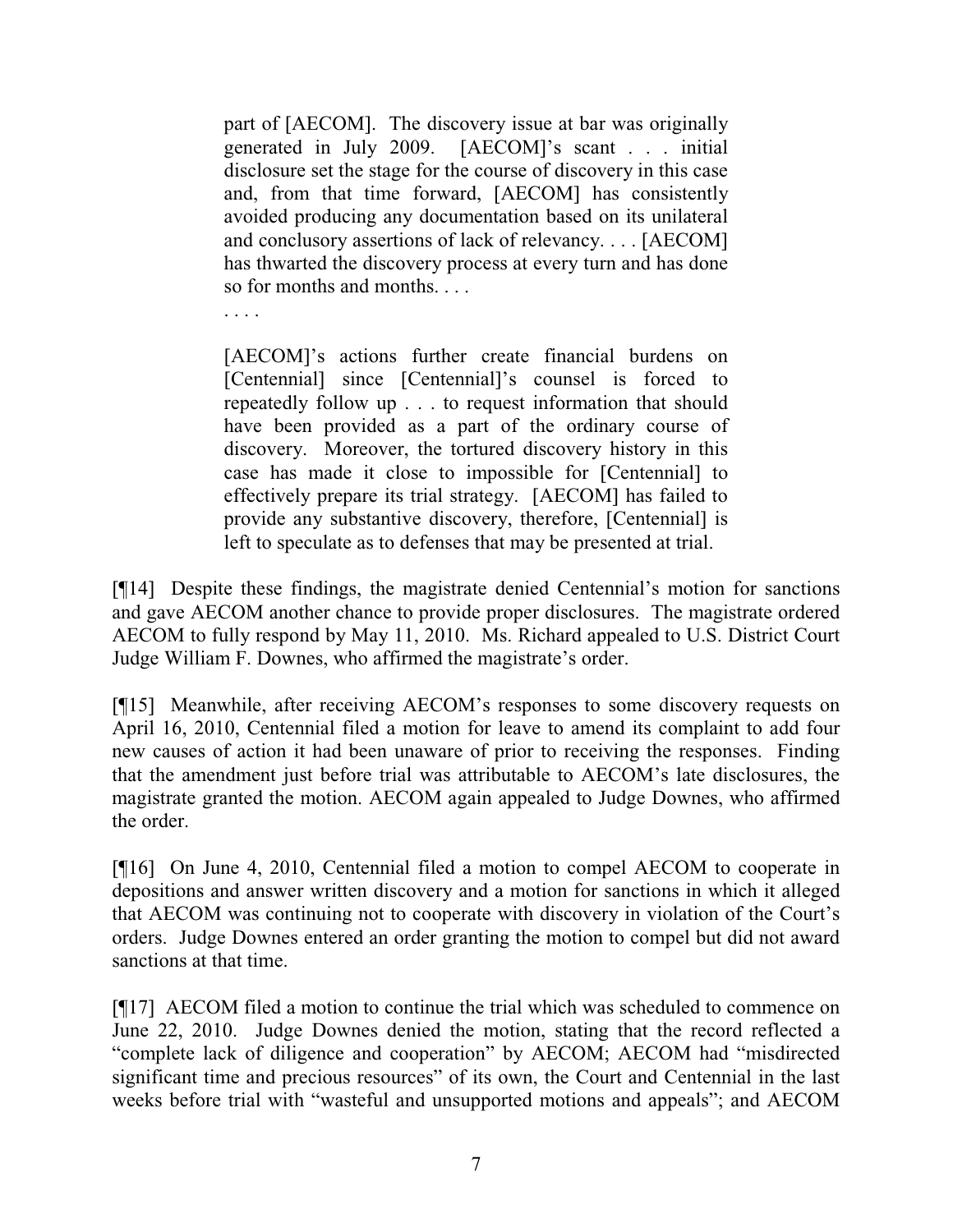should not be allowed to benefit from further delay "caused by its own dilatory behavior."

[¶18] On June 17, 2010, less than a week before trial, Judge Downes entered an order on Centennial's motion for sanctions. The order states in relevant part:

> From a review of the pleadings and record in this matter, it appears that [Centennial] may have good grounds justifying an award of substantial sanctions. [AECOM]'s pattern of conduct is an egregious violation of the rules governing discovery obligations. There must be a biting sanction to such dilatory and obstructive conduct. . . . [AECOM] is forewarned that a monetary sanction is likely to be imposed.

[¶19] The case proceeded to trial, resulting in a jury verdict for Centennial. On August 6, 2010, Centennial filed an additional motion for sanctions against AECOM. The Court entered an order granting the motion, finding:

> Ms. Richard's April 16, 2010 certification that AECOM has produced the documents specified in the magistrate's April 12, 2010 order was not accurate in that one particular document was not produced; although Centennial notified Ms. Richard that the document had been omitted, Ms. Richard let more than a month go by before she produced it even though "it would have taken [AECOM] but a few minutes to verify that the item had not been produced and to cure this violation of the Court's Order."

> Ms. Richard failed to comply with the April 27 order in that the responses to Centennial's second discovery request contained evasive and bad faith denials of four requests to admit, failed to identify any course of dealing evidence, willfully disregarded the magistrate's order to identify specific documents responsive to the document request and withheld responsive documents for months.

> Ms. Richard failed to show the failure to produce responsive documents was inadvertent; rather, the record showed "a complete disregard of her obligation to act with care and in good faith."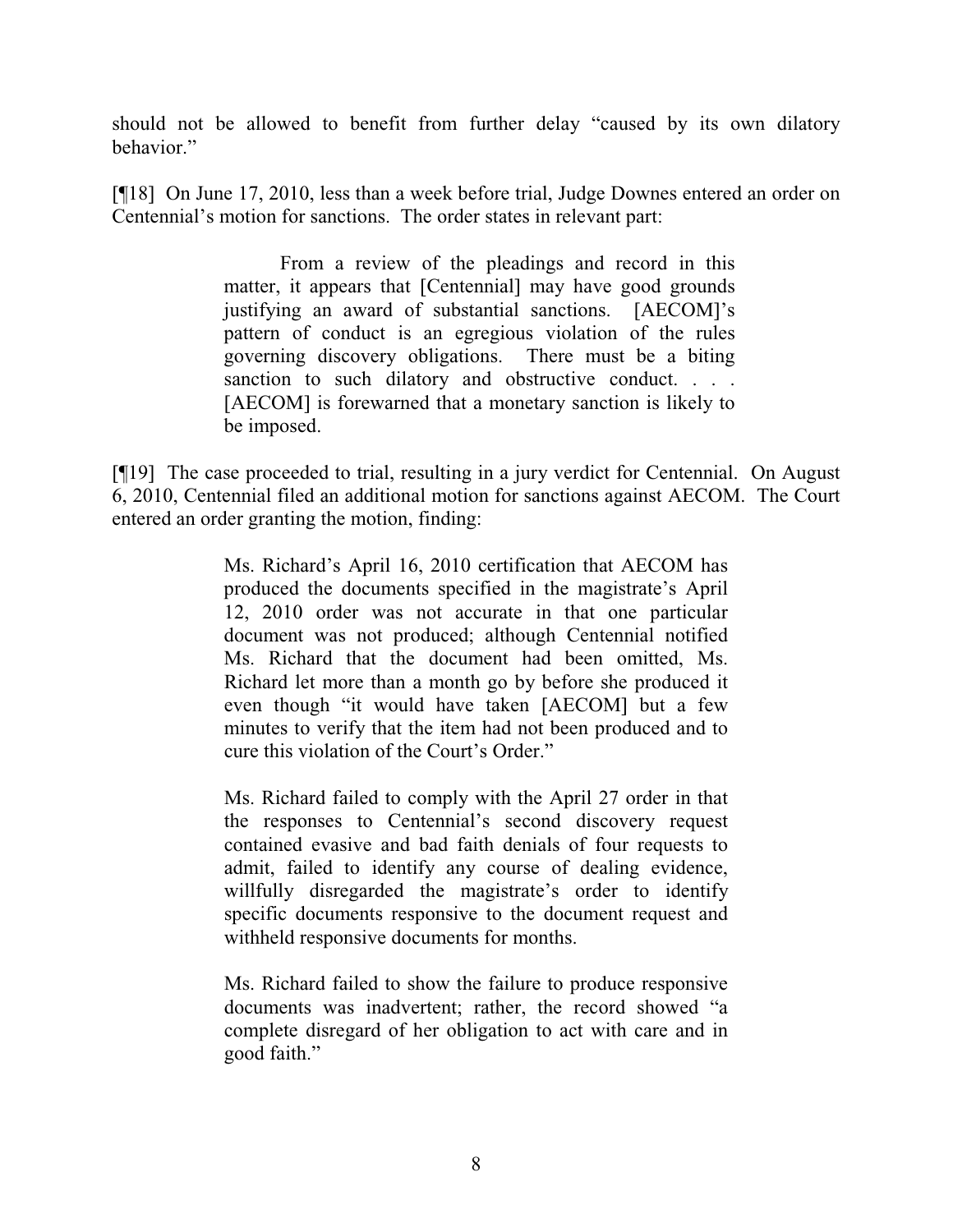Ms. Richard's belated production in June 2010 of handwritten notes of AECOM's lead witness precluded a fair opportunity for Centennial to investigate or discover the true facts, prejudicing three of its claims on which it did not succeed at trial.

Ms. Richard's belated and evasive responses to discovery requests relating to Centennial's interference with contract claims caused unfairness to the latter's ability to present that claim; "[h]aving failed to cooperate fairly in responding to . . . discovery, [AECOM] then infused corporate representatives/trial witness with partial knowledge of partial facts, seeking and obtaining tactical advantage in the limited time to prepare brought by its own dilatory behavior."

[¶20] The Court concluded:

[AECOM]'s pattern of obstructive behavior has been pervasive and persistent throughout the entire course of written discovery and detrimental to the function of the judicial process. [AECOM] has evinced a cavalier disregard for the rights of the Plaintiff, the Rules of Civil Procedure governing discovery, and the Orders of this Court seeking to enforce those rules, and similar behavior continued even after the April 12 Order and the April 27 Order spelled out vividly the previous departures by [AECOM] from acceptable standards of conduct and provided further opportunities for [AECOM] to cure the inadequacies and alter the behavior.

Taking into account the willfulness of the discovery misconduct and the prejudice to Centennial, the Court ordered AECOM to pay attorney fees in the amount of \$58,361.51. Ms. Richard appealed the order imposing sanctions to the Tenth Circuit Court of Appeals, which affirmed the order.

[¶21] As a consequence of what occurred in *AECOM*, counsel for Centennial filed a grievance against Ms. Richard with the Board. After conducting an investigation, bar counsel filed a charge against Ms. Richard for violating Rules 3.1, 3.2, 3.3, 3.4, 5.1, 5.3, 8.4(c) and 8.4(d).<sup>[3](#page-8-0)</sup> After the hearing, the Board concluded bar counsel proved by clear

<span id="page-8-0"></span><sup>3</sup> **Rule 3.3. Candor toward the tribunal**. 

<sup>(</sup>a) A lawyer shall not knowingly: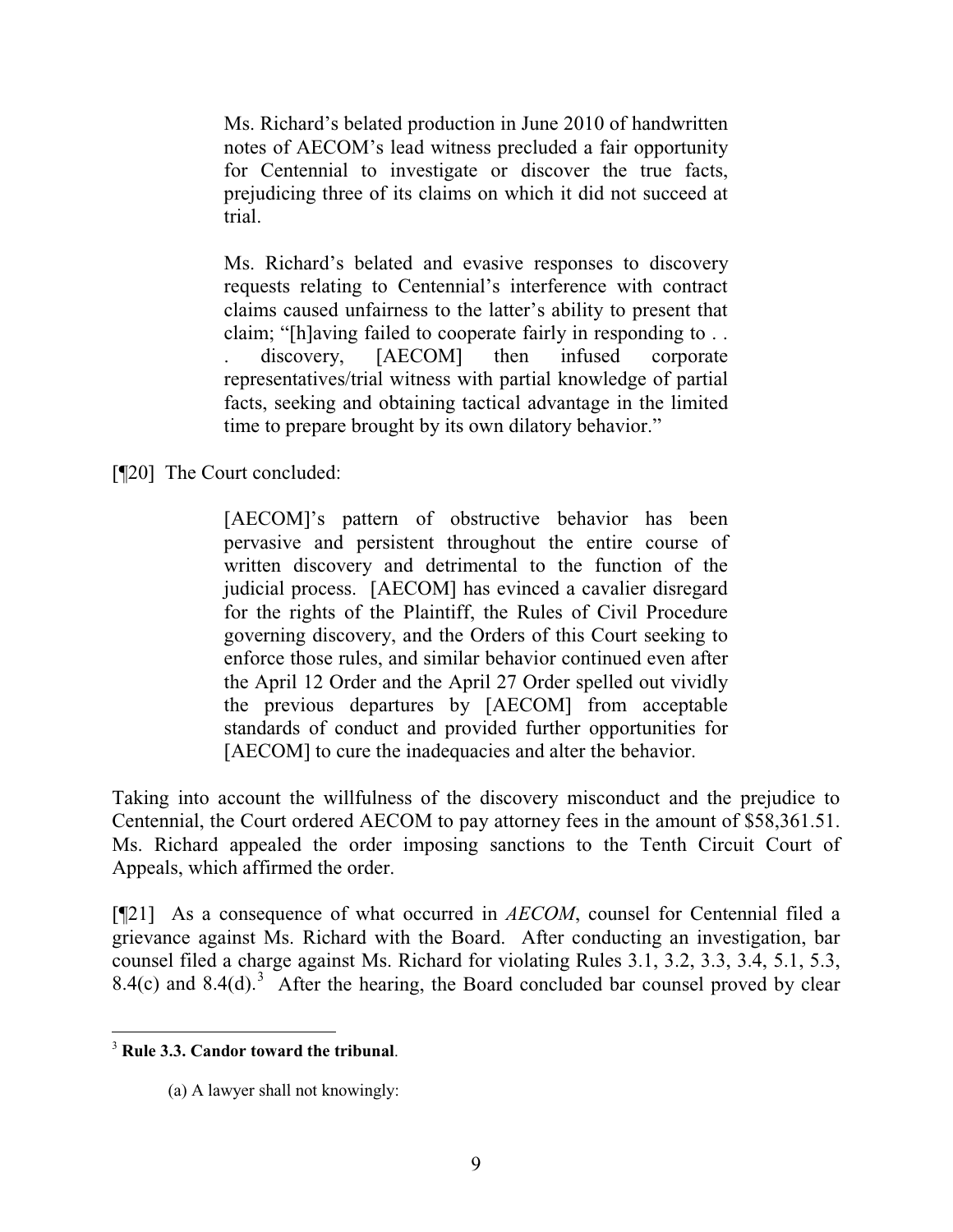(1) make a false statement of fact or law to a tribunal or fail to correct a false statement of material fact or law previously made to the tribunal by the lawyer;

(2) fail to disclose to the tribunal legal authority in the controlling jurisdiction known to the lawyer to be directly adverse to the position of the client and not disclosed by opposing counsel; or

(3) offer evidence that the lawyer knows to be false. If a lawyer, the lawyer's client, or a witness called by the lawyer, has offered material evidence and the lawyer comes to know of its falsity, the lawyer shall take reasonable remedial measures, including, if necessary, disclosure to the tribunal. A lawyer may refuse to offer evidence, other than the testimony of a defendant in a criminal matter, that the lawyer reasonably believes is false.

(b) A lawyer who represents a client in an adjudicative proceeding and who knows that a person intends to engage, is engaging or has engaged in criminal or fraudulent conduct related to the proceeding shall take reasonable remedial measures, including, if necessary, disclosure to the tribunal.

(c) The duties stated in paragraphs (a) and (b) continue to the conclusion of the proceeding, and apply even if compliance requires disclosure of information otherwise protected by Rule 1.6.

(d) In an ex parte proceeding, a lawyer shall inform the tribunal of all material facts known to the lawyer that will enable the tribunal to make an informed decision, whether or not the facts are adverse.

#### **Rule 5.1. Responsibilities of partners, managers, and supervisory lawyers**.

(a) A partner in a law firm, and a lawyer who individually or together with other lawyers possesses comparable managerial authority in a law firm, shall make reasonable efforts to ensure that the firm has in effect measures giving reasonable assurance that all lawyers in the firm conform to the Rules of Professional Conduct.

(b) A lawyer having direct supervisory authority over another lawyer shall make reasonable efforts to ensure that the other lawyer conforms to the Rules of Professional Conduct.

(c) A lawyer shall be responsible for another lawyer's violation of the Rules of Professional Conduct if:

(1) the lawyer orders or, with knowledge of the specific conduct, ratifies the conduct involved; or

(2) the lawyer is a partner or has comparable managerial authority in the law firm in which the other lawyer practices, or has direct supervisory authority over the other lawyer, and knows of the conduct at a time when its consequences can be avoided or mitigated but fails to take reasonable remedial action.

#### **Rule 5.3. Responsibilities regarding nonlawyer assistants**.

With respect to a nonlawyer employed or retained by or associated with a lawyer:

(a) a partner and a lawyer who individually or together with other lawyers possesses comparable managerial authority in a law firm shall make reasonable efforts to ensure that the firm has in effect measures giving reasonable assurance that the person's conduct is compatible with the professional obligations of the lawyer;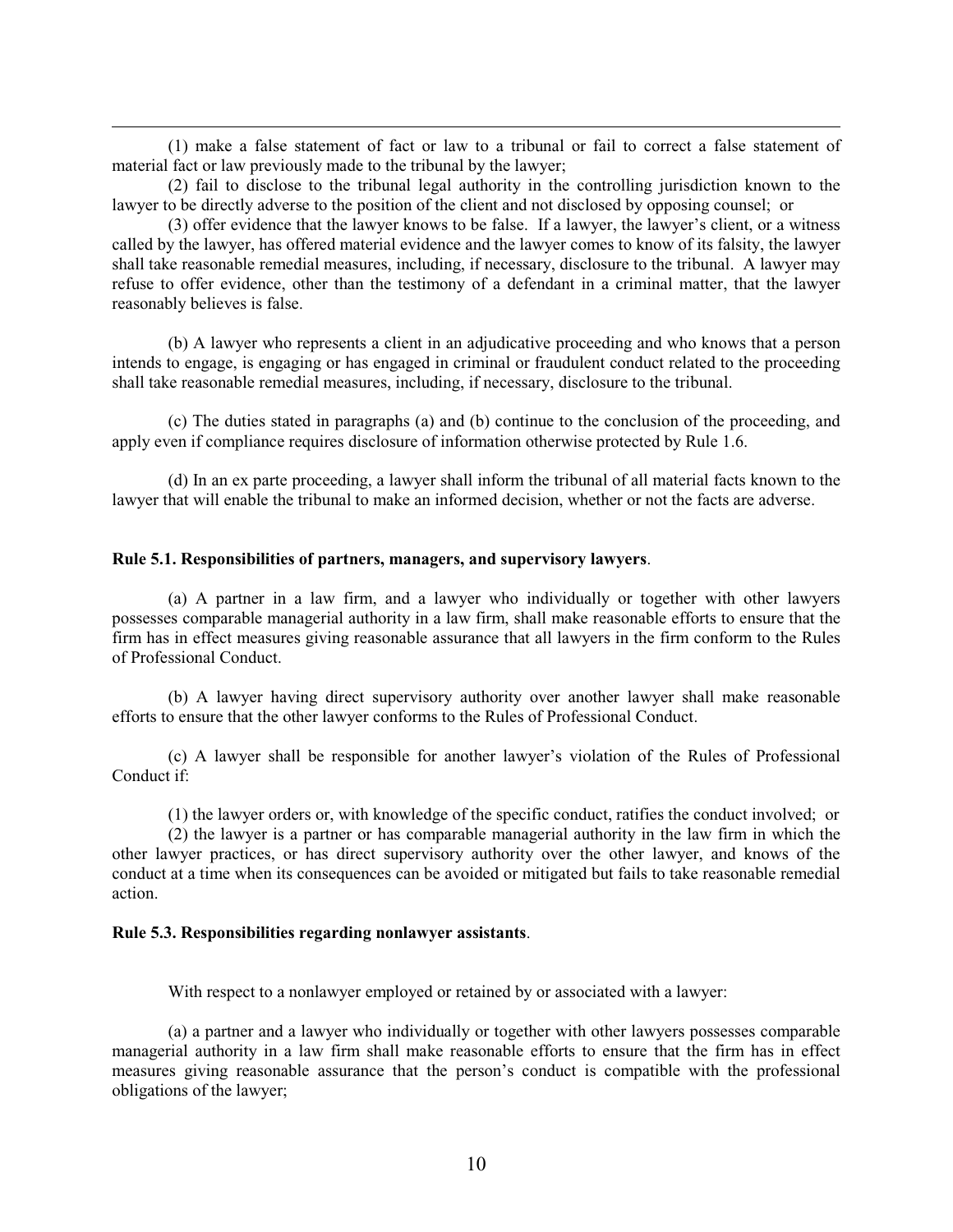and convincing evidence that Ms. Richard violated Rules 3.1, 3.2, 3.3, 3.4, 8.4(c) and 8.4(d). The Board concluded bar counsel did not prove by clear and convincing evidence that Ms. Richard violated Rules 5.1 and 5.3 and dismissed those charges. The Board concluded Ms. Richard's conduct resulted in unnecessary expense and delay and AECOM incurred over \$250,000 in fees and expenses.

# *3. Big-D v. Starrett*

[¶22] Ms. Richard represented Starrett Properties, LLC and Morris Starrett (Starrett) in this breach of contract case filed in 2008 in the district court in Teton County, Wyoming. Big-D sought to recover costs it had incurred in constructing a home on Lot 81. Ms. Richard filed a counterclaim on behalf of her clients claiming Big-D breached the contract for the home on Lot 81 as well as two other contracts on different lots.

[¶23] In February 2011, the district court entered an order of partial summary adjudication in which it ruled that Starrett was barred from bringing claims relating to the two lots covered by different contracts. During the deposition of Starrett's expert witness, which was taken after the February 2011 ruling, the following exchange occurred during counsel for Big-D's questioning:

> Q. Do you know how much Big-D is claiming in escalation costs?

> A. If you combine lot 81 and lot 85, around a quarter million.

### **Rule 8.4. Misconduct**.

. . . .

<sup>(</sup>b) a lawyer having direct supervisory authority over the nonlawyer shall make reasonable efforts to ensure that the person's conduct is compatible with the professional obligations of the lawyer; and 

<sup>(</sup>c) a lawyer shall be responsible for conduct of such a person that would be a violation of the Rules of Professional Conduct if engaged in by a lawyer if:

<sup>(1)</sup> the lawyer orders or, with the knowledge of the specific conduct, ratifies the conduct involved; or

<sup>(2)</sup> the lawyer is a partner or has comparable managerial authority in the law firm in which the person is employed, or has direct supervisory authority over the person, and knows of the conduct at a time when its consequences can be avoided or mitigated but fails to take reasonable remedial action.

<sup>(</sup>c) engage in conduct involving dishonesty, fraud, deceit or misrepresentation;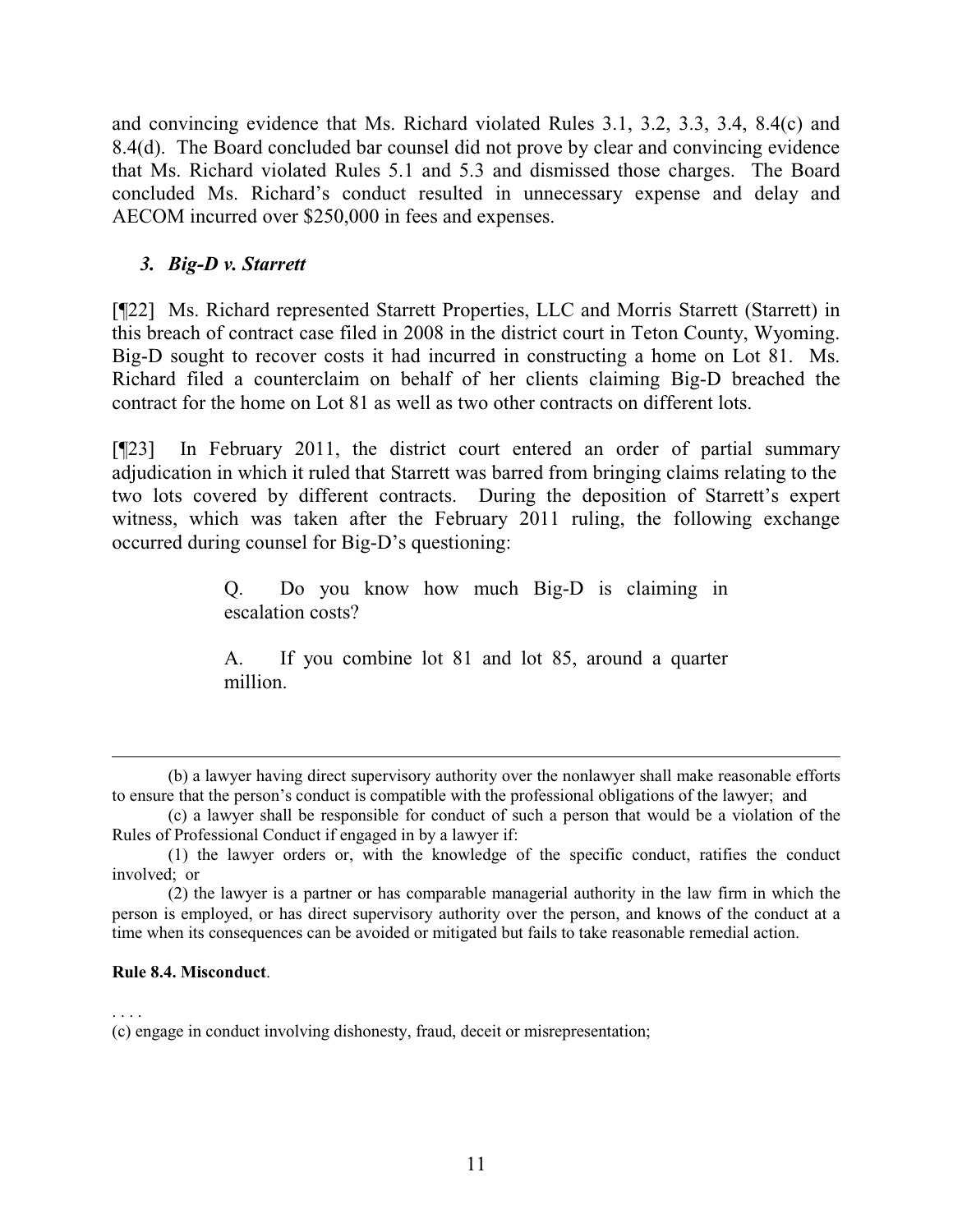Q. Are you aware that the judge has ruled that there are no claims on lot 85 allowed in this lawsuit?

Ms. Richards: And I'm going to object because it calls for a legal conclusion.

I think the judge has ruled there are promissory estoppel claims in this case. The judge has ruled that the consequential damage clause bars claims on 81 and 85, but I don't think he's excluded all promises on 81 and 85, so we'll just agree to disagree. . . .

. . . .

Q. [By Big-D's counsel] Have you read the Motion for Partial Summary Judgment and the order that the judge issued on that motion?

A. No.

Q. So you're not aware that he – one of his orders was, and I think this is verbatim, "claims related to lot 75 and 85 are barred"?

Ms. Richards: And, [counsel], I'll just say again that, you know, my hope was you can explore all of his opinions and knowledge, then the legal issues will be left for you and I to work out.

[¶24] The following exchange occurred during Ms. Richard's questioning of the witness:

Q. When you looked at documents – now, I guess I understood you to say that you looked at project documents for all three projects; 81 –

- A. Actually, not 75 --
- Q. -- 75 and 85.
- A. -- to much extent; yeah.
- Q. Okay, so you spent most of your time on 81 and 85?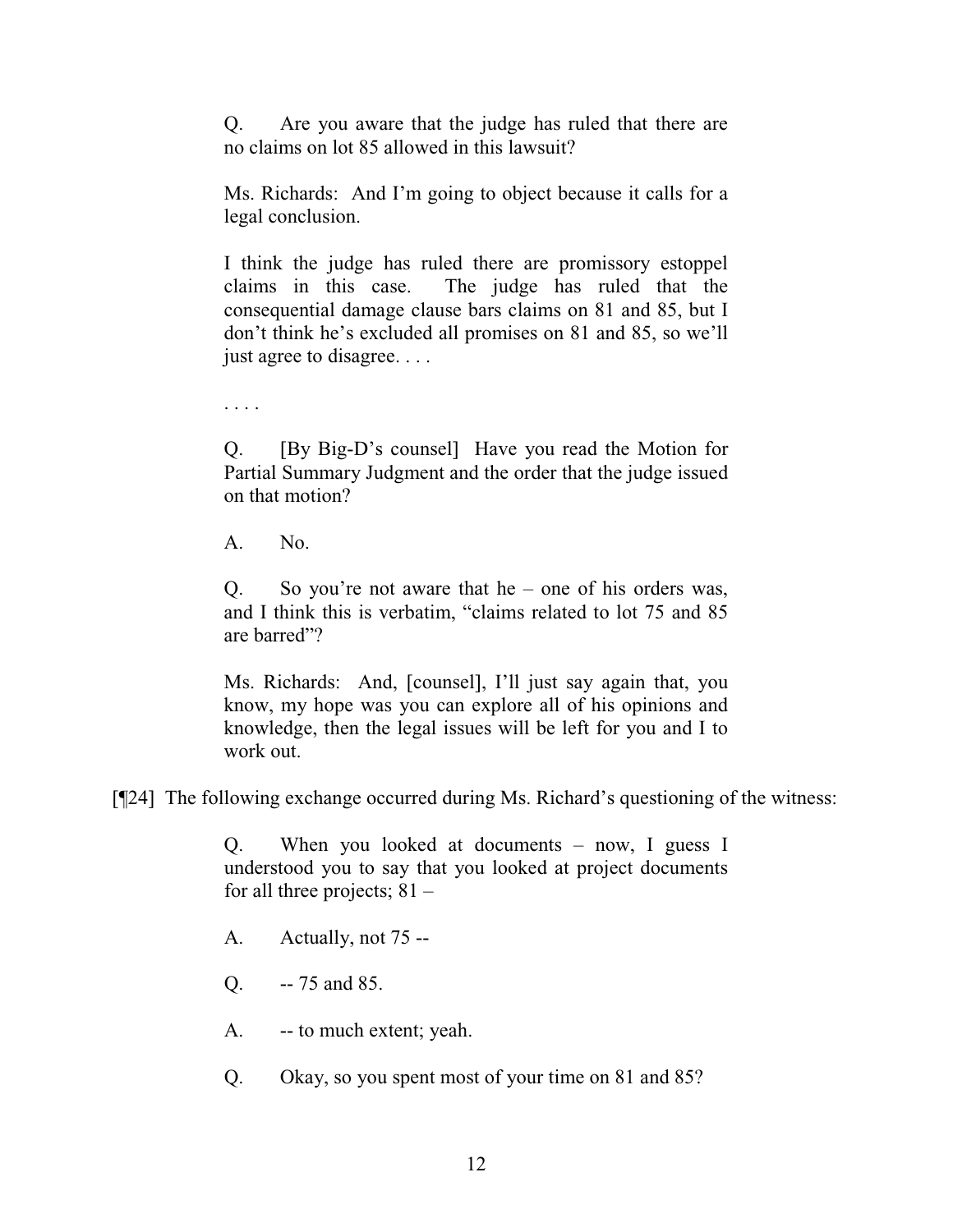A. That's correct.

[Big-D's counsel]: And I'm going to object because 85 is irrelevant –

Ms. Richard: And you can state your objection.

[Bid D's counsel]: Yeah, and I'm going to move for a mistrial if evidence – and sanctions if evidence regarding 85 is introduced.

Ms. Richard: And you can make your motion, but I think you have to wait until he rules on Monday.

. . . .

Q. [By Ms. Richard]: So, were there any patterns that you were able to correlate or notice between 81 and 85 in terms of how the projects were managed by Big-D?

[Big-D's counsel]: I'm going to make a standing objection on the record to any questions and any testimony and evidence provided regarding lot 85. It's irrelevant. It's been excluded by the judge.

[¶25] Two days later, Ms. Richard went to opposing counsel's office. She related what had occurred at the deposition to Big D's co-counsel, who had not been present. She informed him that she was not going to accept being threatened with sanctions and said she wanted to see if he was involved in his co-counsel's threat. When asked why she was in his office, Ms. Richard said she wanted to make it clear what the limit was so that he would understand the boundaries. Ms. Richard tape recorded the confrontation without counsel's knowledge. Counsel sent a letter to bar counsel describing what had occurred and stating that Ms. Richard verbally threatened him.

[¶26] Meanwhile, in late February of 2011, the parties submitted their pretrial memoranda. Ms. Richard's memorandum listed exhibits A through Z, AA through NN, BB through LL and OO through VV. On March 7, 2011, one week before trial and three days after the pre-trial conference, Ms. Richard submitted an amended pretrial memorandum re-listing exhibits A through Z, re-lettering exhibits AA through NN as R1 through R14 and adding different exhibits as AA through ZZ. On March 11, 2011, at 4:56 p.m. the Friday before trial was to begin the following Monday, Ms. Richard filed a revised exhibit list adding exhibits AAA through HHH. Ms. Richard sent the revised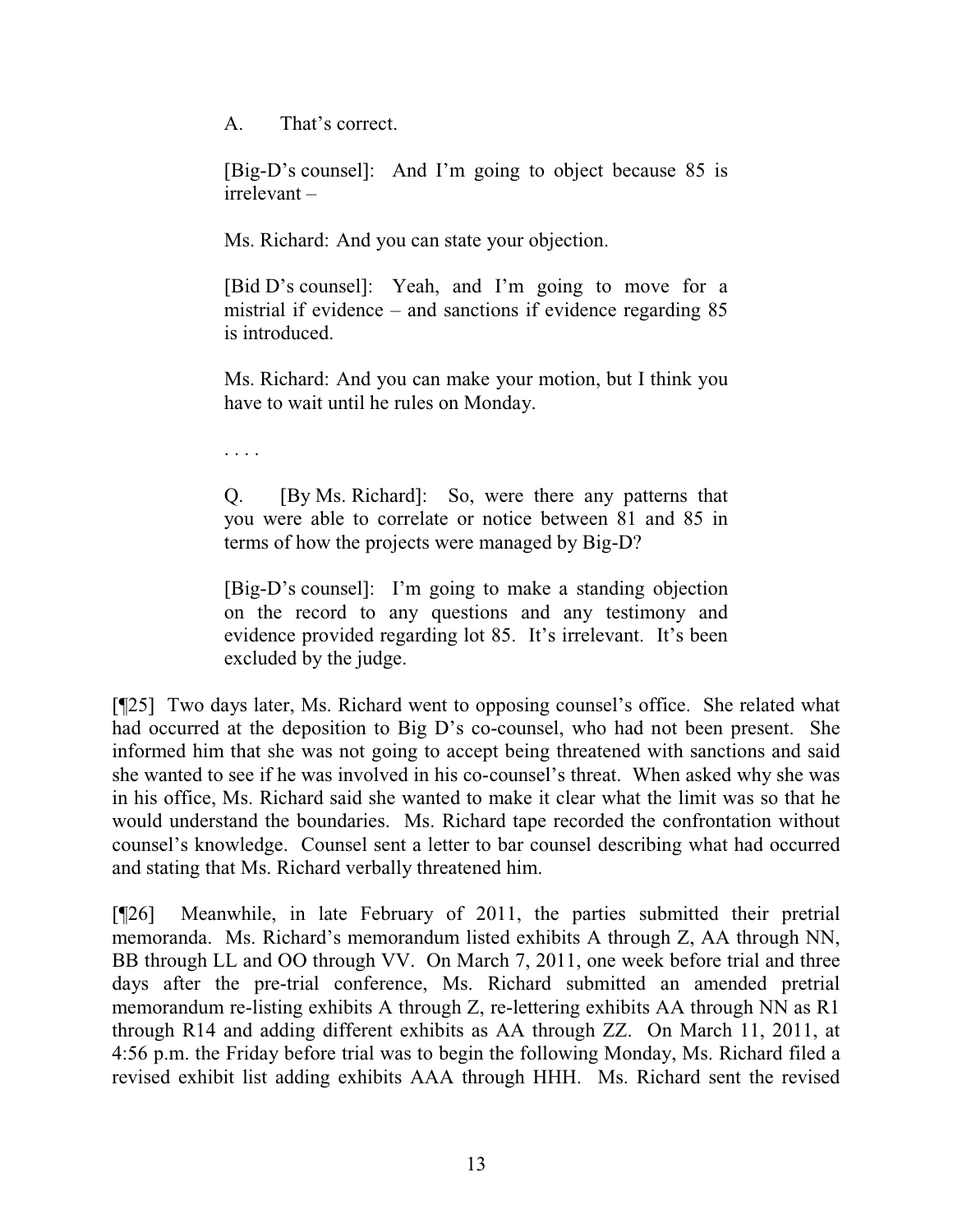exhibit list to opposing counsel the following day, Saturday, March 12, two days before trial.

[¶27] On the first day of trial, opposing counsel informed Judge Sanderson that Ms. Richard's latest revised exhibit list included exhibits she had never seen. Ms. Richard told the judge the only new exhibits were deposition transcripts. In fact, in addition to deposition transcripts, the late filed revised list included the following categories of exhibits that had not been previously listed:

| DDD Big D Emails                              |
|-----------------------------------------------|
| <b>EEE</b> Sterrett Defendants Emails         |
| FFF Lot 85 Pay Applications and Change Orders |
| GGG Lot 81 Change Orders                      |
| HHH Big D Project Files, Lots 75, 81 and 85.  |
|                                               |

[¶28] On March 15, 2011, Judge Sanderson continued the trial indefinitely so that a number of matters raised by Ms. Richard could be briefed, considered and ruled upon. After further consideration, the judge declared a mistrial and released the jury. The trial was re-scheduled for October 2011. Subsequently, pretrial motions were filed and the judge entered orders precluding Ms. Richard from amending her counterclaim to add a promissory estoppel claim in regard to Lot 85; introducing any claims or evidence relating to Lot 75 or 85 (this was the second time the Court made this ruling); bringing claims for quality or defective work relating to Lot 81; and, in light of the waiver provision in the contract, claiming consequential or delay damages.

[¶29] Big-D then filed a motion for partial summary judgment in regard to the amount due under the prime contract and two change orders. The court granted the motion, finding there was a valid, unambiguous contract for Lot 81; the contract was properly modified by the two change orders; the total contract price after the change orders was \$1,509,811.00; Sterrett paid \$1,194,425.04 of the amount owed and, therefore, breached the contract by failing to pay the remaining \$315,386.42; Sterrett also owed interest in the amount of \$126,225.99; the only issues remaining for trial were Big-D's breach of contract and unjust enrichment claims related to two additional change orders and Sterretts' counterclaim for breach of contract related to delay. Concerned that the remaining claims were not viable, Judge Sanderson asked the parties to present briefs defending the remaining claims. After considering the briefs, he dismissed the remaining claims with prejudice.

[¶30] In his decision letter issued prior to the order of the dismissal, Judge Sanderson stated:

> The Court has made a continual and repeated effort in pretrial conferences (note the plural) and summary judgment motions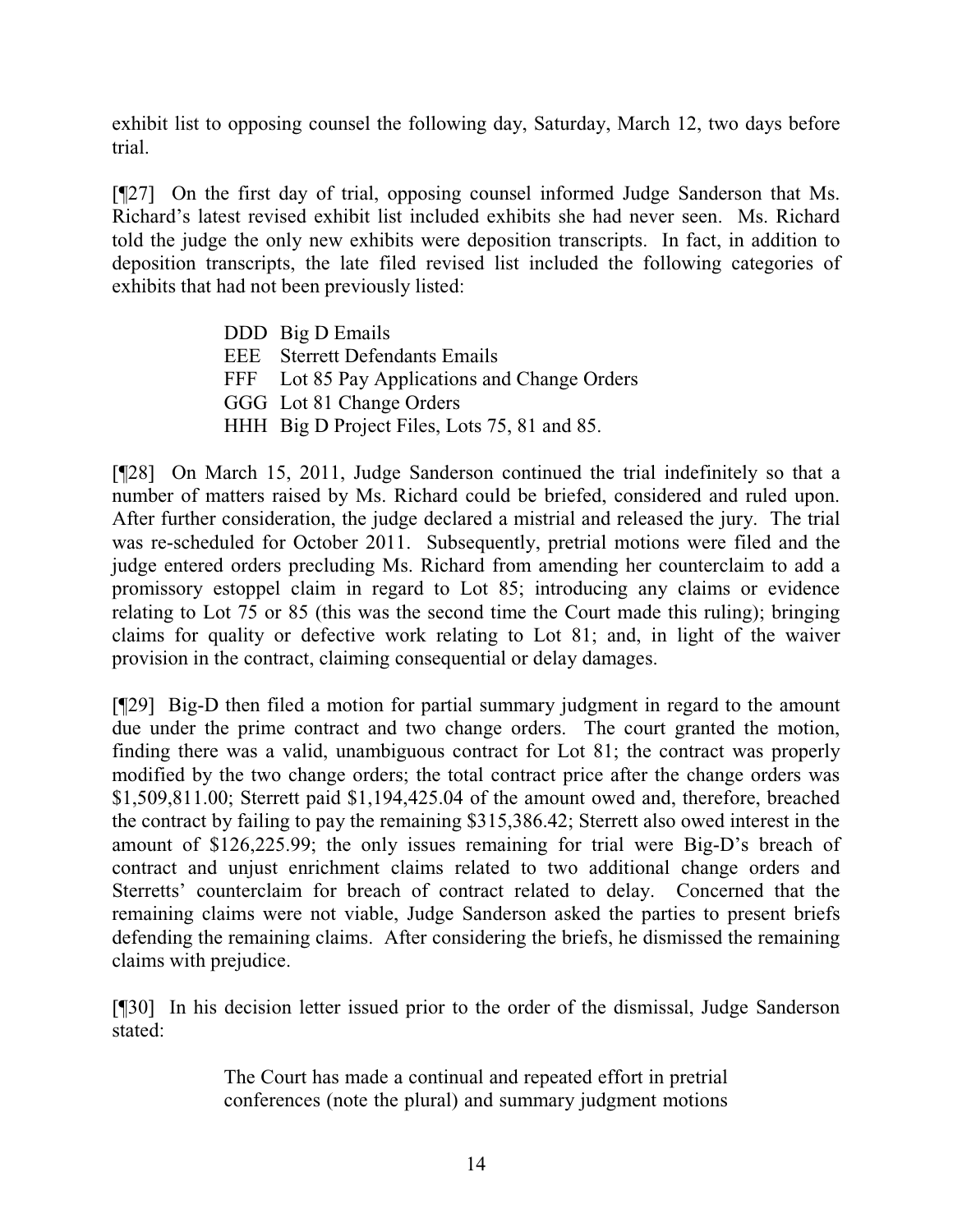to get the Defendant to simplify the issues by stating exactly what is being claimed and on what legal theory it relies. The Court needed to get the case simplified so it could make proper evidentiary rulings and proper jury instructions so the jury could decide the case. The Court believes it is an attorney's duty as an officer of the court to assist in this while still representing her/his client's interests. . . .

The Court has ruled on motions for partial summary adjudication . . . only to see the same claims dressed differently raised again. At last instance the Court even raised the point that the contract appeared to cover all of the disputes and constituted the entire agreement of the parties and gave the parties the time they requested to point out where the Court was wrong. The only thing that came up at this hearing where there may be a dispute that fell within a breach of contract was that a stainless steel range hood was used rather than a more expensive copper one and that there were going to be fancier garage doors. This being the only apparent dispute, Ms. Richard did not state what the amount of the damage was at the hearing. Counsel has the duty of making sure that the counterclaim meets the subject matter jurisdiction of this Court.

The other matters, i.e. the interest calculation and other credits were either not raised at all or not with sufficient particularity for the Court to conclude there was a genuine dispute.

The Court agrees that the pleadings filed after November 10, 2011 are simply an effort to revive or reconsider what has already been ruled upon. The Motion to Strike [filed by Big-D] is granted.

As to [Big-D's] motion for sanctions, the Court believes the granting of [the] motion to strike pleadings adequately resolves the matter[.]

In summary, the court acknowledges that the Defendant may have lost a legitimate basis for an offset somewhere, but it was the Defendant's responsibility to state it clearly and cogently within the times previously set. The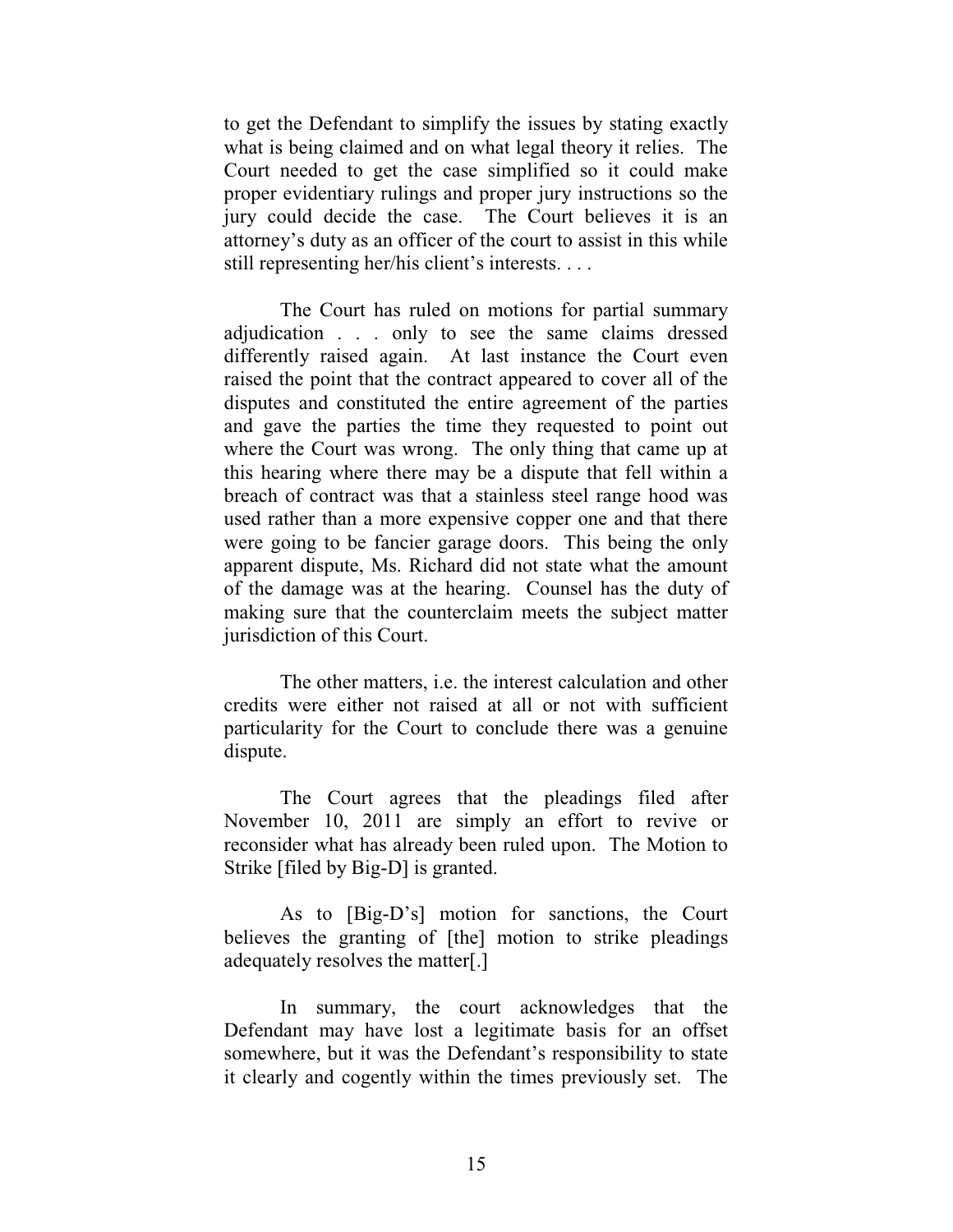Court can only rule on what is presented, not on what is brought up afterward.

[¶31] Both parties appealed the order of dismissal. One of the issues presented on appeal was whether Mr. Sterrett was individually liable for the amount awarded in the partial summary judgment. *Big-D Signature Corp. v. Sterrett Properties*, 2012 WY 138, ¶¶ 27- 28, 288 P.3d 72, 79 (Wyo. 2012). Based upon Ms. Richard's concession during oral argument, this Court concluded the contract bound him individually. During her argument, Ms. Richard told the Court a particular affidavit was included in the appellate record; in fact, the affidavit was not in the record. This Court found in favor of Big-D on all other substantive issues presented, including Sterrett's counterclaim and whether Big-D was entitled to relief under the two additional change orders on the basis of an oral contract. The latter issue was remanded to the district court.

[¶32] Back in district court, Big-D moved for dismissal of the case, stating that it had analyzed the costs and benefits of pursuing the claims arising from the two additional change orders and was electing not to pursue them. *Sterrett v. Big-D*, 2013 WY 154, ¶ 6, 314 P.3d 1155, 1156-57 (Wyo. 2013). Ms. Richard filed an objection to the motion asserting that final judgment was not appropriate until her counterclaim had been adjudicated. The district court granted the motion to dismiss, finding that the counterclaim had been dismissed in the original action and that dismissal had been affirmed by this Court on appeal. After the district court entered the order of dismissal, Ms. Richard filed a motion for costs and attorney fees, even though judgment had been entered against her client for \$441,612.41 in the original action. The district court denied the motion and, on Big-D's motion, awarded sanctions against Ms. Richard.

[¶33] Meanwhile, Ms. Richard appealed the orders dismissing Big-D's claims on the two additional change orders and denying her claim for attorney fees. This Court held that no counterclaims remained for trial after we affirmed the district court's order dismissing them in the first appeal and any other claims were moot upon the district court's subsequent order dismissing them on Big-D's motion. We further held that the district court properly denied Ms. Richard's motion for attorney fees, stating "it would be absurd to classify [her clients] as the 'prevailing party'" given that a judgment of over \$400,000.00 was entered against them in the litigation.

[¶34] As a consequence of Ms. Richard's actions, counsel for Big-D filed a grievance against Ms. Richard with the Board. After investigating, bar counsel filed charges against Ms. Richard claiming she violated Rules 3.2, 3.3, 3.4, 5.1, 5.3, 8.4(c) and 8.4(d). The Board concluded bar counsel proved by clear and convincing evidence that Ms. Richard violated Rules 3.2, 3.3, 3.4, 8.4(c) and 8.4(d). The Board concluded bar counsel did not prove by clear and convincing evidence that Ms. Richard violated Rules 5.1 and 5.3 and dismissed those charges. The Board concluded Ms. Richard's conduct exposed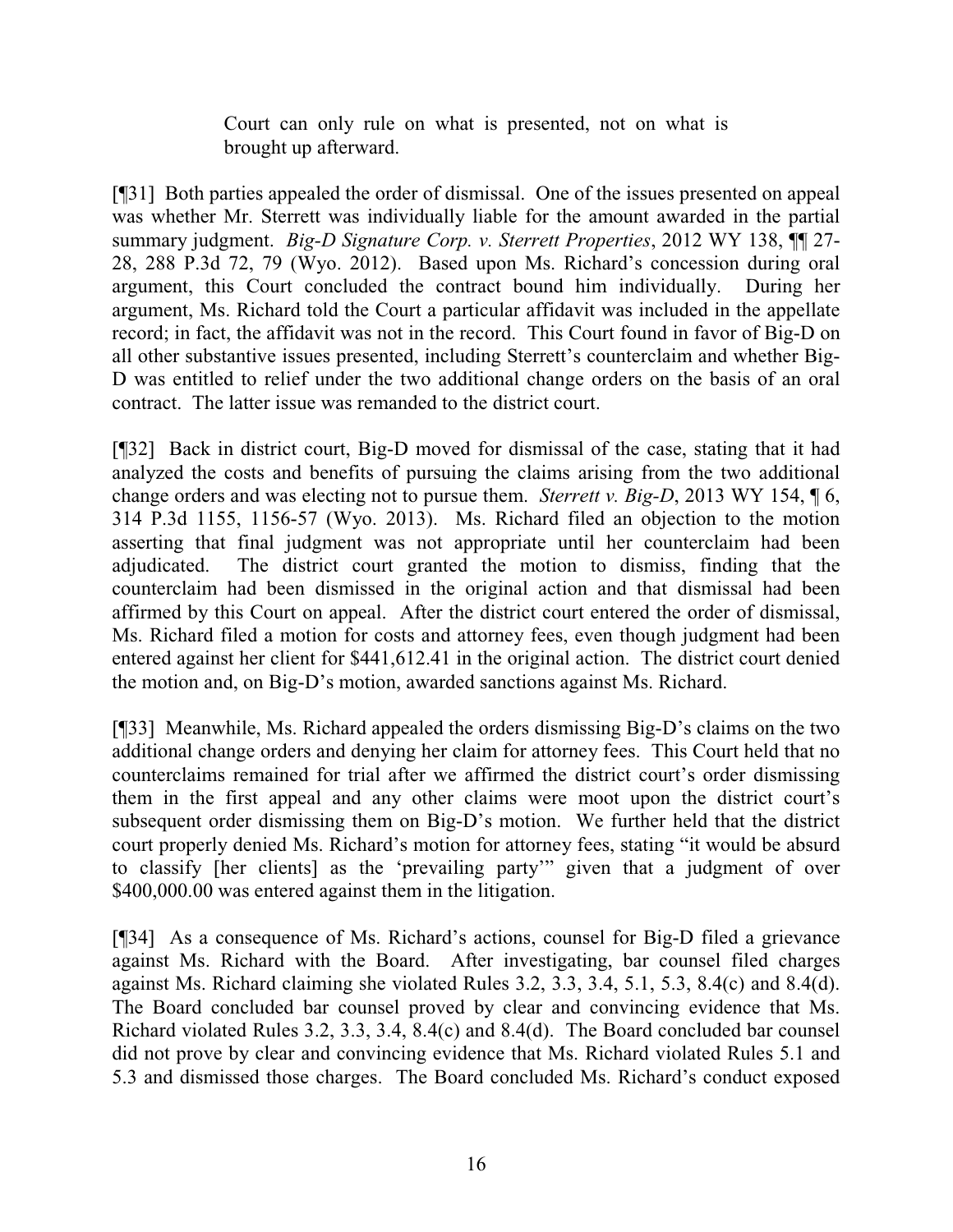the parties to unnecessary expense and delay and her clients incurred over \$125,000 in fees and expenses.

# *4. Haden v. Bontecou Construction*

[¶35] Ms. Richard represented Bontecou Construction in this dispute between a homeowner and a builder over the cost of construction of a house in Teton County, Wyoming. A series of emails contained in the record reflects that counsel for Haden requested that a computer be produced at a deposition scheduled on November 4, 2009. The computer was not produced and it was not until December 10, 2009, that Ms. Richard produced documents obtained from an inspection of the computer. Ms. Richard did not produce the privilege log showing what documents she withheld until December 22, 2009.

[¶36] On February 9, 2010, counsel for Haden filed a request for inspection of other computers containing Bontecou's files on the construction. Ms. Richard objected, asserting the request was overly broad and burdensome. Judge Guthrie granted the request on March 24, 2010, noting that the scope of the request was identical to an earlier request made by Ms. Richard for computer inspection and was not, therefore, overly broad or burdensome. When the inspection still did not occur, Haden filed a motion for forensic inspection of Bontecou's computers on May 6, 2010.

[¶37] On May 13, 2010, counsel for Haden also filed a motion to compel production of the privilege log for Mr. Bontecou's electronic files and for sanctions for discovery abuses. Ms. Richard filed an opposition to the motion and counsel for Haden submitted a reply brief to which he attached the April 12, 2010, and April 27, 2010, discovery orders issued by the federal magistrate in *Centennial v. AECOM.* Counsel sought to show a pattern of discovery abuse by Ms. Richard. Two weeks later, Ms. Richard arrived at the offices of Haden's counsel and demanded to speak with opposing counsel. When she was told he was on the phone, Ms. Richard proceeded to his office, ordered him to get off the phone, demanded to know where he got the AECOM orders and told him "you have no idea who you're messing with" and "I will bring the full weight of this upon you." Ms. Richard followed up the confrontation with a letter threatening to seek W.R.C.P. 11 sanctions if counsel did not withdraw his reply brief.

[¶38] In early June 2010, counsel for Haden contacted Ms. Richard about setting up a time for his forensic computer inspector to have access to the Bontecou computers. After several emails back and forth, Ms. Richard stated the inspection could be scheduled "for any day the following week." Counsel for Haden replied that his inspector could be there June 16, at 9:00 a.m. and reiterated an earlier request for specific information about the computers so the inspection could be performed. On June 14 and 15, counsel for Haden followed up with emails informing Ms. Richard that the inspector would arrive for the inspection by 10:30 at the latest and needed the information requested earlier. On June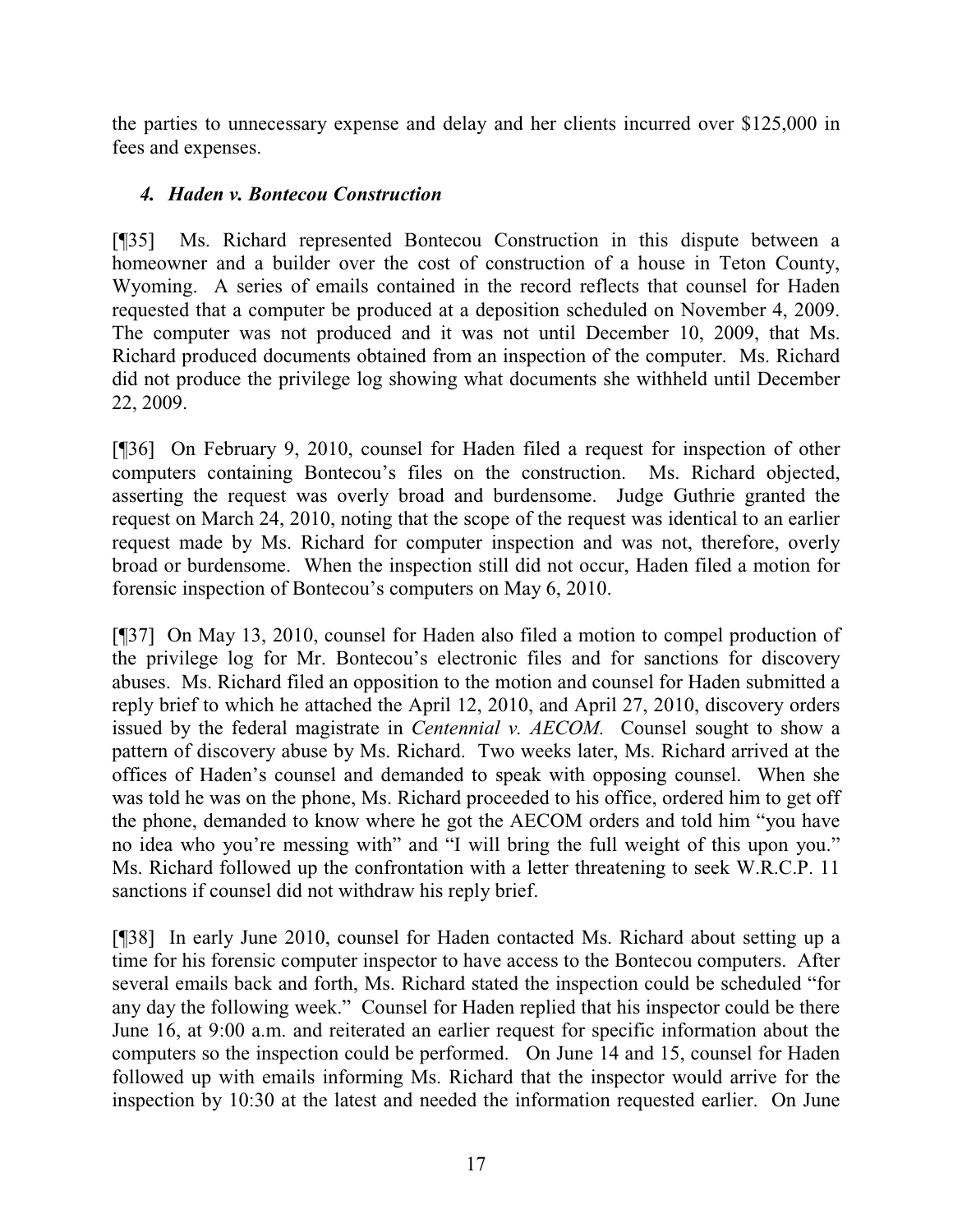16, 2010, the inspector arrived at Bontecou's offices and was not allowed inside. Counsel for Haden emailed Ms. Richard at 10:40 that morning, asked when he would be allowed in and reiterated that time for the inspection was limited because his inspector was scheduled to fly out at 5:40 that evening. Counsel sent a second email at 11:30 a.m. stating that if the inspector was not allowed in by noon, he might not be able to complete the inspection. Ms. Richard replied that she would be at Bontecou's offices at noon and the inspection could take place then. Upon being allowed in, Haden's inspector was presented with a modified copy of the inspection protocol the court had approved. The original protocol allowed inspection of an external hard drive containing time capsule information; the modification did not allow inspection of the hard drive. Ms. Richard told the inspector that opposing counsel had agreed to modify the protocol. Opposing counsel knew nothing about the modification until the inspector informed him.

[¶39] In order to complete the inspection, Haden's forensic computer inspector rescheduled his departure time to the following afternoon. Counsel informed Ms. Richard and stated that if access was not provided to the external hard drive, he would ask for an emergency hearing. The following day, Ms. Richard wrote a letter to opposing counsel stating that he had unilaterally scheduled the inspection, the inspection took longer than expected due to the inspector's software and Mr. Haden would have to bear that expense as well as the expense associated with disrupting Bountecou's business during the inspection. She requested payment in the amount of \$1,375.00 by June 25, 2010.

[¶40] Haden's counsel filed a grievance against Ms. Richard. After investigating the claims, bar counsel charged Ms. Richard with violations of Rules 3.1, 3.2, 3.4, 8.4(c) and 8.4(d). The Board concluded bar counsel proved by clear and convincing evidence that Ms. Richard violated Rules 3.2, 3.4 and 8.4(c) but did not meet his burden of proving violations of Rules 3.1 and 8.4(d).

# *5. Shindell v. Shindell*

[¶41] This was a divorce action filed in district court in Teton County. The divorce decree entered in 2004 awarded primary custody of the parties' two minor children to the mother and liberal visitation to the father. Seven years later, in 2011, Ms. Richard filed a petition on behalf of the mother to modify visitation by either suspending father's visitation until the Department of Family Services (DFS) could investigate or requiring visitation to occur in Jackson, Wyoming. The petition alleged: "A licensed professional counselor has concerns that [father] is abusive to the children both emotionally and, at times, physically" and "does not appear to have the ability to provide adequate care for each child" during visitation. The petition further alleged that counsel "is of the opinion that [father]'s interaction and communication with the children has deteriorated and is increasingly abusive and destructive."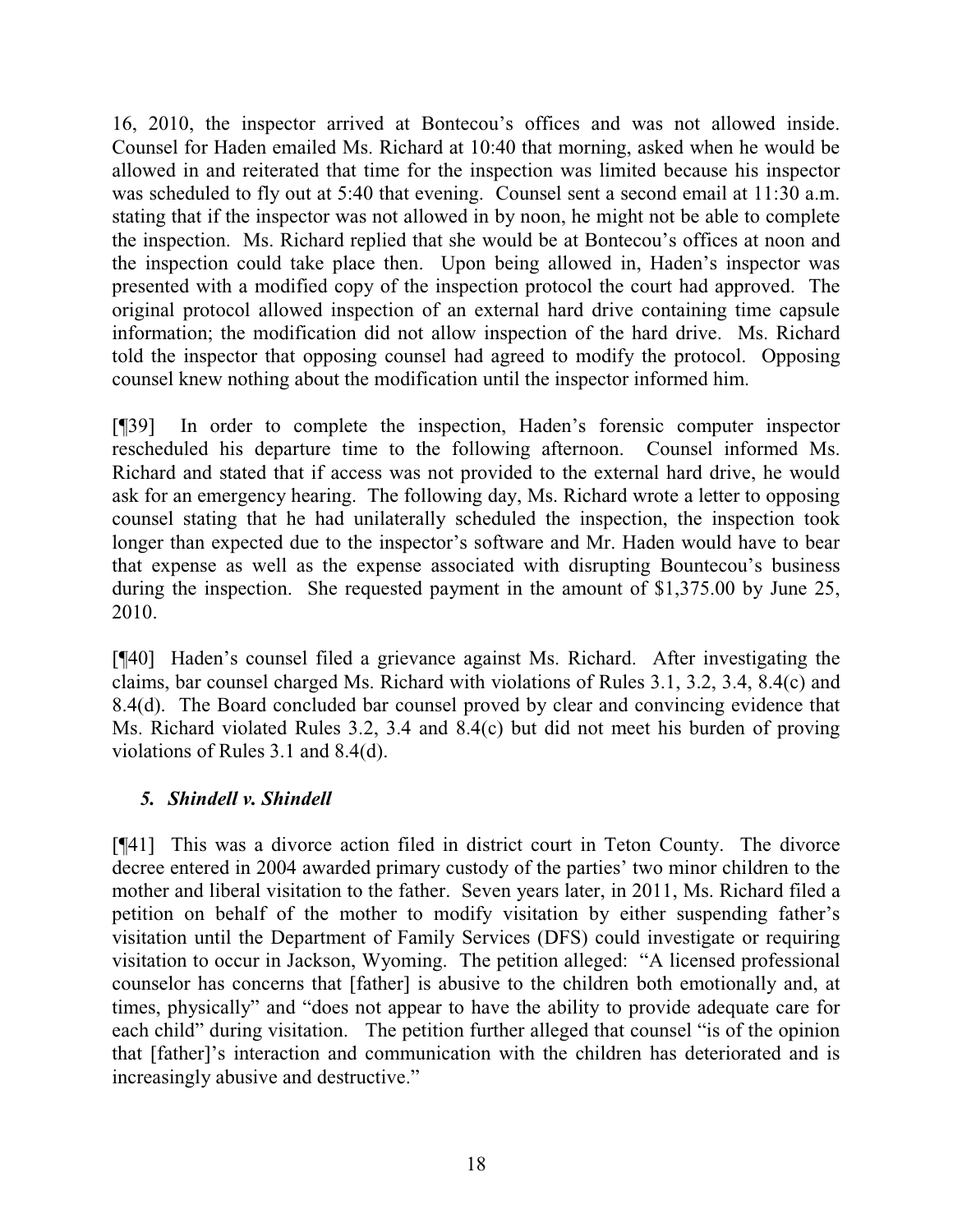[¶42] In support of the petition, Ms. Richard presented an affidavit from the licensed professional counselor which stated:

- 1. I am a licensed Professional Counselor in the State of Wyoming.
- 2. I have interviewed the Shindell children.
- 3. It is my opinion that [father]'s behavior towards his children creates concerns that [he] is abusive to the children both emotionally and physically.
- 4. In my opinion, it does not appear that [father] has the ability to provide adequate care for each child throughout each period of responsibility and visitation.
- 5. I believe that [father]'s interaction and communication with the children has deteriorated and is increasingly abusive and destructive.

[¶43] At a hearing on the petition, the counselor testified that he had not treated the Shindell children since 2002 or 2003; his only meeting with them since 2003 was for about a half-hour when he met with them to explain the legal process for the hearing; he had never diagnosed, tested or had anyone else test the children; he was not qualified to perform a formal psychological assessment and had not done so with the children; and virtually everything he had to say at the hearing was based on what the mother told him. Upon questioning by Judge Tyler, the following exchange occurred:

Court: ... Are you a counselor for these girls or not?

Witness: No, not at present.

Court: And in what capacity are you coming forward with opinions if you're not their counselor?

Witness: As their former counselor and as a trusted advisor to their mother.

Court: Is the manner in which you conducted this interview with the girls on that one occasion for however long it was on whatever date it was your normal way of conducting your professional services?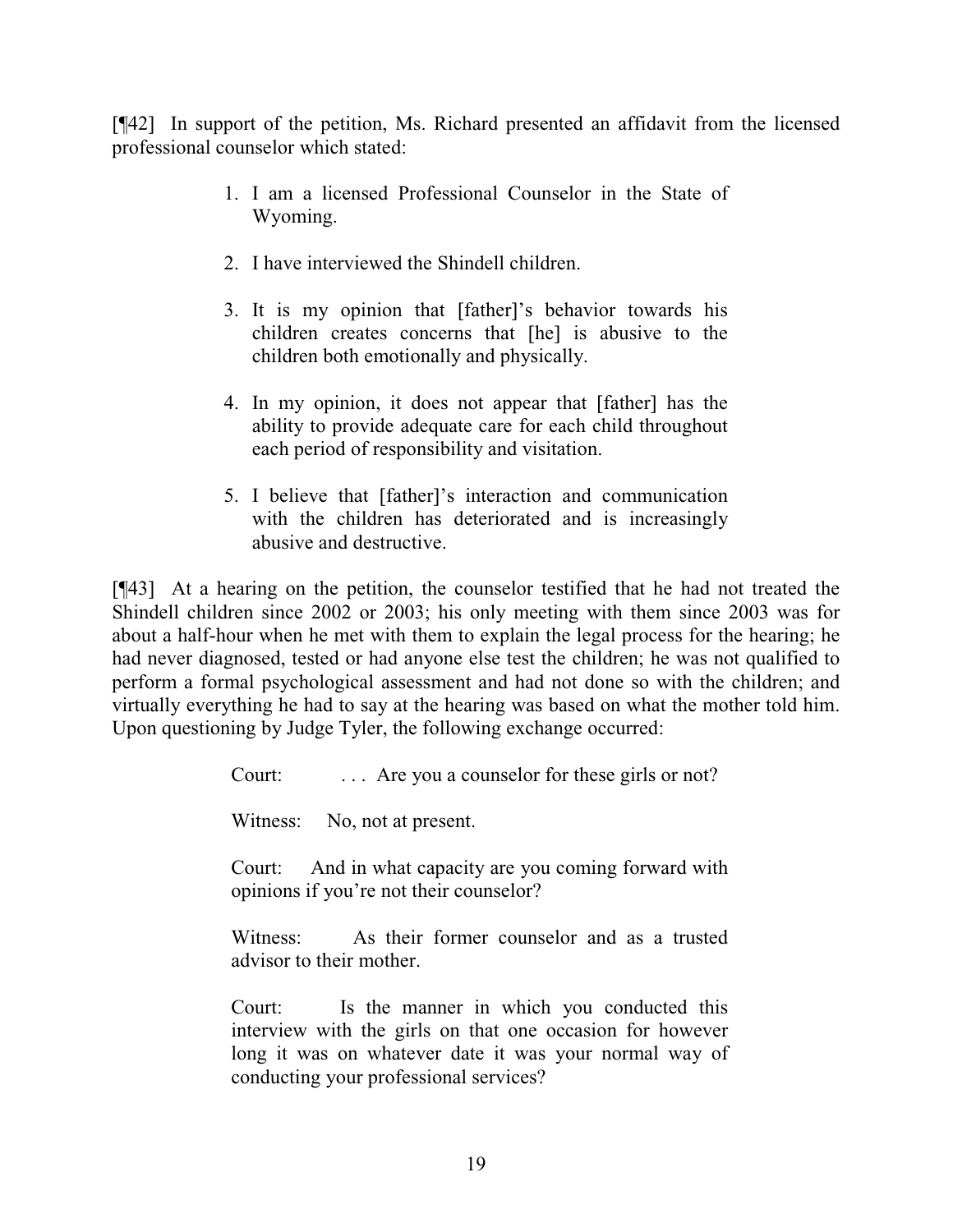Witness: No.

Judge Tyler ruled the testimony was inadmissible.

[¶44] Counsel for the father filed a grievance against Ms. Richard. After investigating, bar counsel filed charges against Ms. Richard for violations of Rules 3.1, 3.3, 3.4, 8.4(c) and 8.4(d). After the hearing, the Board concluded bar counsel met his burden of proving all of the violations except the alleged violation of Rule 3.4, which it dismissed.

# *6. Miller v. Henderson*

[¶45] Ms. Richard represented the plaintiff in this proceeding filed in district court in Teton County. On August 23, 2012, Ms. Richard served notice of the video deposition testimony of a witness to take place the following day. During opposing counsel's crossexamination of the witness, Ms. Richard interrupted and asked to be allowed to proceed with re-direct examination, saying that she had to leave. Opposing counsel objected and Ms. Richard proceeded to question the witness. When Ms. Richard continued her questioning over counsel's repeated objection, counsel called the judge and a telephone hearing was conducted. Judge James ruled that opposing counsel would be allowed to complete his cross-examination before Ms. Richard conducted re-direct examination and declined to impose a time limit on cross-examination. After Judge James' ruling, Ms. Richard continued to ask her to impose a time limit on cross-examination. When the telephone hearing concluded, Ms. Richard persisted in her demand that she be allowed to question the witness and that opposing counsel limit his cross-examination to a specified time.

[¶46] As a result of her conduct during the video tape deposition, bar counsel charged Ms. Richard with violating Rule 3.1, 3.3, 3.[4](#page-19-0), 3.5, 8.4(c) and 8.4(d).<sup>4</sup> After deliberating, the Board concluded there was clear and convincing evidence of violations of Rules 3.4, 3.5 and 8.4(d), but dismissed the charges under Rules 3.1, 3.3 and 8.4(c).

# **7.** *Dorf v. City of Evansville*

[¶47] Ms. Richard represented the plaintiff in this action filed in federal district court against the City and two individuals under 42 U.S.C. § 1983. Judge Skavdahl granted the individual defendants' motion for judgment on the pleadings on April 22, 2012, finding

<span id="page-19-0"></span>**<sup>4</sup> Rule 3.5. Impartiality and decorum of the tribunal**. 

A lawyer shall not:

<sup>(</sup>a) seek to influence a judge, juror, prospective juror or other official by means prohibited by law;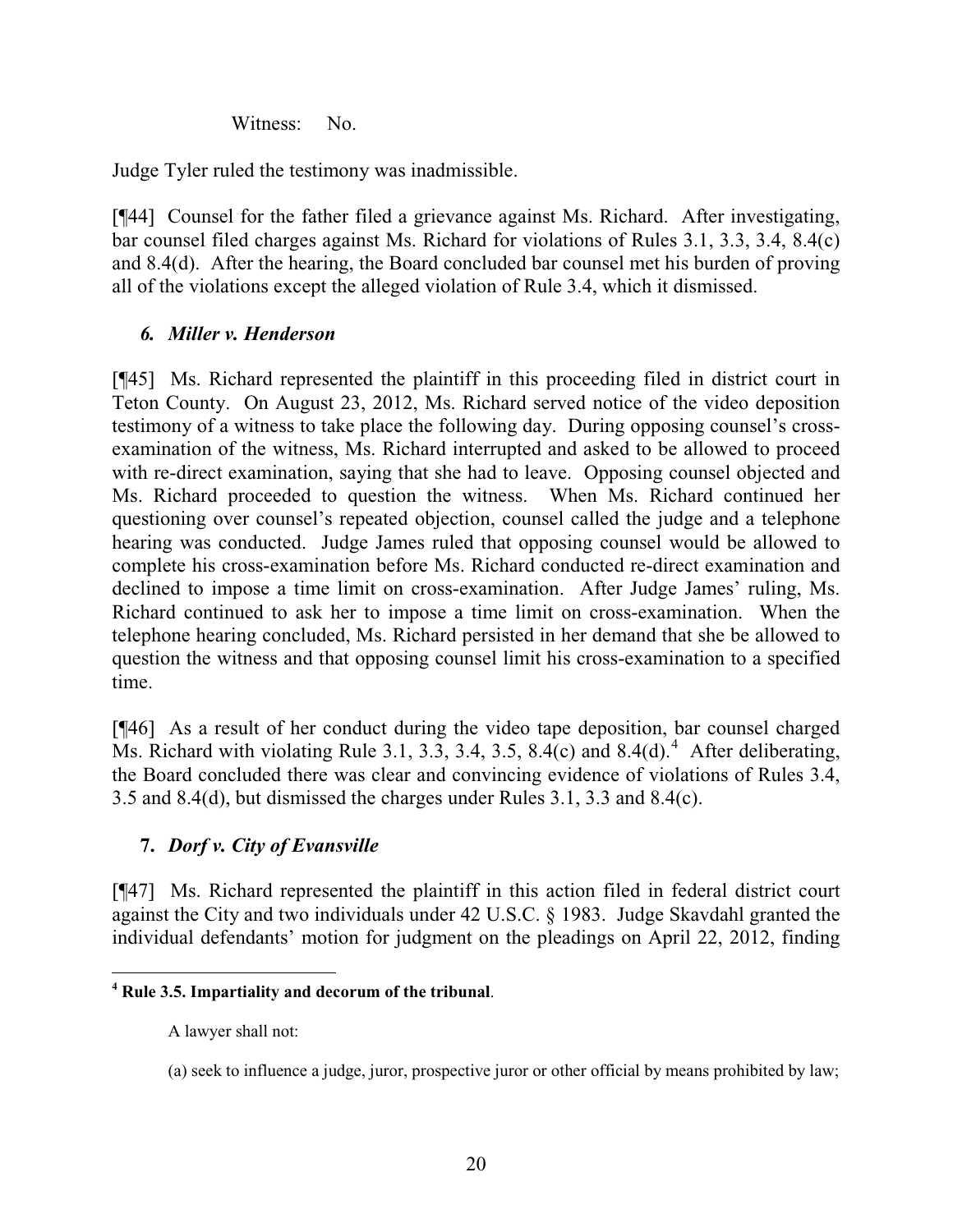that the complaint failed to allege sufficient facts to state a plausible claim for relief. On September 7, 2012, the court likewise dismissed the complaint against the City. In the later order, Judge Skavdahl described the following events:

> The day before the deadline for responding to the City's motion for judgment on the pleadings, Ms. Richard filed a motion for extension of time. She did not indicate she would be asking the court to reconsider its ruling [as to the individual defendants] or that she would be seeking leave to amend the complaint. At 11:52 p.m. on the day her response was due, Ms. Richard filed a motion for reconsideration, opposition to the City's motion and motion to amend the amended complaint. The following day, she filed a revised motion for reconsideration and opposition to the City's motion. An hour later, she filed a motion seeking additional time to file the revised motion and opposition, stating that the revision was necessary to correct typographical errors and add additional authority and subsequent history of cited cases and an extension should be granted in the interests of justice.

> After the clerk's office advised Ms. Richard that filing two separate documents in a single submission violated the court's electronic case filing procedures and she needed to file her motion for reconsideration and response to the City's motion as separate documents, Ms. Richard re-filed the same exact document twice, stating that the authority and argument supporting both pleadings was the same. Ms. Richard did not separate the facts, supporting authority and argument relating to her motion to reconsider from those relating to her response to the City's motion.

[¶48] Judge Skavdahl expressed uncertainty about which version of Ms. Richard's brief he should properly consider—the one filed at 11:52 p.m. on the date to which the original deadline had been extended or the revised motion filed the following evening. Considering the reasons Ms. Richard gave for the revised motion, the judge concluded she had filed a rough draft of the motion and response on the due date and sought to file a corrected version the following evening. Citing a previous order he had entered striking a supplemental post-deadline memorandum Ms. Richard had filed under substantially similar circumstances and for which she failed to establish either good cause or excusable neglect, Judge Skavdahl stated "[t]his practice illustrates a troubling and unmistakable pattern in counsel's approach to briefing."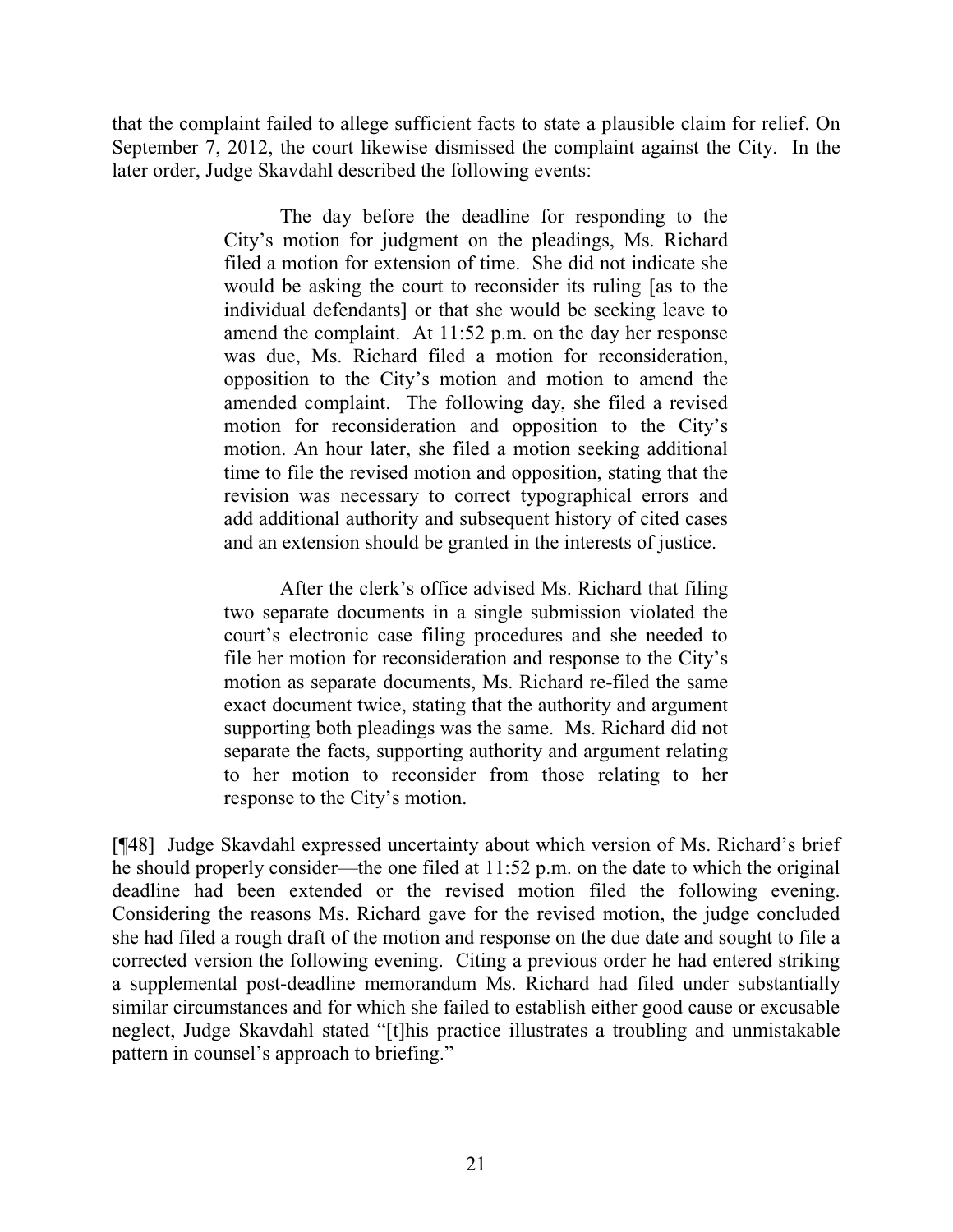[¶49] Judge Skavdahl acknowledged that striking the revised brief was warranted, but declined to do so. He recognized Ms. Richard's "ongoing failure to adhere to the deadlines of the Court" and the difficulties presented to the defendants faced with reading, comparing and responding to multiple versions of the same brief; he concluded, however, that Ms. Richard's failings should not work a hardship on her client. Judge Skavdahl considered the late filed revised motion and response and granted judgment on the pleadings for the defendants.

[¶[5](#page-21-0)0] Bar counsel charged Ms. Richard with violating Rules 1.1, 3.1, 3.4(c) and 8.4(d).<sup>5</sup> After hearing the evidence and deliberating, the Board concluded bar counsel had proved by clear and convincing evidence violations of Rules 3.1, 3.4(c) and 8.4(d) but not a violation of Rule 1.1 and dismissed the latter charge.

# **ATTORNEY DISCIPLINARY PROCEDURE**

[¶51] The purposes of the state bar disciplinary procedure are to maintain "the integrity of the bar," "to prevent the transgressions of an individual lawyer from bringing its image into disrepute" and to "protect the public and the administration of justice." *Bd. of Prof'l Responsibility v. Casper*, 2014 WY 22, ¶ 7, 318 P.3d 790, 793 (Wyo. 2014); *Bd. of Prof'l Responsibility v. Davidson*, 2009 WY 48, ¶ 17, 205 P.3d 1008, 1015 (Wyo. 2009); *In re Clark*, 613 P.2d 1218, 1221 (Wyo. 1980). Wyo. Stat. Ann. § 5-2-114 (LexisNexis 2013) charges this Court with adopting rules of "practice and procedure in all courts of this state, for the purpose of promoting the speedy and efficient determination of litigation upon its merits." Wyo. Stat. Ann. § 5-2-118 (a)(iii) (LexisNexis 2013) further charges this Court with adopting rules establishing "practice and procedure for disciplining, suspending, and disbarring attorneys."

[¶52] Pursuant to Wyo. Stat. Ann. § 33-5-104 (LexisNexis 2013), membership to the bar is by petition to the Wyoming Supreme Court. Pursuant to  $\S$ 1(a) of the Disciplinary Code for the Wyoming State Bar, attorneys are "subject to the exclusive disciplinary jurisdiction of this Court and the Board . . . ." Disciplinary proceedings are "necessarily incident to the inherent power of courts to control properly their own affairs." *State Bd. of Law Examiners v. Brown*, 53 Wyo. 42, 49, 77 P.2d 626, 628 (Wyo. 1938). The Board acts as an arm of this Court in taking evidence and making findings and recommendations to this Court. *Mendicino v. Whitchurch*, 565 P.2d 460, 475 (Wyo. 1977). Although we give due consideration to the Board's findings and

A lawyer shall provide competent representation to a client. Competent representation requires the legal knowledge, skill, thoroughness and preparation reasonably necessary for the representation.

<span id="page-21-0"></span><sup>5</sup> **Rule 1.1. Competence**.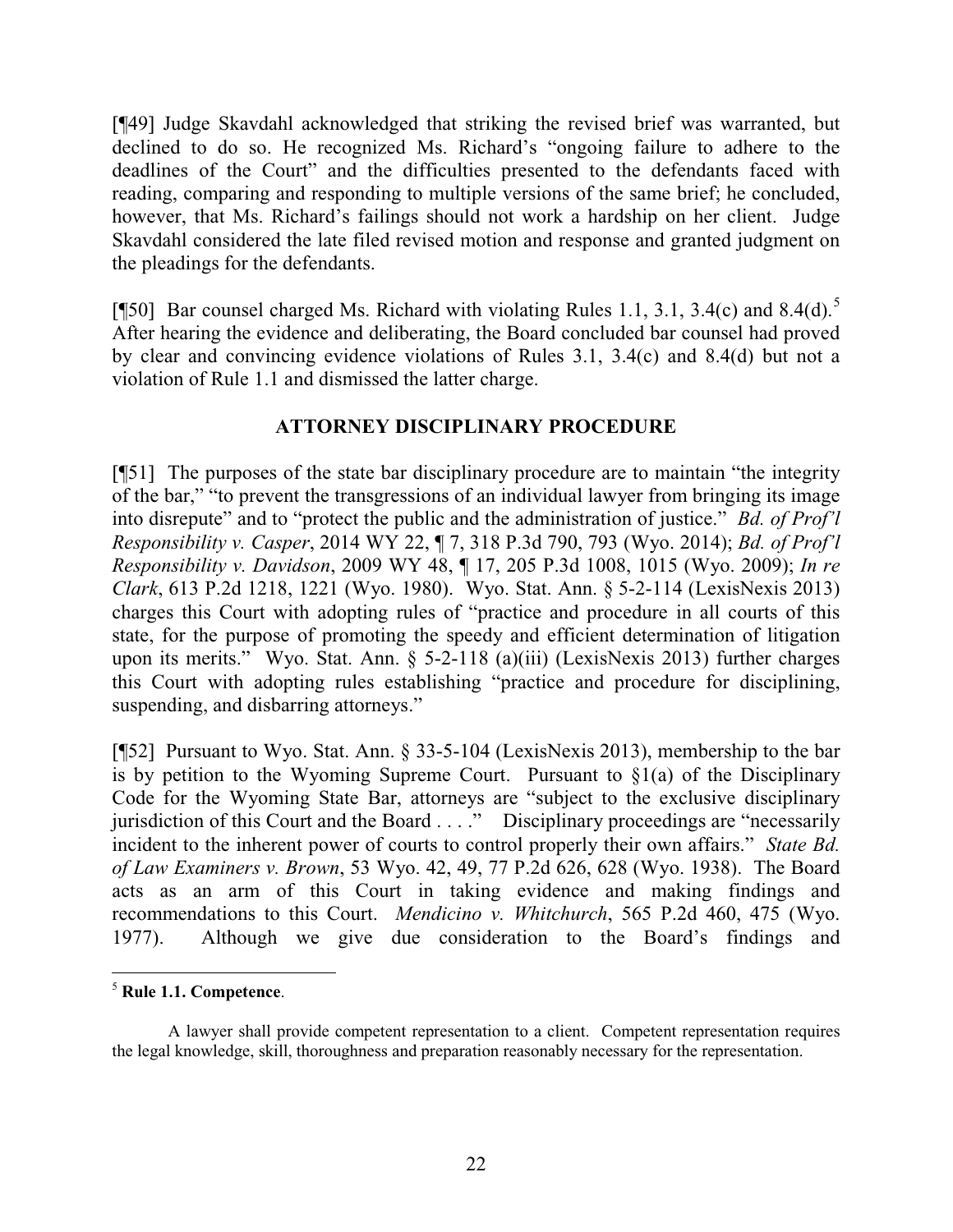recommendations, the "ultimate judgment in these cases is vested in the Court." *Casper*, ¶ 8, 318 P.3d at 793-94, citing *Mendicino*, 565 P.2d at 466. *See also Davidson*, ¶ 1, 205 P.3d at 1012.

[¶53] In determining whether discipline is appropriate in these special proceedings, this Court must be satisfied that "substantial, clear, convincing, and satisfactory evidence" exists to sustain the findings of the Board. *Mendicino*, 565 P.2d at 475. Clear and convincing evidence is "that kind of proof that would persuade a trier of fact that the truth of the contention is highly probable." *SMH v. State*, 2012 WY 165, ¶ 19, 290 P.3d 1104, 1109 (Wyo. 2012); *Meyer v. Norman*, 780 P.2d 283, 291 (Wyo. 1989). The clear and convincing standard must be applied consistently to each and every charge against the attorney. *Id*.

# **DISCUSSION**

[¶54] Ms. Richard conceded generally at the hearing before the Board that she failed to adhere to the rules of the tribunal in *Fields*, *AECOM*, *Sterrett*, *Miller* and *Dorf*. Through counsel, she admitted during oral argument before this Court that her conduct probably violated in many instances the Code of Professional Conduct. Counsel specifically conceded that Ms. Richard's attempts to comply with the magistrate's discovery orders in AECOM fell short and were improper. Despite these general concessions and admissions, we find it appropriate to address the specific rules Ms. Richard's is alleged to have violated and the conduct supporting our conclusion that she violated those rules.

### *Meritorious Claims and Contentions – Wyo. R. Prof. Conduct 3.1*

[¶55] As reflected in footnote 1, Wyo. R. Prof. Conduct 3.1(a) and (c), respectively, prohibit a lawyer from asserting frivolous claims and provide that by his or her signature an attorney certifies that a court document is not submitted for an improper purpose, such as unnecessary delay or to increase the cost of litigation. In *Fields*, after service of discovery requests on her clients in August of 2006, Ms. Richard still had not provided adequate responses three months later when Judge Guthrie entered the first court order requiring her to participate in meaningful discovery. Despite Judge Guthrie's order, Ms. Richard still had not provided complete discovery responses nearly a year later when in September 2007, Judge Cranfill issued his decision letter again ordering her clients to provide detailed answers to the same discovery requests indentified in the earlier order. After a hearing in January 2008, nearly a year and a half after service of the discovery requests and after a third motion to compel, Judge Cranfill in March of 2008 dismissed the case with prejudice based solely on the egregious failure by Ms. Richard and her clients to comply with the court's orders to provide meaningful discovery.

[¶56] In the three orders entered over the course of nearly a year and a half, two district judges concluded that Ms. Richard had not participated in meaningful discovery and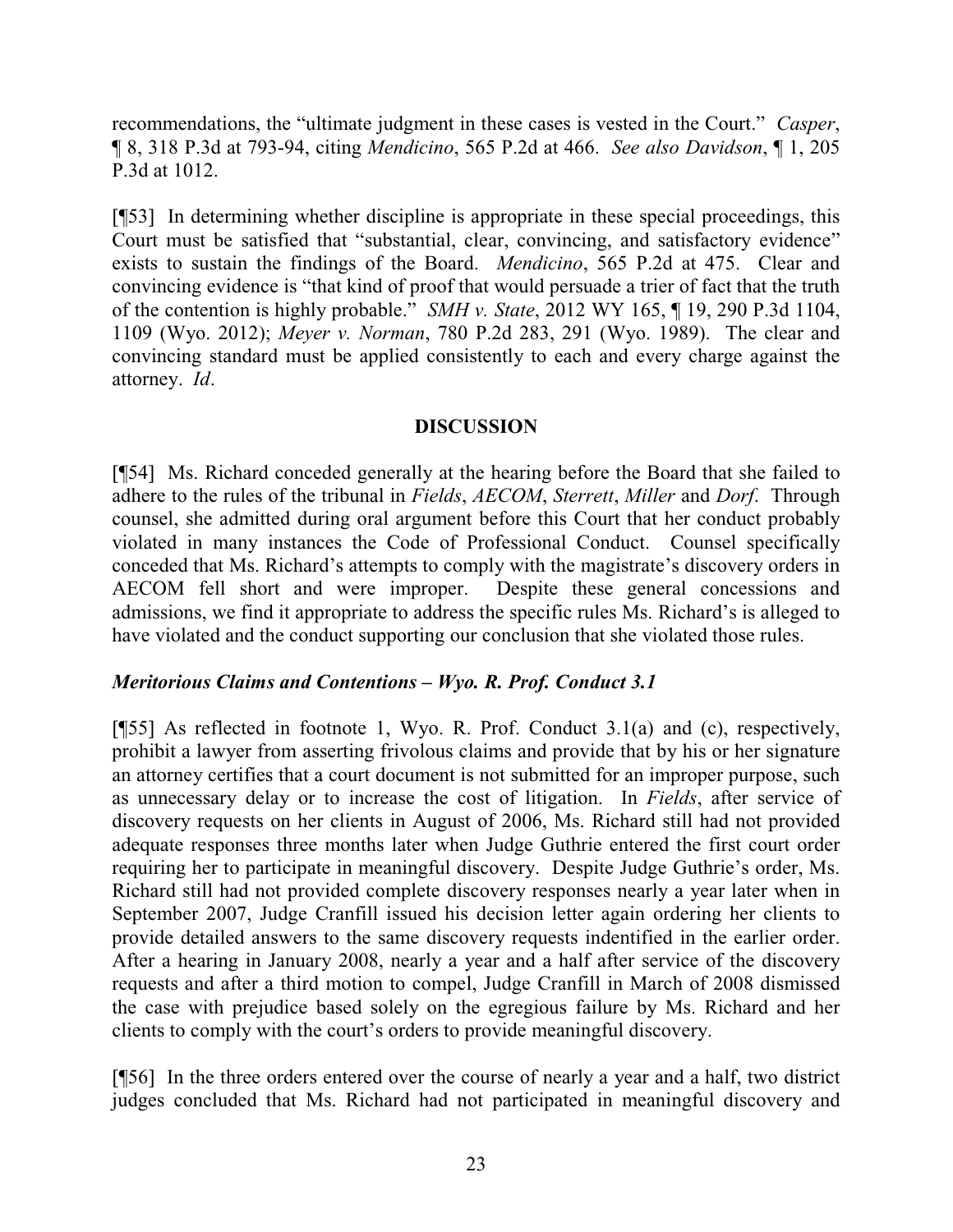disregarded their orders to do so. By her conduct, Ms. Richard caused unnecessary delay and increased the cost of litigation. Clear and convincing evidence supports the conclusion that in *Fields* Ms. Richard violated Wyo. R. Prof. Conduct 3.1.

[¶57] As noted above, counsel for Ms. Richard conceded in oral argument that his client failed to comply with the magistrate's discovery orders in *AECOM*. The record also shows that rather than complying with one of those orders, Ms. Richard appealed the order to Judge Downes. Even after orders from the magistrate and Judge Downes required her to provide proper discovery responses, Ms. Richard continued to withhold discovery resulting in another motion to compel and order granting the motion. Ms. Richard also made frivolous claims in *AECOM.* First, after pleading the parties prior course of dealings in her answer, she claimed that evidence of the parties' prior dealings was not relevant and would not be produced. Second, after incorrectly attributing the \$50,000 cost overrun figure to Centennial in her answer, she continued to make the same assertion in court documents even after her witness testified the figure was not Centennial's, but his. Ultimately, Judge Downes concluded Ms. Richard's obstructive behavior was willful, detrimental to the judicial process and departed from acceptable standards of conduct and imposed sanctions of nearly \$60,000. Consistent with her earlier behavior in the case, Ms. Richard appealed the order imposing sanctions to the Tenth Circuit Court of Appeals. The order was affirmed. As in *Fields*, Ms. Richard's actions in *AECOM* caused unnecessary delay and increased the cost of litigation. Clear and convincing evidence supports the conclusion that Ms. Richard violated Wyo. R. Prof. Conduct 3.1 in *AECOM*.

[¶58] Wyo. R. Prof. Conduct 3.1 (a) prohibits a lawyer from asserting an issue unless there is a basis in law and fact for doing so that is not frivolous. Rule 3.1 (c) contemplates that by his or her signature, a lawyer certifies that a pleading is well grounded in fact and warranted by good faith argument. In *Shindell*, Ms. Richard drafted and signed a pleading in 2011 asserting the father was physically and emotionally abusive to his children, lacked the ability to provide adequate care for them during visitation and was increasingly abusive and destructive. When Ms. Richard made these assertions in the pleading, the counselor upon whose opinions she was relying was not the children's counselor and had not been their counselor since 2002 or 2003. Under these circumstances, the assertions in her 2011 pleading concerning the father were not well grounded in fact and were not warranted by good faith argument. Clear and convincing evidence supports the conclusion that Ms. Richard violated Wyo. R. Prof. Conduct 3.1 in *Shindell*.

[¶59] In *Dorf*, after obtaining an extension of time to file a responsive brief, Ms. Richard signed and filed a few minutes before midnight on the due date a rough draft of the brief containing typographical errors and incomplete citations to legal authority. In the same document, she requested leave to amend her complaint and asked the court to reconsider a prior ruling. She attempted to correct the errors in the brief by filing revisions the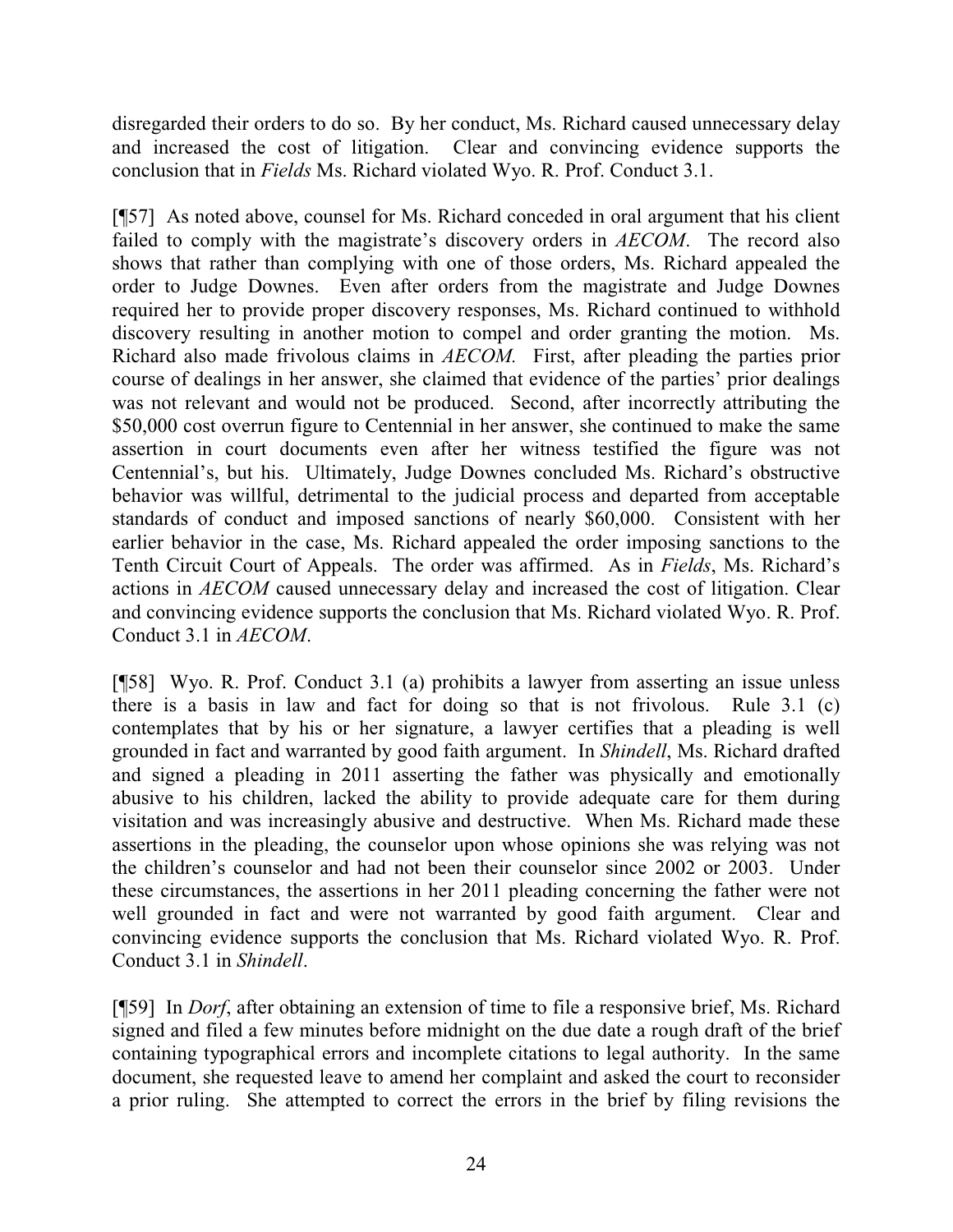following evening after the deadline. Still later, she filed a motion for an extension of the already extended deadline to allow her to file the revisions. Upon being informed the rules did not allow her to submit two documents in one submission and she would need to re-file her brief and motion to amend separately, Ms. Richard re-filed the same document twice, stating that the same argument and authority applied to both. Ms. Richard's request for an extension of time to fix typographical errors and provide complete legal authority to what amounted to a rough draft did not constitute a good faith argument for the extension. Clear and convincing evidence supports the conclusion that in *Dorf* Ms. Richard violated Rule 3.1.

# *Expediting Litigation – Wyo. R. Prof. Conduct 3.2*

[¶60] Wyo. R. Prof. Conduct 3.2, set out in footnote 1, requires a lawyer to make reasonable efforts to expedite litigation. As reflected in the facts and discussion above, Ms. Richard by her actions did the exact opposite in *Fields* and *AECOM*. Discovery that should have been provided earlier was not provided, nor was it provided after court orders to produce it. Rather than expediting the litigation, Ms. Richard's refusal resulted in dismissal of the complaint in *Fields* and delay and significant monetary sanctions in *AECOM*. Clear and convincing evidence supports the conclusion that in *Fields* and *AECOM* Ms. Richard violated Wyo. R. Prof. Conduct 3.2. The record likewise supports that conclusion in *Starrett* and *Haden*.

[¶61] In *Starrett*, Ms. Richard persisted in attempting to discover evidence concerning two lots after the district court barred claims concerning those lots. Additionally, after submitting her pretrial memorandum listing Starrett's exhibits and after the pretrial conference, Ms. Richard submitted an amended exhibit list one week before trial in which she re-numbered previous exhibits and added new ones. Two days before trial she submitted yet another revised exhibit list adding differently numbered and new exhibits. Judge Sanderson's orders also reflect difficulty in getting Ms. Richard to simplify the issues so the court could make evidentiary rulings and delay caused by motions to revive or reconsider matters previously decided. After Judge Sanderson dismissed her counterclaim, Ms. Richard appealed and this Court affirmed his decision. After Judge Sanderson dismissed the remaining claims on remand, Ms. Richard filed a second appeal claiming again that the counterclaim survived. She also claimed error in the denial of her motion for attorney fees, even though her client clearly was not the prevailing party in the litigation. Contrary to Rule 3.2, these actions by Ms. Richard unnecessarily delayed rather than expedited the litigation.

[¶62] The record in *Haden* likewise reflects a course of action on Ms. Richard's part that delayed and obstructed the litigation. Despite opposing counsel's repeated efforts to obtain discovery, Ms. Richard unreasonably delayed in producing computers for inspection, documents obtained from computer inspections and privilege logs identifying documents that were withheld. Her actions with regard to the inspection when it finally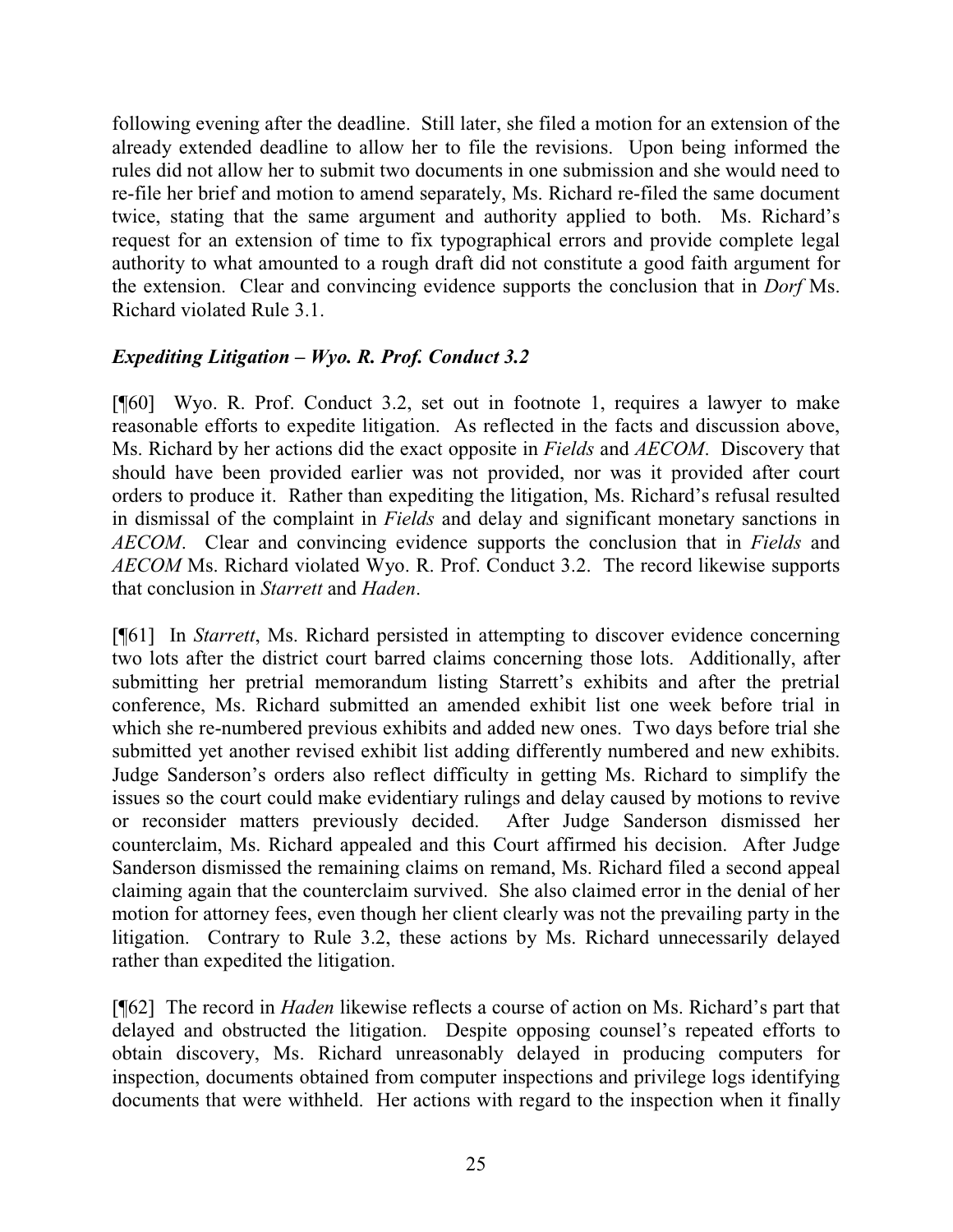did occur were obstructionist and caused further expense and delay. Clear and convincing evidence supports the conclusion that she violated Rule 3.2.

# *Candor Toward the Tribunal – Wyo. R. Prof. Conduct 3.3*

[¶63] Wyo. R. Prof. Conduct 3.3(a) prohibits a lawyer from making a false statement of fact or law to a tribunal and, when such a statement is made, requires a lawyer to correct it. Rule 3.3(c) prohibits a lawyer from offering evidence that he or she knows to be false and requires the lawyer to take remedial measures if such evidence is offered. In *AECOM*, evidence was presented that Ms. Richard said she would disclose information and then did not disclose it. She also filed an affidavit stating that she had reviewed all the documents she was withholding and they were privileged or prepared in anticipation of litigation when many of the documents clearly were not privilege or prepared in anticipation of litigation. In addition, Ms. Richard made an allegation in her counterclaim that was not true; then, even after a witness testified it was not true, Ms. Richard submitted a pretrial memorandum and jury instruction to the court containing the same false allegation. She stated facts in her brief in response to a summary judgment motion that were not supported by the referenced affidavit. Clear and convincing evidence supports the conclusion that Ms. Richard's actions in AECOM violated Wyo. R. Prof. Conduct 3.3.

[¶64] Ms. Richard likewise violated Rule 3.3 when in *Starrett* she represented to the court that her re-revised exhibit list submitted two days before trial added only depositions when, in fact, her final exhibit list identified other exhibits that had not been listed previously. Finally, the statement in her 2011 petition in *Shindell* that a counselor who had not seen the children since 2002 and 2003 believed their father was "increasingly abusive" supports the conclusion that Ms. Richard violated Rule 3.3. The statements are particularly troubling given that they were made in a case involving children where candor before the tribunal is especially critical.

# *Fairness to Opposing Party and Counsel – Wyo. R. Prof. Conduct 3.4*

[¶65] Wyo. R. Prof. Conduct 3.4 prohibits a lawyer from obstructing another party's access to evidence or knowingly disobeying an obligation under the rules of the tribunal and requires a lawyer to make reasonably diligent efforts to comply with proper discovery requests. As discussed above, Ms. Richard obstructed another party's access to evidence and failed to make reasonable efforts to comply with proper discovery requests in *Fields*, *AECOM*, *Starrett* and *Haden* by refusing to produce discoverable information, forcing opposing counsel to file repeated motions to compel and disobeying court orders to produce the requested information.

[¶66] Additionally, Ms. Richard knowingly disobeyed an obligation under the rules of the tribunal in *Miller* when after Judge James ruled that opposing counsel would be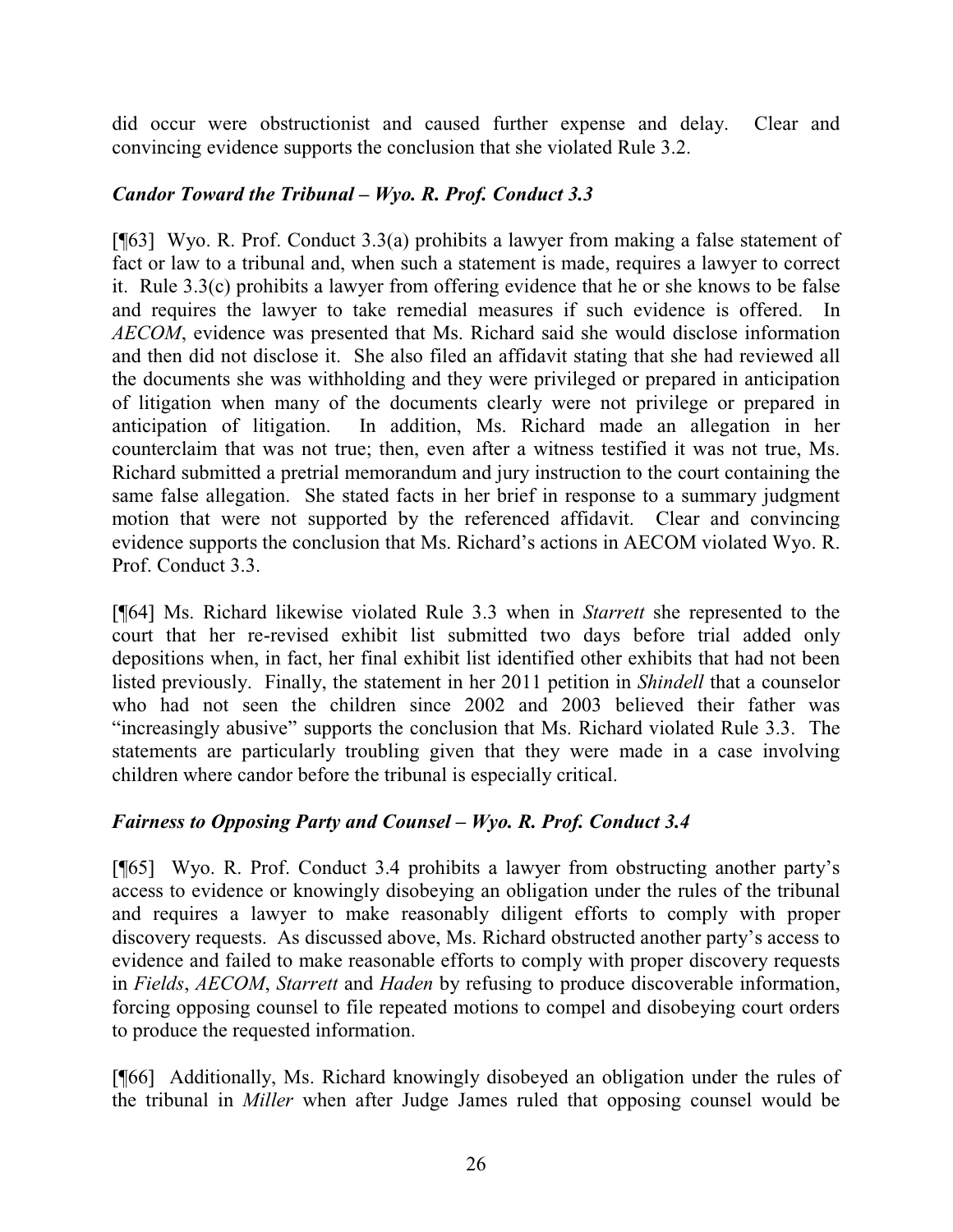allowed to finish his cross examination and no time limit would be set, she continued to insist on setting a time limit. Our review of the video tape confirms that she acted in deliberate indifference to fundamental discovery rules, the judge's order, the rules of professional conduct and basic professionalism. Ms. Richard also knowingly disobeyed an obligation under the rules of the tribunal in *Dorf* when she filed a rough draft of a brief and then, after the filing deadline had passed, filed a corrected version and, still later, filed a motion to file the corrected version. Clear and convincing evidence exists in these six cases that Ms. Richard violated Rule 3.4.

# *Impartiality and Decorum of the Tribunal – Wyo. R. Prof. Conduct 3.5*

[¶67] Rule 3.5(d) prohibits a lawyer from engaging in conduct intended to disrupt a tribunal. Comment [5] specifies that the duty to refrain from disruptive conduct applies to any proceeding of a tribunal, including a deposition. In *Miller*, Ms. Richard engaged in disruptive conduct when, during the video-tape trial deposition, she interrupted opposing counsel's cross examination of the witness and insisted that she be allowed to finish her questioning so that she could leave. When opposing counsel objected, Ms. Richard questioned the witness over his efforts to stop her. After a phone call to the district court judge, who ruled that opposing counsel was allowed to complete his cross examination before Ms. Richard resumed questioning and no time limit would be set on the examination, Ms. Richard continued to argue that time limits be set. When the phone call concluded, Ms. Richard ignored the judge's ruling and demanded that opposing counsel limit his questioning to a specific time. The record demonstrates that Ms. Richard violated Wyo. R. Prof. Conduct 3.5 in *Miller*.

# *Misconduct involving dishonesty, fraud, deceit or misrepresentation – Wyo. R. Prof. Conduct 8.4(c)*

[¶68] Rule 8.4(c) provides that a lawyer commits professional misconduct when he or she engages in conduct involving dishonesty, fraud, deceit or misrepresentation. The evidence in *AECOM*, *Starrett*, *Haden* and *Shindell* demonstrates that Ms. Richard made repeated misrepresentations concerning discovery and other matters and proves clearly and convincingly that she violated Rule 8.4(c).

# *Misconduct – conduct prejudicial to administration of justice – Wyo. R. Prof. Conduct 8.4(d)*

[¶69] Rule 8.4(d) provides that a lawyer commits professional misconduct when he or she engages in conduct that is prejudicial to the administration of justice. Ms. Richard's conduct in *AECOM, Starrett, Shindell, Miller* and *Dorf* was prejudicial to the administration of justice. The evidence clearly and convincingly shows that she violated Rule 8.4(d).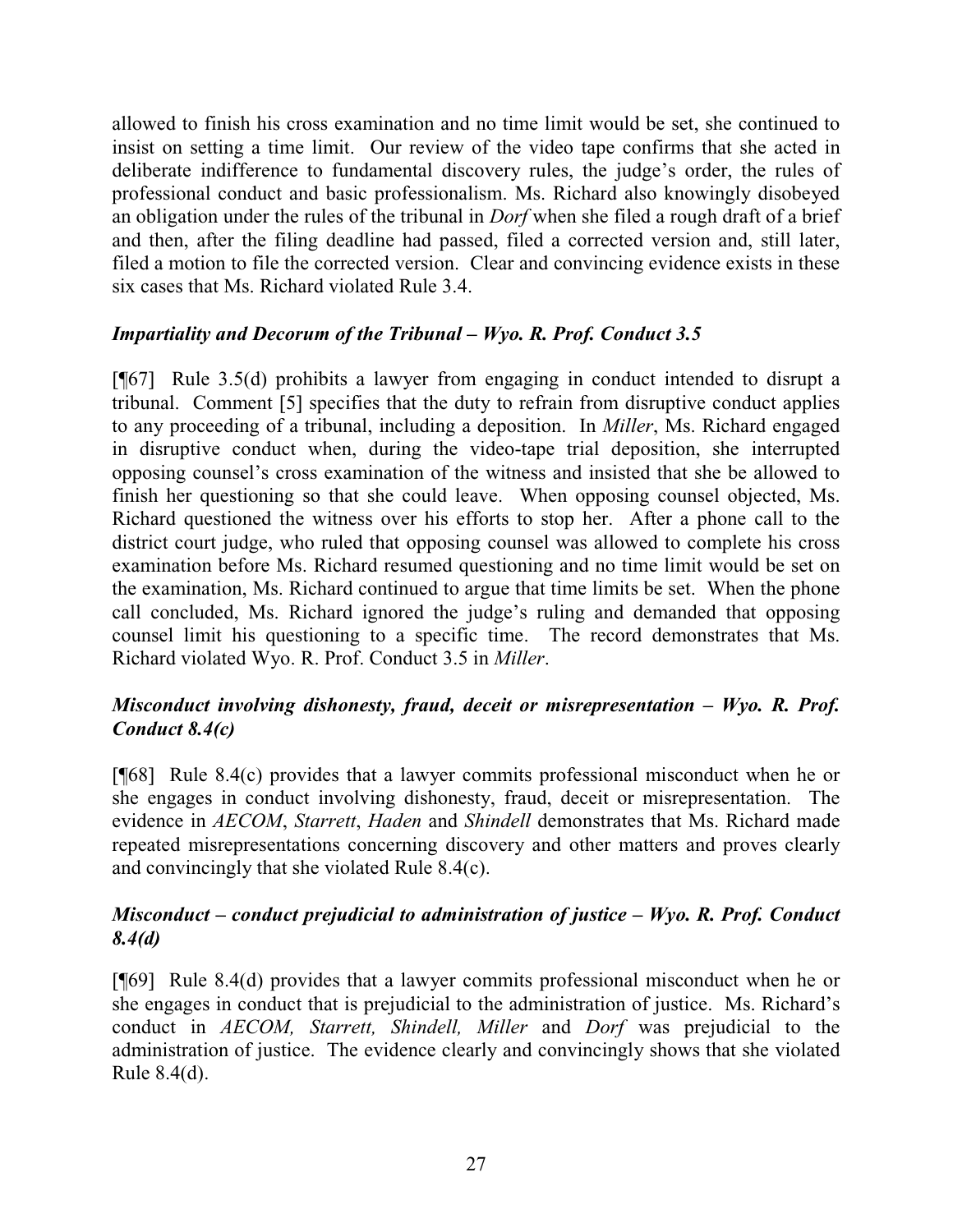#### *Determination of Appropriate Sanctions*

[¶70] In its Report and Recommendation regarding imposition of appropriate sanctions, the Board found in pertinent part as follows:

> 267. In determining an appropriate sanction, the Board is guided by the American Bar Association's "Standards for Imposing Lawyer Discipline" (hereafter referred to as the "ABA Standards") which state, "The purpose of lawyer discipline proceedings is to protect the public and the administration of justice from lawyers who have not discharged, will not discharge, or are unlikely properly to discharge their professional duties to clients, the public, the legal system, and the legal profession."

> 268. ABA **Standard 3.0** lists four factors to be considered in imposing a sanction after a finding of lawyer misconduct:

- (a) the duty violated;
- (b) the lawyer's mental state;
- (c) the potential or actual injury caused by the lawyer's misconduct; and
- (d) the existence of aggravating or mitigating factors.

### The First Factor: The Duty Violated

269. Much of Respondent's misconduct falls within the heading "Violation of Duties Owed to the Legal System," which the ABA Standards subcategorize as "False Statements, Fraud and Misrepresentation" (**Standard 6.1**) and "Abuse of the Legal Process" (**Standard 6.2**). These standards apply to situations in which lawyers are found to have violated Rules 3.1, 3.2, 3.3, 3.4 and 3.5.

270. **Standard 6.1**, "False Statements, Fraud, and Misrepresentation," provides:

Absent aggravating or mitigating circumstances, upon application of the factors set out in Standard 3.0, the following sanctions are generally appropriate in cases involving conduct that is prejudicial to the administration of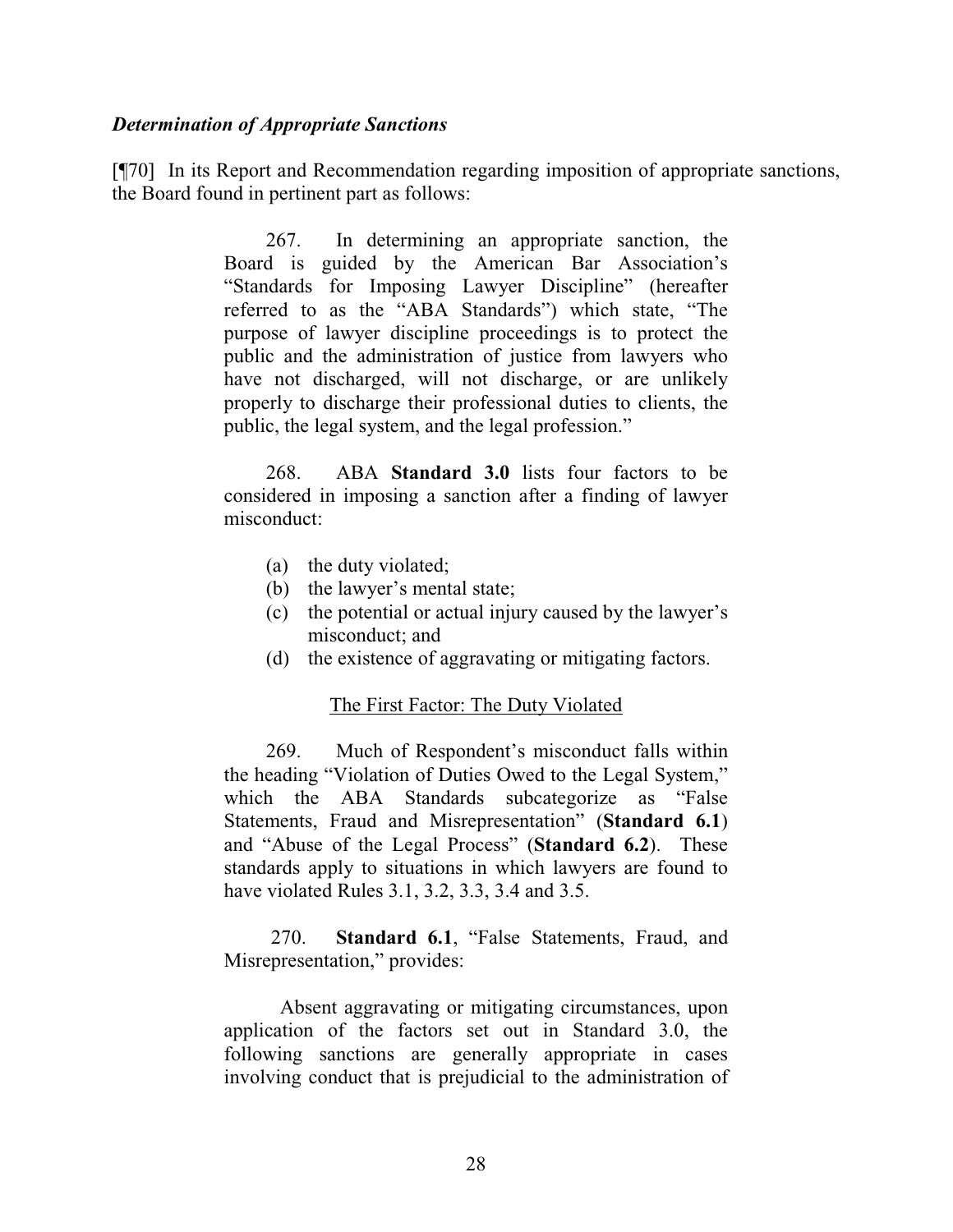justice or that involves dishonesty, fraud, deceit, or misrepresentation to a court:

6.11 Disbarment is generally appropriate when a lawyer, with the intent to deceive the court, makes a false statement, submits a false document, or improperly withholds material information, and causes serious or potentially serious injury to a party, or causes a significant or potentially significant adverse effect on the legal proceeding.

6.12 Suspension is generally appropriate when a lawyer knows that false statements or documents are being submitted to the court or that material information is improperly being withheld, and takes no remedial action, and causes injury or potential injury to a party to the legal proceeding, or causes an adverse or potentially adverse effect on the legal proceeding.

6.13 Reprimand [i.e., "public censure" under Section 4(a)(iii) of Wyoming's Disciplinary Code] is generally appropriate when a lawyer is negligent either in determining whether the statements or documents are false or in taking remedial action when material information is being withheld, and causes injury or potential injury to a party to the legal system, or causes an adverse or potentially adverse effect on the legal proceeding.

6.14. Admonition [i.e., "private reprimand" under Section 4(b) of Wyoming's Disciplinary Code] is generally appropriate when a lawyer engages in an isolated instance of neglect in determining whether the submitted statements or documents are false or in failing to disclose material information upon learning of its falsity, and causes little or no actual or potential injury to a party, or causes little or no adverse or potentially adverse effect on the legal proceeding.

271. **[Standard] 6.2**, "Abuse of the Legal Process," provides:

Absent aggravating or mitigating circumstances, upon application of the factors set out in Standard 3.0, the following sanctions are generally appropriate in cases involving failure to expedite litigation or bring a meritorious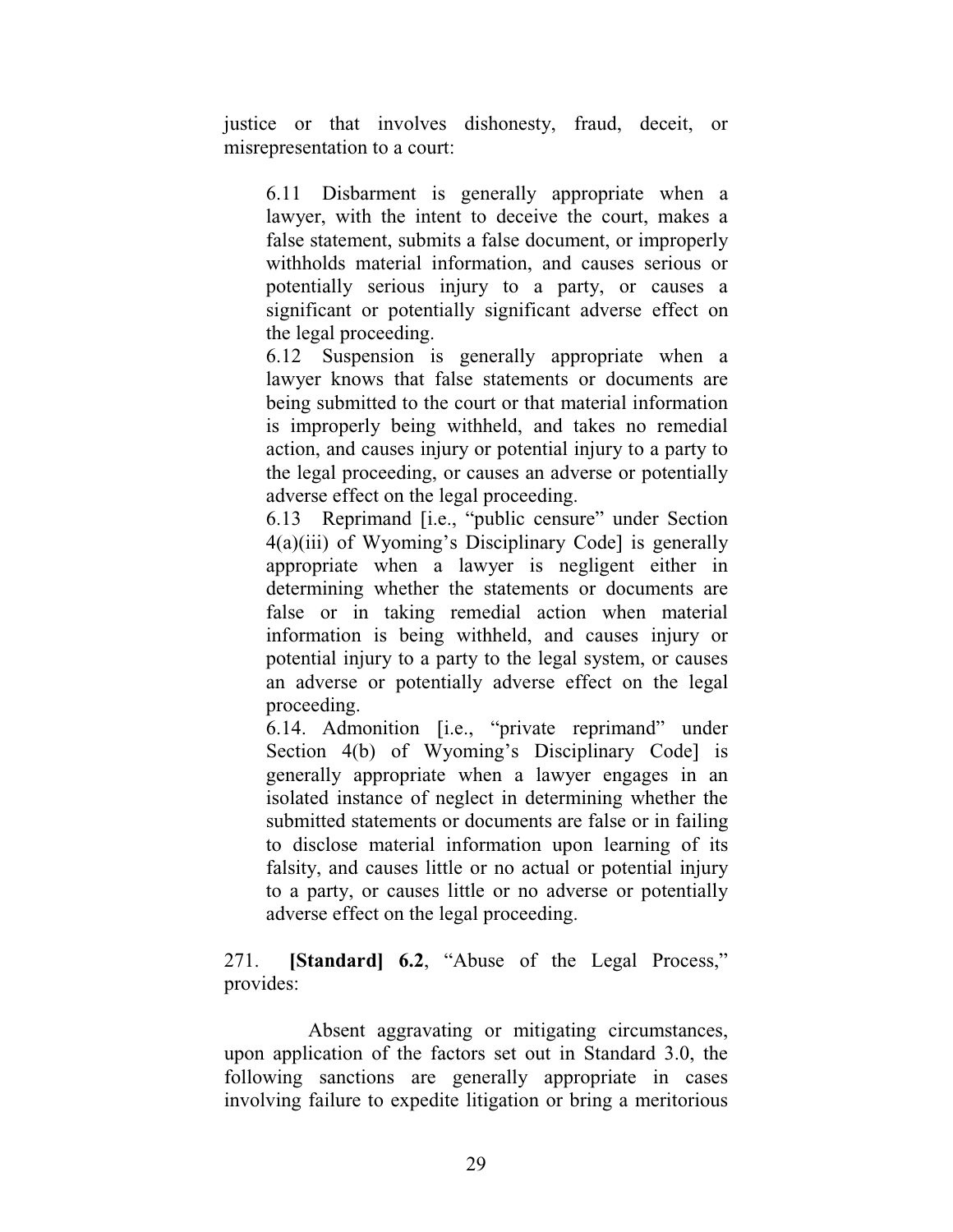claim, or failure to obey any obligation under the rules of the tribunal except for an open refusal based on an assertion that no valid obligation exists:

6.21 Disbarment is generally appropriate when a lawyer knowingly violates a court order or a rule with the intent to obtain a benefit for the lawyer or another, and causes serious or potentially serious injury to a party or causes serious or potentially serious interference with a legal proceeding.

6.22 Suspension is generally appropriate when a lawyer knows that he or she is violating a court order or rule, and causes injury or potential injury to a client or a party, or causes interference or potential interference with a legal proceeding.

6.23 Reprimand [i.e., "public censure" under Section 4(a)(iii) of Wyoming's Disciplinary Code] is generally appropriate when a lawyer negligently fails to comply with a court order or rule, and causes injury or potential injury to a client or other party, or causes interference or potential interference with a legal proceeding.

6.24 Admonition [i.e., "private reprimand" under Section 4(b) of Wyoming's Disciplinary Code] is generally appropriate when a lawyer engages in an isolated instance of negligence in complying with a court order or rule, and causes little or no actual or potential injury to a party, or causes little or no actual or potential interference with a legal proceeding.

272. **Standard 5.1** sets forth the sanction guidelines for lawyers who demonstrate a failure to maintain personal integrity and is applicable to situations in which lawyers have committed a violation of Rule 8.4(c) (conduct involving dishonesty, fraud, deceit or misrepresentation):

Absent aggravating or mitigating circumstances, upon application of the factors set out in Standard 3.0, the following sanctions are generally appropriate in cases [. . .] with conduct involving dishonesty, fraud, deceit, or misrepresentation:

5.11 Disbarment is generally appropriate when: (a) [criminal act]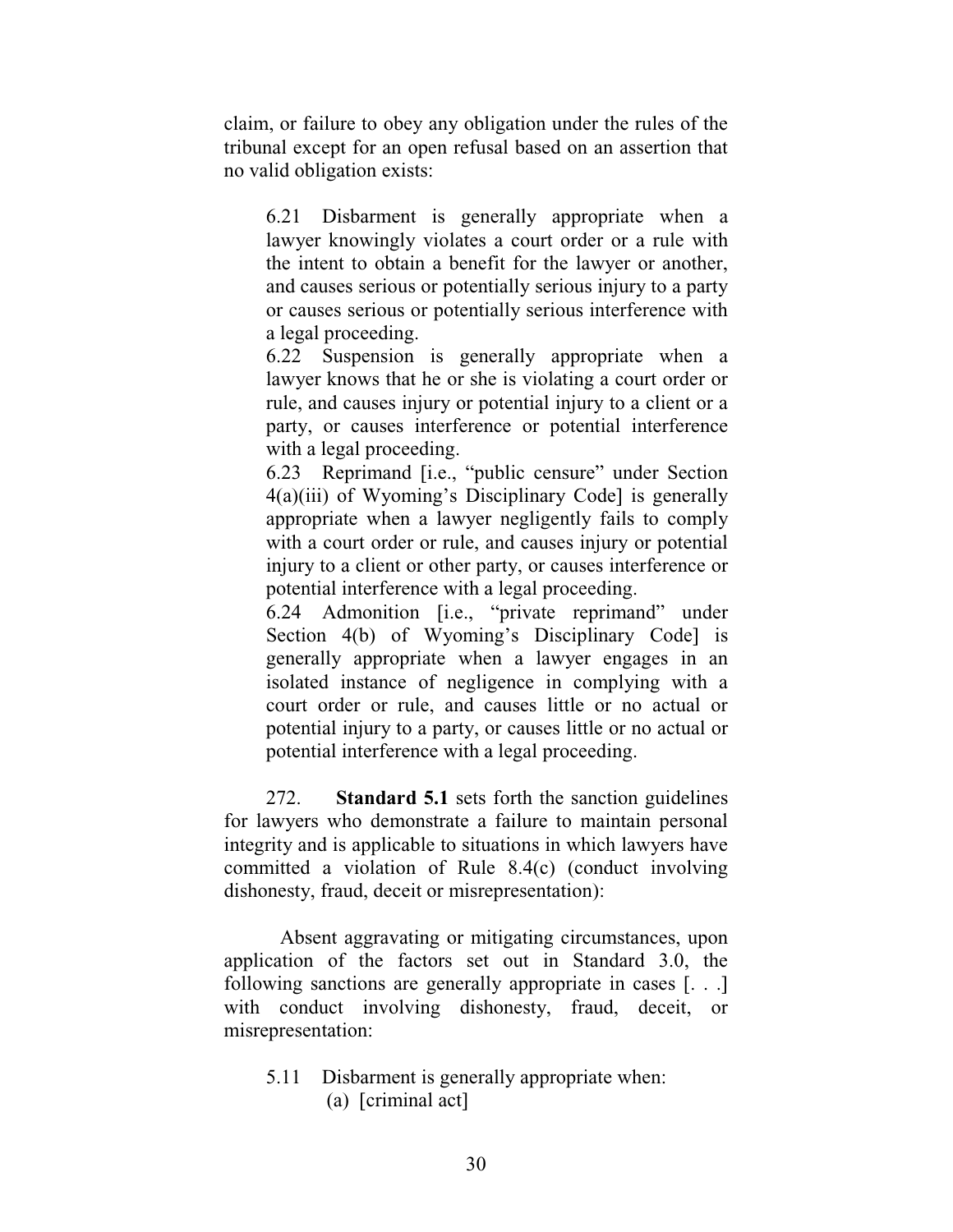(b) a lawyer engages in any other intentional conduct involving dishonesty, fraud, deceit, or misrepresentation that seriously adversely reflects on the lawyer's fitness to practice.

#### 5.12 [Criminal conduct]

5.13 Reprimand [i.e., "public censure" under Section 4(a)(iii) of Wyoming's Disciplinary Code] is generally appropriate when a lawyer knowingly engages in any other conduct that involves dishonesty, fraud, deceit or misrepresentation and that adversely reflects on the lawyer's fitness to practice law.

5.14 Admonition [i.e., "private reprimand" under Section 4(b) of Wyoming's Disciplinary Code] is generally appropriate when a lawyer engages in any other conduct that reflects adversely on the lawyer's fitness to practice law.

#### The Second Factor: The Lawyer's Mental State

273. The preamble to the ABA Standards includes the following discussion regarding mental state:

The mental states used in this model are defined as follows. The most culpable mental state is that of intent, when the lawyer acts with the conscious objective or purpose to accomplish a particular result. The next most culpable mental state is that of knowledge, when the lawyer acts with conscious awareness of the nature or attendant circumstances of his or her conduct both without the conscious objective or purpose to accomplish a particular result. The least culpable mental state is negligence, when a lawyer fails to be aware of a substantial risk that circumstances exist or that a result will follow, which failure is a deviation of a care that a reasonable lawyer would exercise in the situation.

274. Given that the Board has found multiple violations of each of these categories of the Rules, the appropriate sanction under the Guidelines therefore turns on whether the Board finds Respondent to have acted "knowingly" or "intentionally" as so defined. There is no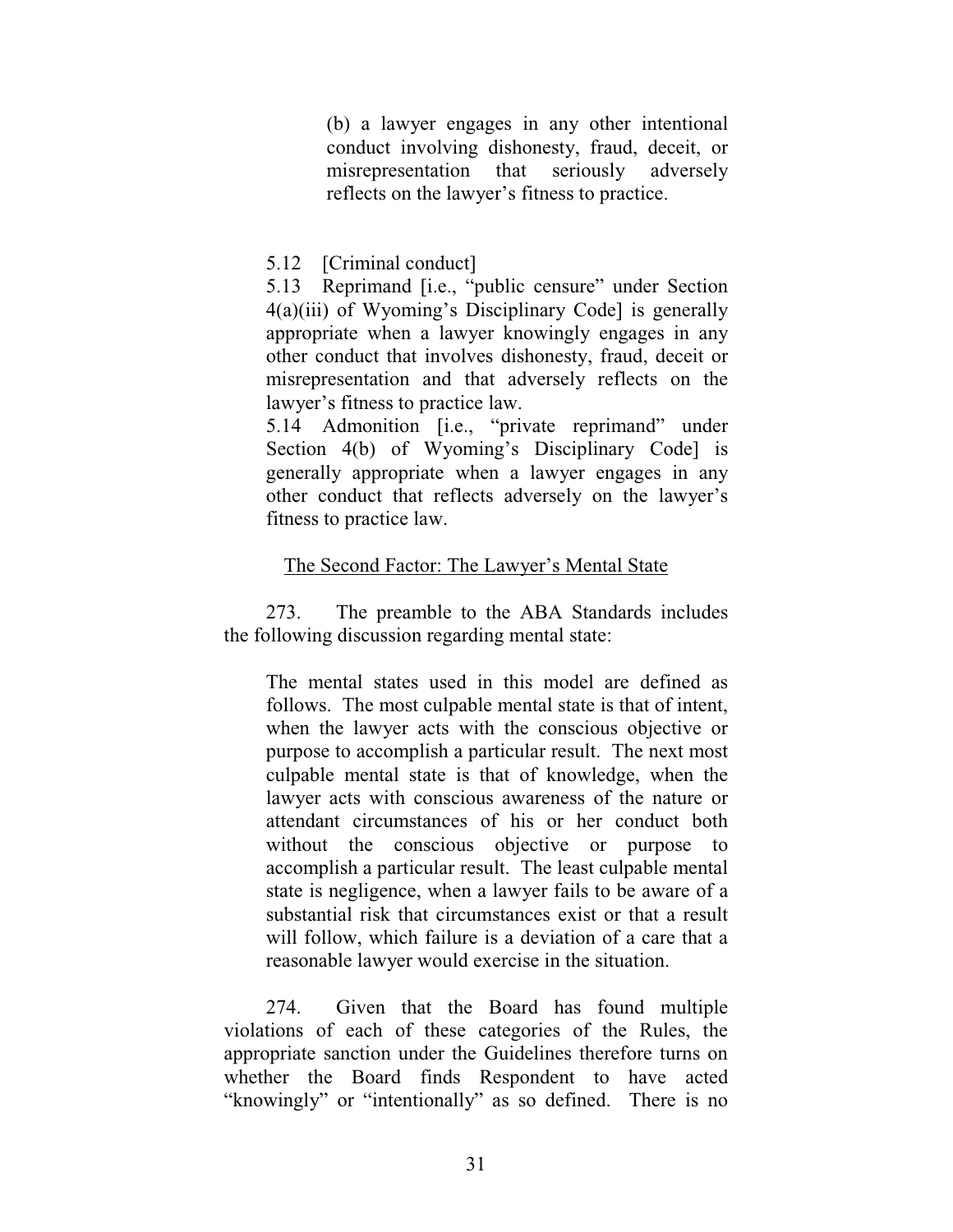question under the clear and convincing evidence presented at the hearing but that Respondent's misconduct was intentional.

### The Third Factor: The Potential or Actual Injury Caused by the Lawyer's Misconduct

275. Under the ABA Standards, "injury" is defined as "harm to a client, the public, the legal system, or the profession which results from a lawyer's misconduct. The level of injury can range from 'serious' injury to 'little or no' injury; a reference to 'injury' alone indicates any level of injury greater than 'little or no' injury." "Potential injury" is defined as "harm to a client, the public, the legal system or the profession that is reasonably foreseeable at the time of the lawyer's misconduct, and which, but for some intervening factor or event, would probably have resulted from the lawyer's misconduct."

276. As is demonstrated by the Board's detailed findings . . . with respect to Respondent's misconduct, in each of the seven cases Respondent's misconduct inflicted actual, substantial injury on the parties, their counsel and the court. Taken together, these acts of misconduct demonstrate contempt on the part of Respondent for the legal process, the rules governing that process, and the administration of justice. The actual costs in terms of increased expenses, delays and burdens on the parties, their counsel and the courts are incapable of being fully measured.

# The Fourth Factor: The Existence Of Aggravating Or Mitigating Factors

277. ABA **Standard 9.0**, entitled "Aggravation and Mitigation," provides as follows:

### 9.1 *Generally*

After misconduct has been established, aggravating and mitigating circumstances may be considered in deciding what sanction to impose.

9.2 *Aggravation*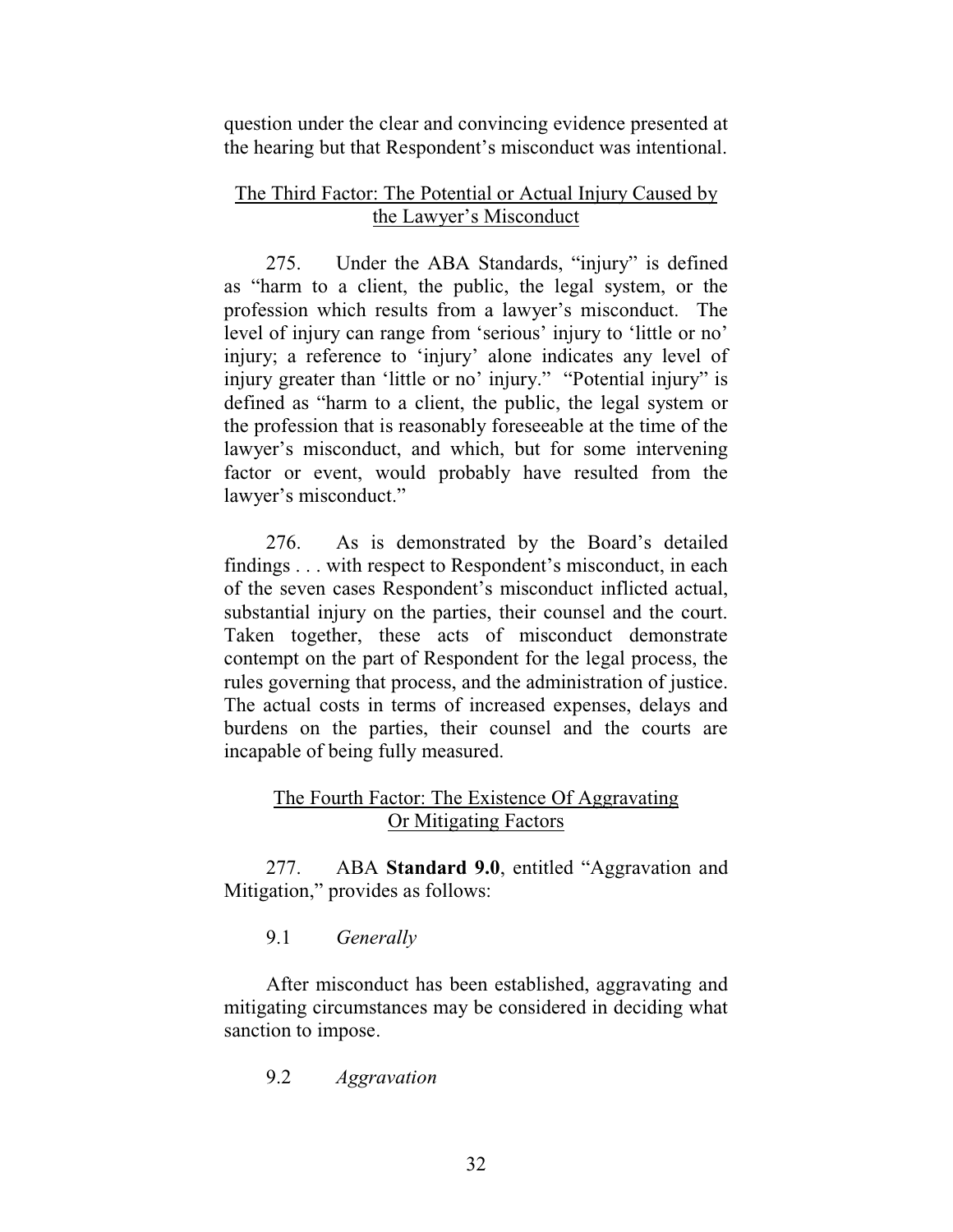9.21 *Definition*. Aggravation or aggravating circumstances are any considerations or factors that may justify an increase in the degree of discipline to be imposed.

9.22 *Factors which may be considered in aggravation*. Aggravating factors include:

- (a) prior disciplinary offenses;
- (b) dishonest or selfish motive;
- (c) a pattern of misconduct;
- (d) multiple offenses;
- (e) bad faith obstruction of the disciplinary proceeding by intentionally failing to comply with rules or orders of the disciplinary agency;
- (f) submission of false evidence, false statements, or other deceptive practices during the disciplinary process;
- (g) refusal to acknowledge wrongful nature of conduct;
- (h) vulnerability of the victim;
- (i) substantial experience in the practice of law;
- (j) indifference in making restitution; and
- (k) illegal conduct, including that involving the use of controlled substances.

### 9.3 *Mitigation*

9.31 *Definition*. Mitigation or mitigating circumstances are any considerations or factors that may justify a reduction in the degree of discipline to be imposed.

### 9.32 *Factors which may be considered in mitigation*. Mitigating factors include:

- (a) absence of a prior disciplinary record;
- (b) absence of a dishonest or selfish motive;
- (c) personal or emotional problems;
- (d) timely good faith effort to make restitution or to rectify consequences of misconduct;
- (e) full and free disclosure of disciplinary board or cooperative attitude toward proceedings;
- (f) inexperience in the practice of law;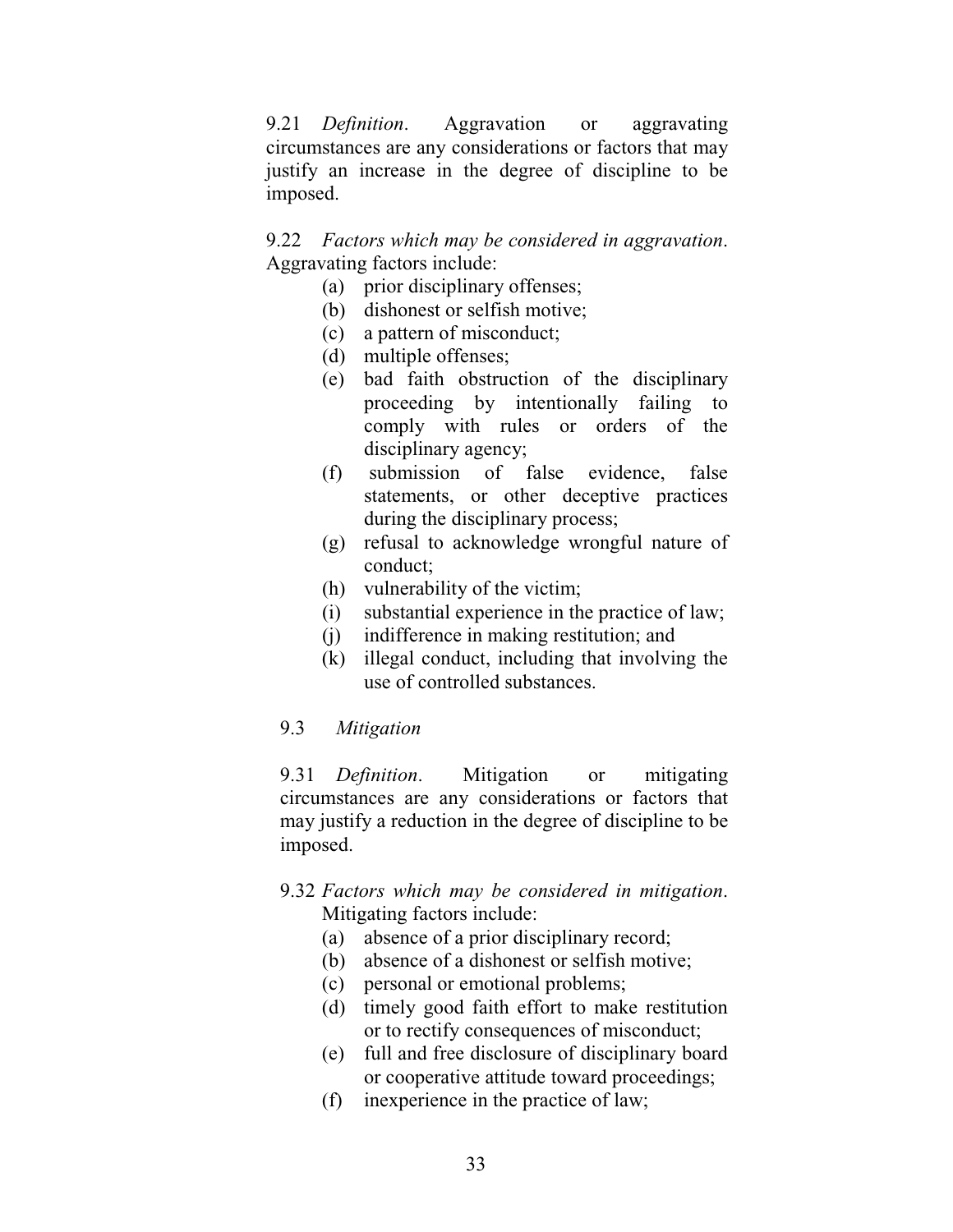- (g) character or reputation;
- (h) physical disability;
- (i) mental disability or chemical dependency including alcoholism or drug abuse when:
	- (1) there is medical evidence that the respondent is affected by a chemical dependency or mental disability;
	- (2) the chemical dependency or mental disability caused the misconduct;
	- (3) the respondent's recovery from the chemical dependency or mental disability is demonstrated by a meaningful and sustained period of successful rehabilitation; and
	- (4) the recovery arrested the misconduct and recurrence of that misconduct is unlikely.
- (j) delay in disciplinary proceedings;
- (k) imposition of other penalties or sanctions;
- (1) remorse; and
- (m) remoteness of prior offenses.
- 9.4 *Factors Which Are Neither Aggravating nor Mitigating*.

The following factors should not be considered as either aggravating or mitigating:

- (a) forced or compelled restitution;
- (b) agreeing to the client's demand for certain improper behavior or result;
- (c) withdrawal of complaint against the lawyer;
- (d) resignation prior to completion of disciplinary proceedings;
- (e) complainant's recommendation as to sanction; and
- (f) failure of injured client to complain.

278. The Board finds that Respondent's payment of the \$58,000 sanction award in [*AECOM*], which Respondent testified was a requirement of AECOM in order to gain its consent for Respondent to pursue the appeal of Judge Downes's order, is a factor that should not be considered as either aggravating or mitigating.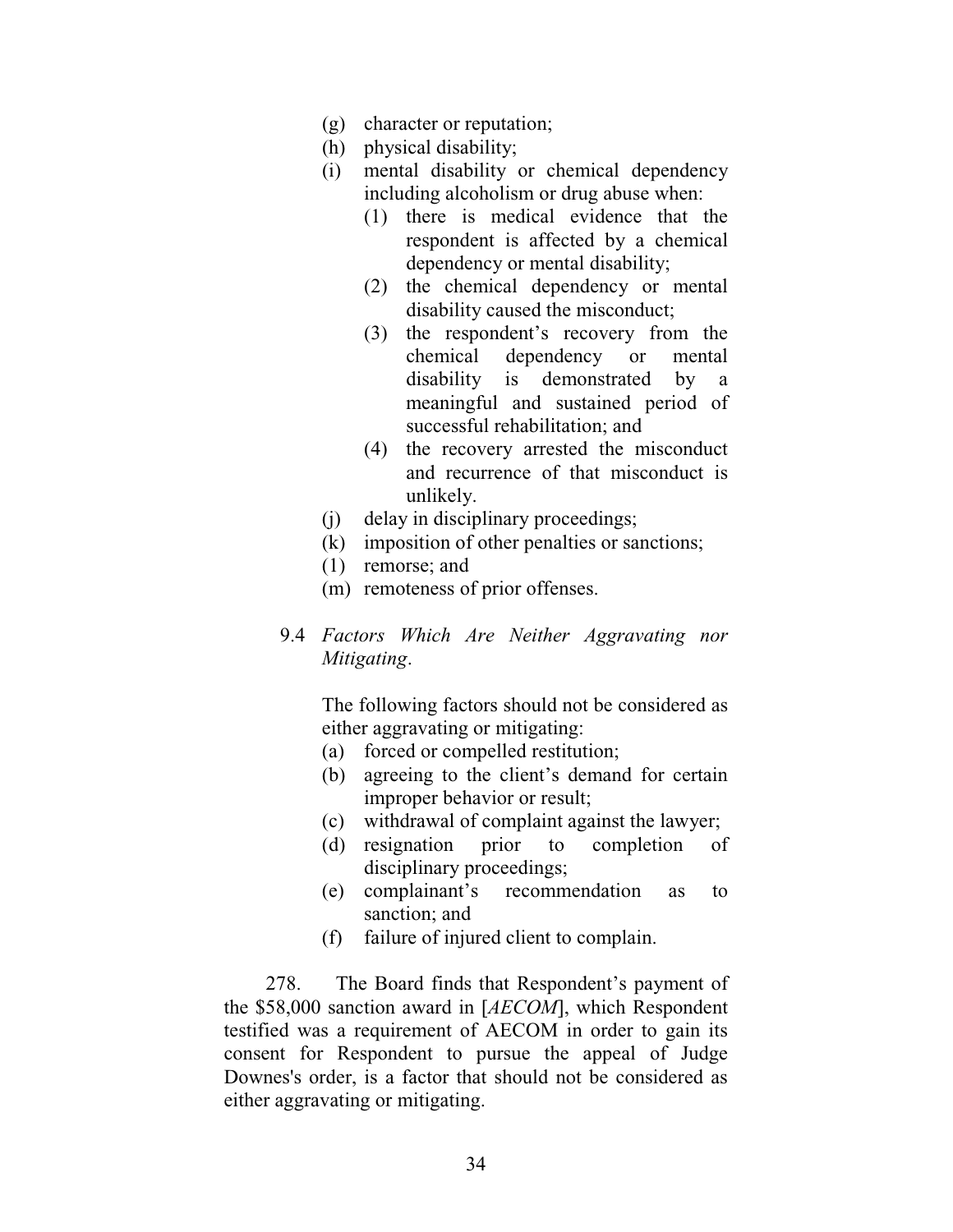279. The Board finds the following mitigating factors: (1) absence of a prior disciplinary record and (2) personal or emotional problems. Respondent testified that during a portion of the period during which the misconduct... . occurred, she was going through a divorce and dealing with its consequences. Respondent also offered testimony of her background that resulted in her responding to challenges in a dysfunctional and not constructive manner. Witnesses for respondent described therapy modalities that would benefit Respondent to deal with her responsive mechanism when challenged.

280. The Board finds the following aggravating factors: (1) substantial experience in the practice of law (2) dishonest motive; (3) a pattern of misconduct; (4) multiple offenses; (5) vulnerability of the victim; (6) refusal to acknowledge the wrongful nature of her conduct; and (7) bad faith obstruction of the disciplinary proceeding by intentionally failing to comply with the Disciplinary Code and the orders of the Board.

281. The Board's finding of vulnerability of the victim in this matter encompasses several "victims." As discussed above, the parties, their counsel, the courts and the legal profession generally have all suffered as a result of Respondent's actions.

282. With respect to Respondent's refusal to acknowledge the wrongful nature of her conduct, the Board finds that although Respondent expressed remorse near the end of the hearing, at every prior stage of the disciplinary proceeding Respondent was defiant and emphatic in her denial of any wrongdoing on her part, as she was in each of the underlying litigation matters.

283. The pleadings filed by the Respondent that were repeated and re-argued after having been denied, is evident upon review of the transcript of the final pretrial conference.[ [6](#page-34-0) ] Those actions in this proceeding are further

<span id="page-34-0"></span><sup>6</sup> Among the documents Ms. Richard filed in the disciplinary process were the following: Petition for Investigation into Breaches of Confidentiality in the Matter of Andrea Richard; Motion to Disclose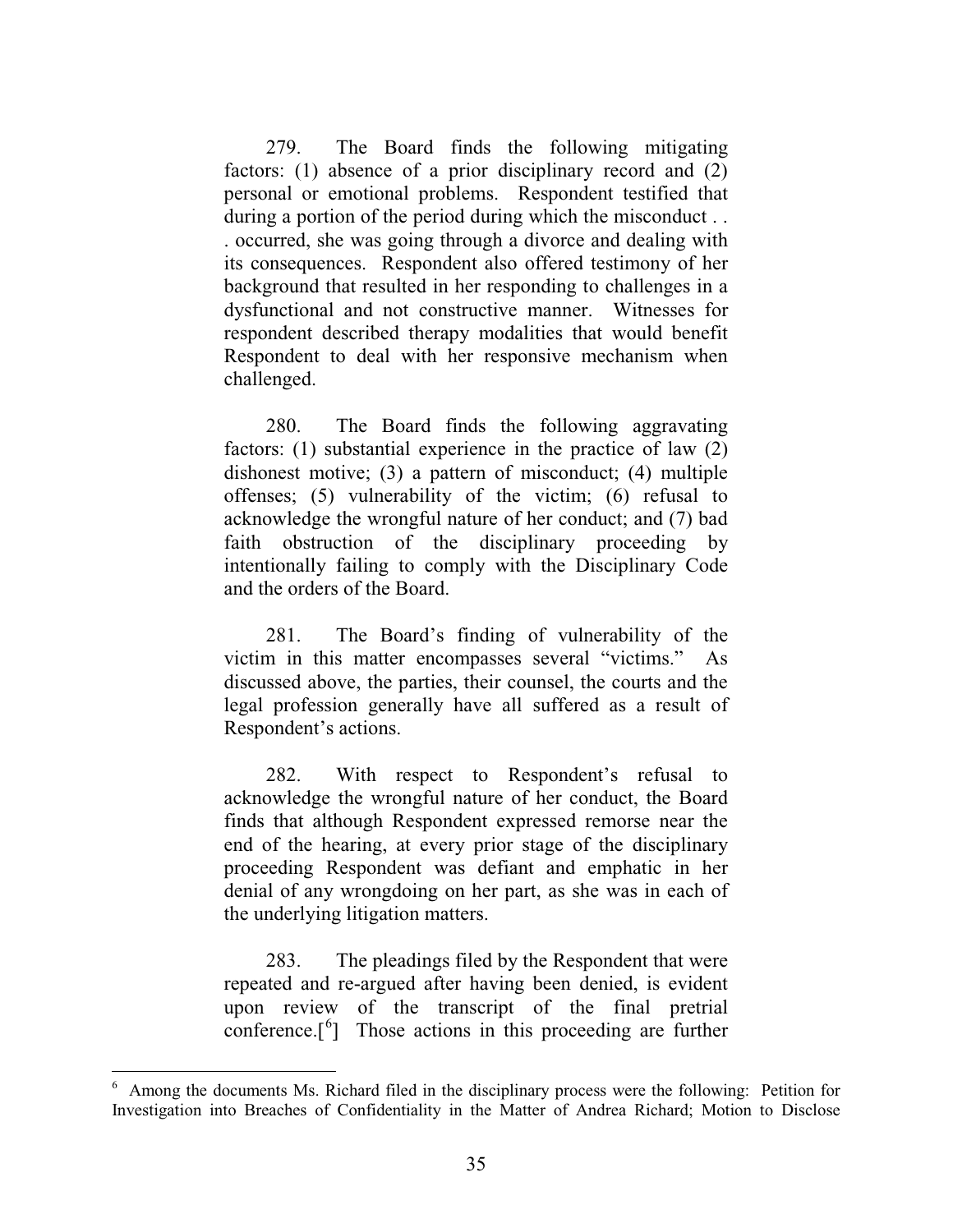evidence of the Respondent's conduct and how she repeated in this matter, the same conduct that was found in the different matters to be a violation of the Rules of Professional Conduct. Such conduct includes intentionally failing to comply with the Disciplinary Code and the orders of the Board. To not be caught up in the unnecessary generation of words and pages any more than it already has, the Board simply refers to the record in this matter as the pleadings evidence the Respondent's conduct of disregarding the rules. The record further exhibits the same inability or unwillingness to comply with the orders of the tribunal as with different courts, and the same behavior appears to be calculated to obstruct the process.

284. Suffice it to say that the record is replete with evidence of Respondent's conduct in this disciplinary proceeding of her intentional failure to comply with the Disciplinary Code the orders of the Board, just as she has with the different courts. Such conduct is found to be evidence of obstruction of the process

285. In light of the foregoing findings, the appropriate sanction is a three-year suspension of Respondent's right to practice law in Wyoming. While the Board is unable to require counseling, it urges Respondent to seek assistance in order to avoid repetition of past practice.

[¶71] Although the Board recommended a three-year suspension from the practice of law as the appropriate sanction, bar counsel urges this Court to disbar Ms. Richard from

Exculpatory and Impeachment Evidence; Reply to Bar Counsel's Response to Motion to Disclose Exculpatory and Impeachment Evidence; Request for and Memorandum in Support of Special Bar Counsel; Opposition to Bar Counsel's Motion for Leave to File Second Amended Formal Charge; Withdrawal of Request for Special Bar Counsel; Response to Motion for Order Directing Respondent to Cease and Desist [in filings with officers and commissioners of the State Bar]; Opposition to Bar Counsel's Motion to Compel; Motion for Summary Judgment; Opposition to Bar Counsel's Motion for Leave to File Fourth Amended Formal Charge; Opposition to Bar Counsel's Motion for Protective Order; Reply Brief in Support of Motion for Summary Judgment; Supplemental Witness and Exhibit List; Motion to Bifurcate; Opposition to Bar Counsel's Motion for Sanctions; Request for Additional Time to File Motion to Expand Board's Protective Order; Motion for Individual Trials and Separate Decisions on Each Charge; Motion to Dismiss for Bar Counsel's Usurpation of the Judicial Oversight Function; Motion for Dismissal and Disqualification of Current Bar Counsel; Objections to Order on Final Pretrial Conference; Proposed Report and Recommendation; Exhibits to Proposed Report and Recommendation; Supplemental Exhibits to Proposed Report and Recommendation; Supplemental Proposed Report and Recommendation; Opposition to Bar Counsel's Motion to Strike Respondent's Post Hearing Filings.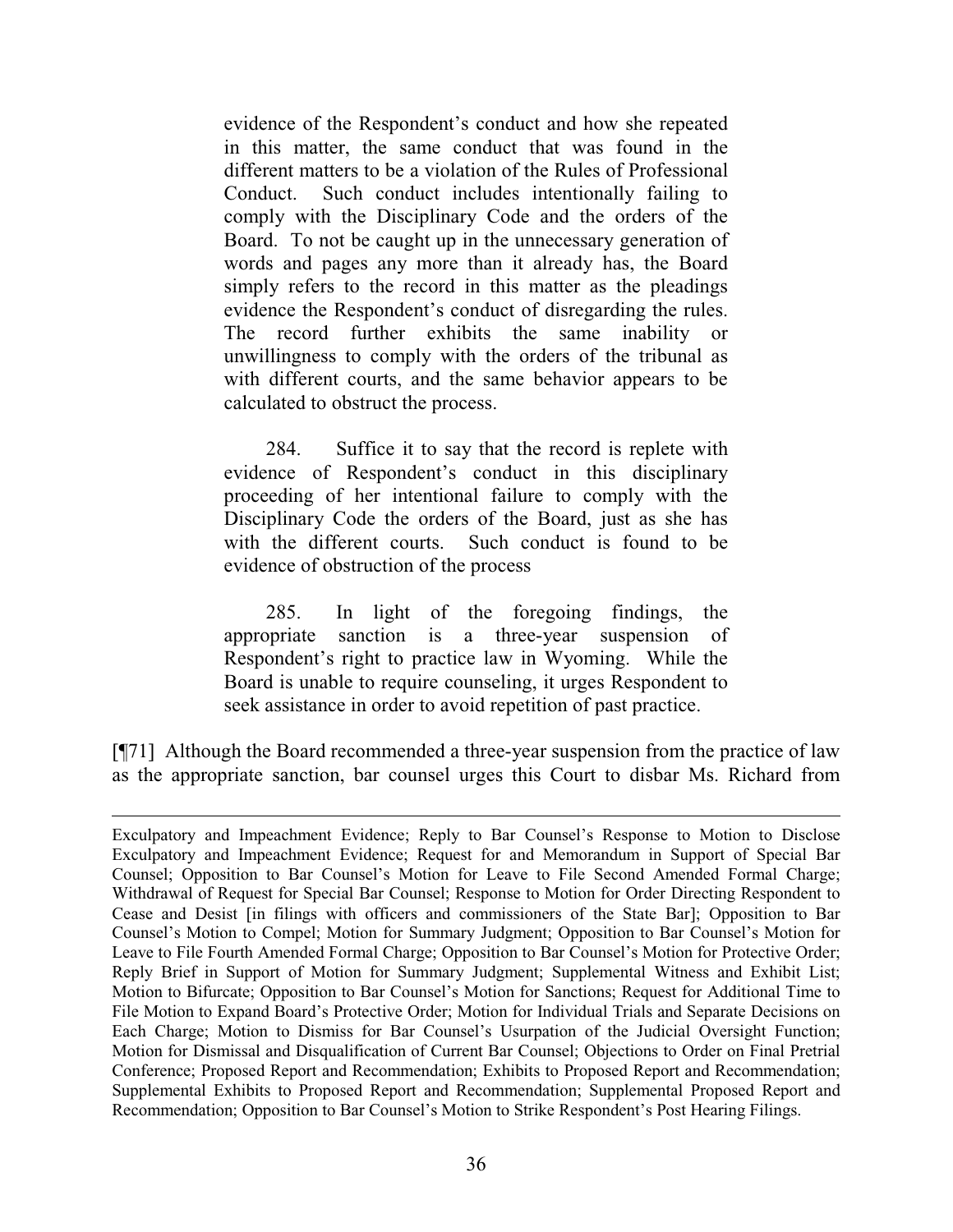practicing law in the State of Wyoming. Addressing the first factor to be considered in imposing a sanction, the duty violated, bar counsel asserts that disbarment is the appropriate sanction under the Standards the Board found applicable to Ms. Richard's misconduct. Under Standard 6.1, bar counsel argues disbarment is appropriate because Ms. Richard made false statements and improperly withheld material information with the intent to deceive the court, causing serious injury to the parties and adversely affecting the legal proceeding. Sanction 6.11. Bar counsel contends disbarment is likewise appropriate under Standard 6.2 because Ms. Richard time and again knowingly violated court orders and rules, causing injury to the parties and interfering with the legal proceedings. Sanction 6.12. Bar counsel also contends disbarment is appropriate under Standard 5.1 because Ms. Richard engaged in intentional conduct involving dishonesty, deceit and misrepresentation which seriously reflects adversely on her fitness to practice law. Sanction 5.11.

[¶72] In addition to the Standards the Board found applicable to Ms. Richard's conduct, bar counsel asserts Standard 4.5 is applicable. Standard 4.5 concerns lawyers who display a lack of competence and recommends disbarment "when a lawyer's course of conduct demonstrates that the lawyer does not understand the most fundamental legal doctrines or procedures, and the lawyer's conduct causes injury or potential injury to the client." Sanction 4.51. Bar counsel contends that Ms. Richard's conduct in the seven underlying cases and the disciplinary proceeding demonstrates that she does not understand even the most basic aspects of the legal process.

[¶73] Turning to the second factor to be considered in imposing a sanction, the lawyer's mental state, bar counsel asserts the Board correctly concluded Ms. Richard's misconduct was intentional—her conscious objective was to withhold discovery, ignore court orders and rules, obstruct the legal process and gain advantage for herself and/or her client. Bar counsel further asserts the record is clear that Ms. Richard's misconduct satisfied the third factor for imposing a sanction in that it caused serious injury to the parties, opposing counsel, the courts, the judicial process and the public's confidence in the administration of justice.

[¶74] Given the Board's findings on the aggravating and mitigating factors under the fourth factor, bar counsel asserts the recommendation for a three year suspension is not sustainable. Rather, each of the duties Ms. Richard violated points to disbarment—she acted intentionally and caused serious injury. She satisfied most of the eleven aggravating factors—she has substantial experience in the practice of law, she acted dishonestly or with a selfish motive, there was a pattern of misconduct, there were multiple offenses, she acted in bad faith to obstruct the disciplinary process by intentionally failing to comply with the rules, she refused until the very end of the process to acknowledge the wrongfulness of her conduct and the victims were vulnerable. Bar counsel contends all of the evidence taken together demands disbarment as the only appropriate sanction.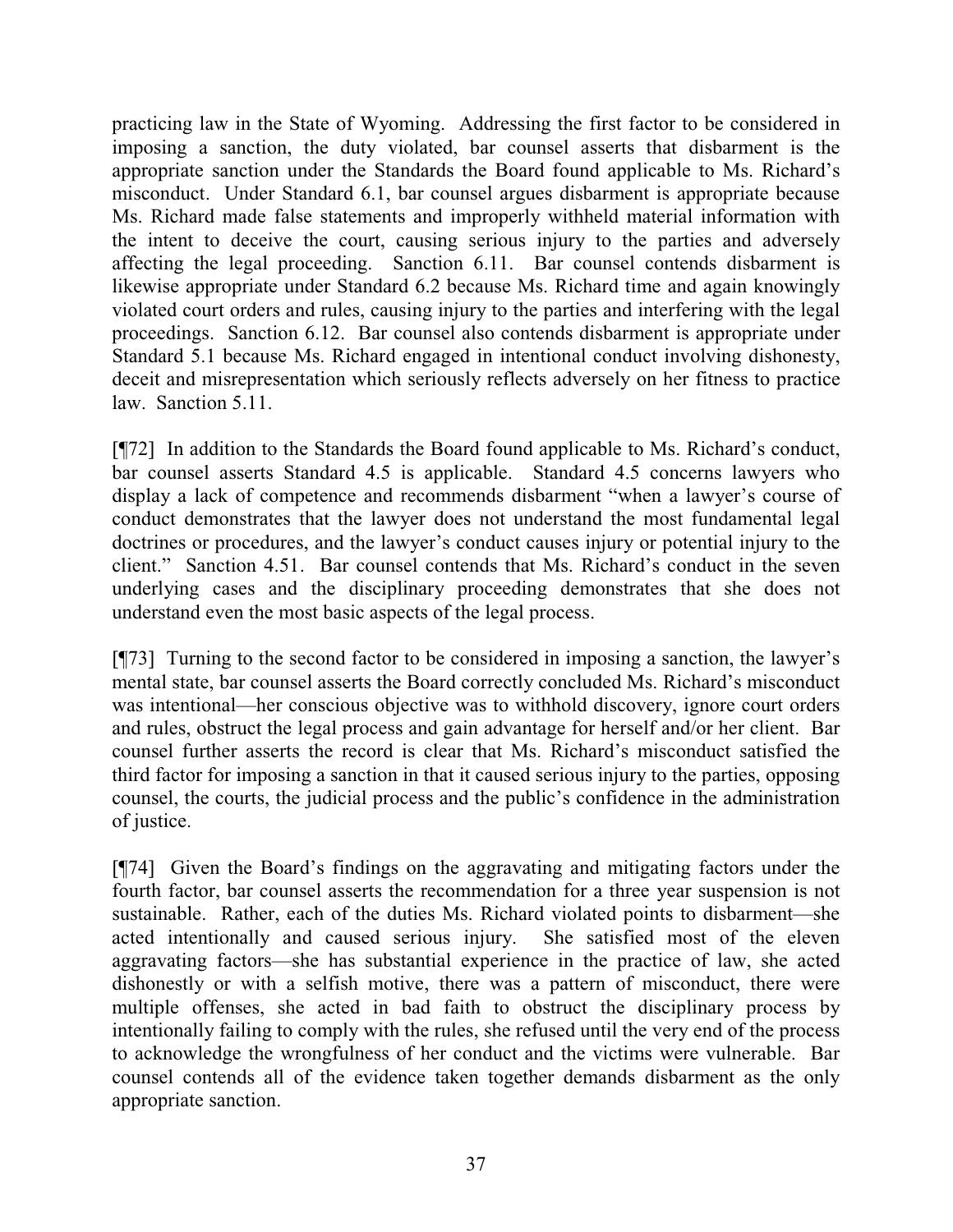[¶75] In contrast, before this Court, Ms. Richard characterizes her conduct as negligent. She asked in her brief that the Court reject the Board's report and recommendation and reverse and vacate the matter. Alternatively, she asked the Court to enter summary judgment in her favor. As yet another alternative, she asked the Court to impose a sanction such as a public or private reprimand. In oral argument, her counsel suggested imposing a period of suspension, deferring the suspension and requiring Ms. Richard to meet specified conditions, such as attending continuing legal education classes, having her work monitored by another member of the Bar and obtaining psychological counseling.

[¶76] We conclude none of the sanctions the parties have requested are appropriate in this case. The cases bar counsel cites from other jurisdictions in support of disbarment involve more serious misconduct. In *State v. Godlove*, 318 P.3d 1086, 1090 (Okla. 2013), disciplinary proceedings were commenced after a lawyer filed six cases and more than twenty pleadings collaterally attacking a final order entered in another case confirming other parties as trustees of a trust, filed more documents after the state supreme court recognized the finality of the order, filed documents on behalf of her client after he was enjoined from filing such documents, and filed three actions against the confirmed trustees and their counsel for "jurisdictional fraud" in obtaining the trusteeship. On seventeen occasions, she also sought the recusal of the assigned judge after an adverse ruling. Although she did not comply with the recusal rule by presenting her motion to the chief or presiding judge, she argued the assigned judge had no jurisdiction to act in the proceedings until the recusal motion was decided. She even filed an application asking the state supreme court to assume jurisdiction. After the disciplinary proceedings commenced, the lawyer failed to respond to the board's inquiries, did not file an answer, did not appear at the hearing and filed no documents. *Id.* at 1088. The Oklahoma court imposed a sanction of disbarment, pointing in large part to the attorney's repeated filing of frivolous litigation. *Id*. at 1095.

[¶77] *In re Caranchini*, 956 S.W.2d 910, 915-918 (Mo. 1997), in addition to discovery abuses, the lawyer filed a wrongful discharge claim although she knew her clients had released their employer from employment-related claims; pursued a slander claim even after an affidavit showed there was no factual basis for the claim; disregarded wellestablished state law; advanced claims by threatening to contact the media and government agencies; used a forged document to support a sexual harassment claim long after learning it was a forgery; made unsupported allegations that a manager had been the subject of prior sexual harassment charges; affirmatively represented that she did not know a party had relocated in support of a motion to join the party when she in fact knew of the relocation a year earlier; intentionally withheld the name of a significant witness in an attempt to surprise the opposing party at trial; called witnesses to testify at trial when she could not connect their testimony to her client, knowing that the court had ruled she could present the testimony only if she connected it to her client; and filed a frivolous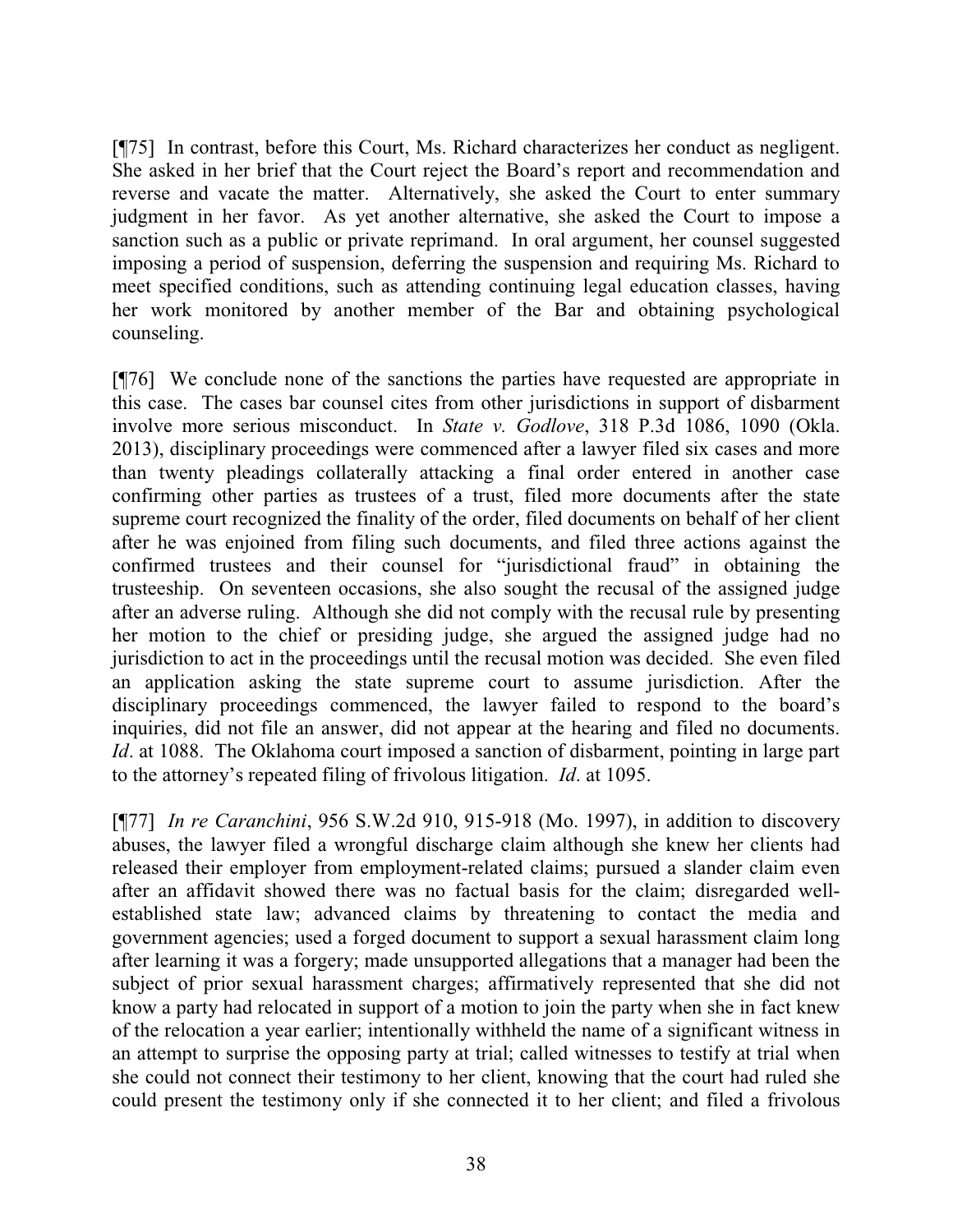motion for sanctions against opposing counsel and an appeal from the denial of the motion based solely upon her personal animosity toward the lawyer. Based in large part on the evidence showing the lawyer intentionally submitted a false document, intentionally made false statements and intentionally withheld material information, the Missouri court disbarred her.

[¶78] This Court does not agree with Ms. Richard's characterization of her conduct as negligent. In case after case, she has demonstrated an intentional, willful refusal to respond appropriately to discovery requests, comply with court orders and follow the rules of procedure. She has also repeatedly demonstrated a total lack of concern for honest communication with opposing counsel and the courts. Looking at each case individually, without considering the other six cases, Ms. Richard's conduct might be seen as an isolated event, resembling behavior members of the bar have seen from some other lawyer in some other case. Taken together, however, Ms. Richard's conduct in the seven cases clearly shows not an isolated event but a consistent pattern of misbehavior affecting many, many people. Eight judges sitting in seven districts and lawyers in five different law firms have struggled with Ms. Richard's obstructionist tactics. The clients of those five law firms as well as Ms. Richard's clients have incurred unnecessary expense and been subjected to needlessly prolonged litigation because of her misconduct. The video-tape deposition in *Miller* clearly shows the witness in that case was also a victim of Ms. Richard's unacceptable behavior.

[¶79] Ms. Richard's actions bring her perilously close to disbarment. However, no accusation has been made that she repeatedly filed frivolous lawsuits, as occurred in *Godlove*, or that she knowingly used a forged document or filed multiple lawsuits for which she knew there was no basis, as occurred in *Caranchini.* Although we view Ms. Richard's conduct as unacceptable, extremely serious and an abuse of the judicial system, we are not persuaded that disbarment is the appropriate sanction. Neither do we agree that a public or private reprimand is sufficient. Ms. Richard's repeated violation of the rules and court orders demonstrates that a period of time away from the practice of law is warranted and necessary. Although disbarment is within the range of possible sanctions for the violations that occurred in the seven cases, the Board decided after hearing the testimony of all the witnesses not to recommend disbarment. Given the Board's recommendation and the fact that Ms. Richard has no prior disciplinary record, this Court concludes based upon this record and these facts that a three year suspension from the practice of law is an appropriate sanction. However, given her multi-year pattern of behavior, there is a probability that other complaints may come before the Board, and in that event this Court may have no alternative but to impose a sanction of disbarment.

[¶80] Our duty in cases of lawyer misconduct is to protect the public. Despite court orders to comply with the rules, stern words from respected judges, dismissals of her cases, and the imposition of sanctions, Ms. Richard has continued to demonstrate behaviors in litigation that are simply not acceptable. Even in this matter, Ms. Richard's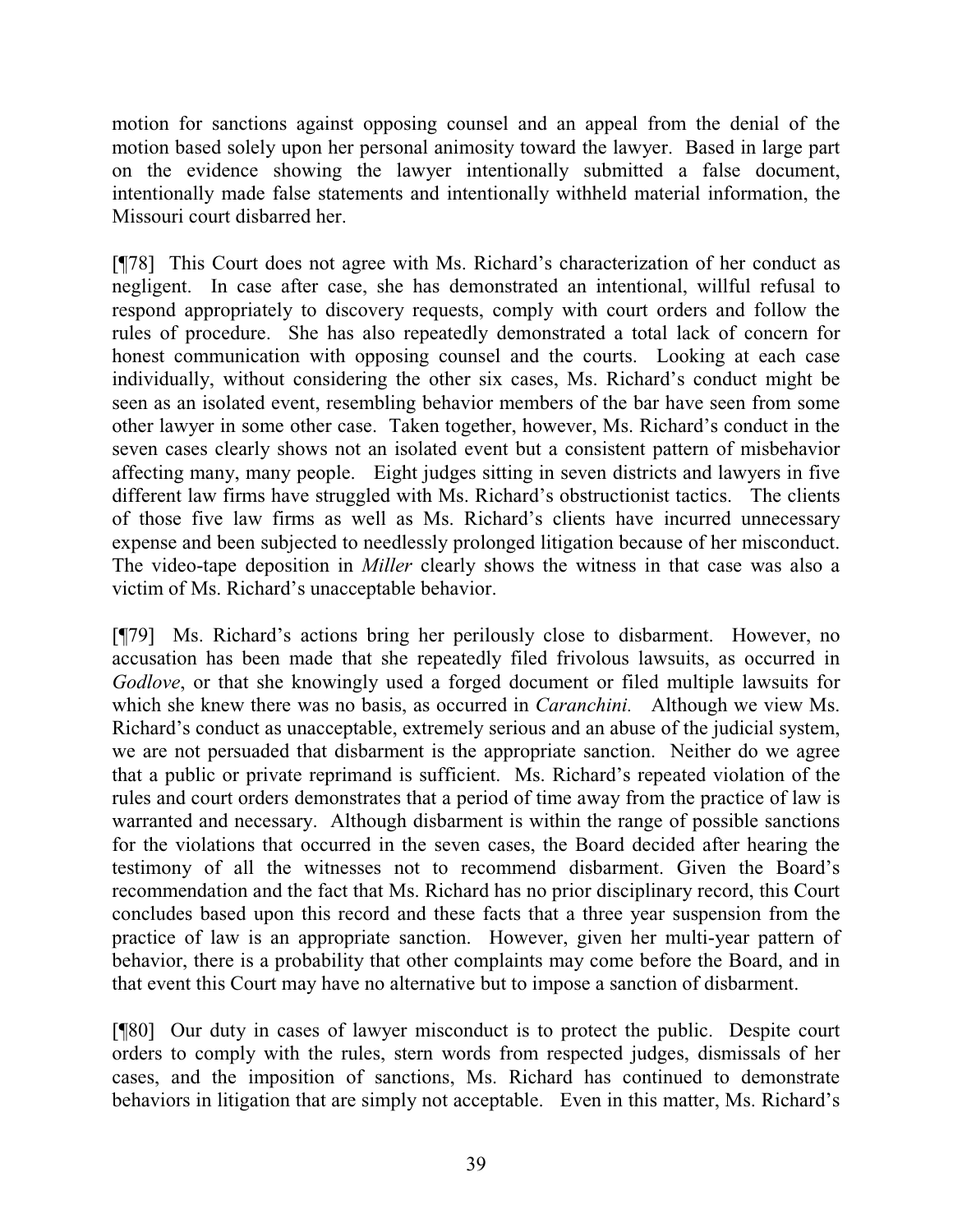actions unnecessarily thwarted, obstructed and delayed the disciplinary process. Other than the belated statements of her counsel during this appeal, there is nothing in this record to indicate that Ms. Richard has learned anything from any of the seven cases or this proceeding. The judicial system must respond in a manner that protects the public from Ms. Richard's extensive pattern of behavior that has affected so many people. A three year suspension from practicing law provides that protection. In accordance with  $\delta$ 24 of the Wyoming Disciplinary Code, Ms. Richard may petition the Board for reinstatement ninety days prior to the expiration of the three year period. If she hopes to return to the practice of law at that point, Ms. Richard must use those three years to inform herself as to the duties and responsibilities of members of the Wyoming Bar, basic legal procedure and the rules of practice applicable in Wyoming courts.

# [¶81] **IT IS, THEREFORE, ORDERED THAT:**

1. Andrea L. Richard shall be suspended from the practice of law for a period of three years, commencing August 1, 2014;

2. Within 15 days of the date of the final order of suspension, Andrea L. Richard shall comply with all requirements of Rule 22 of the Disciplinary Code;

3. By January 30, 2015, Andrea L. Richard shall pay costs of \$41,770.76 associated with the disciplinary proceedings and an administrative fee of \$500;

4. Prior to seeking reinstatement to the practice of law in Wyoming, Andrea L. Richard shall complete the continuing legal education course required for new admittees to the bar specified in Continuing Legal Education Rule 4(b)(1) and (2).

[¶82] **DATED** this 1st day of August, 2014.

# **BY THE COURT**\*†

 $\sqrt{s}$ 

## **E. JAMES BURKE Chief Justice**

\* Justice Hill took no part in the consideration of this matter. Judge Waldrip participated by assignment.

<sup>†</sup>WALDRIP, D.J., dissents from the sanction imposed by the majority for the following reasons: